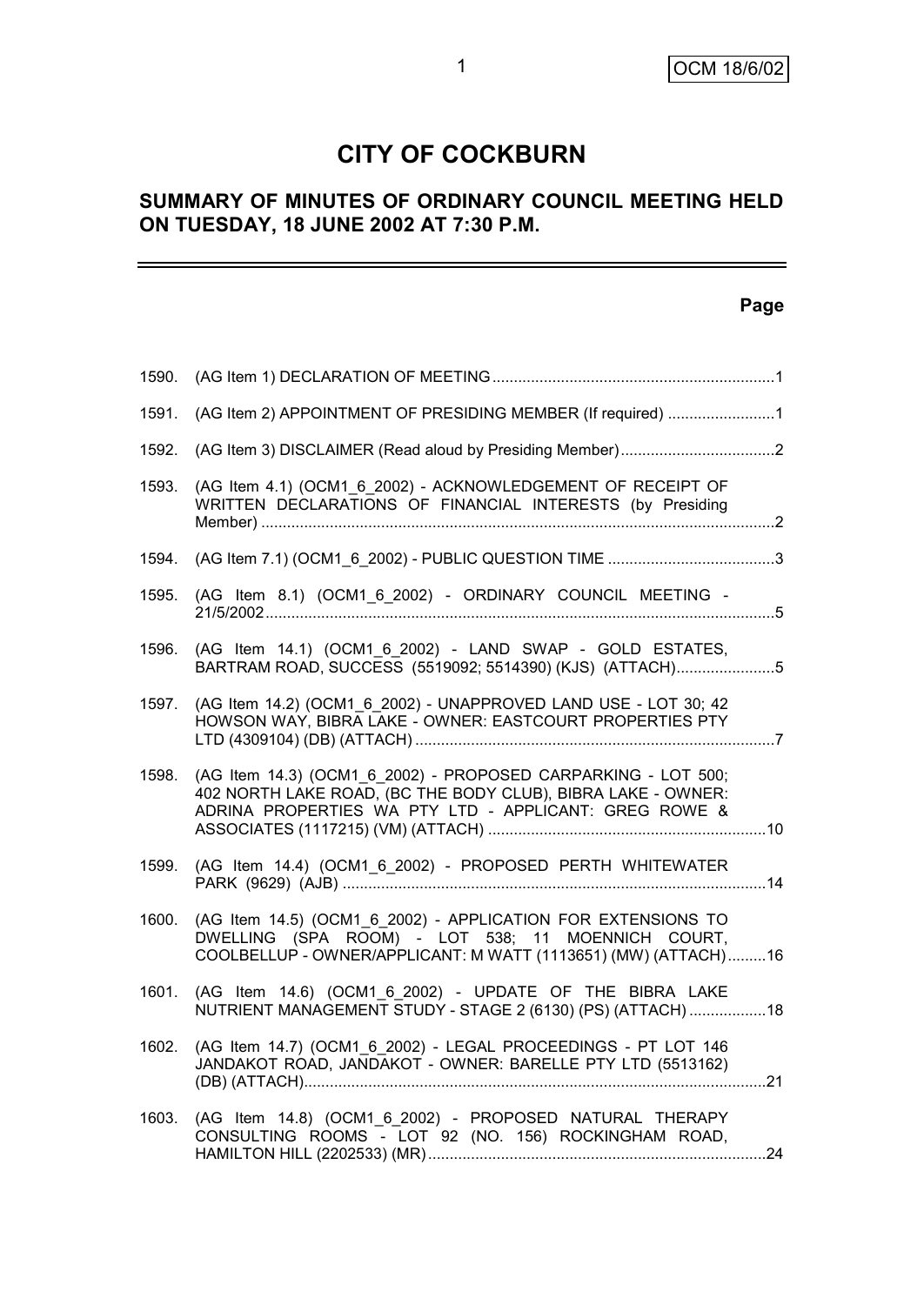| (AG Item 14.9) (OCM1 6 2002) - RECONSIDERATION OF SPECIAL<br>CONDITION 4 - 12 AGED OR DEPENDENT PERSONS DWELLINGS - LOT<br>1482 WAITCH LOOP, CNR THE GRANGE, BEELIAR (4413738) (VM)27                                                                  | 1604. |
|--------------------------------------------------------------------------------------------------------------------------------------------------------------------------------------------------------------------------------------------------------|-------|
| (AG Item 14.10) (OCM1 6 2002) - ATWELL WATERS ESTATE - PUBLIC<br>OPEN SPACE AND BEENYUP ROAD VEGETATION PROTECTION - LOT<br>61 BARTRAM ROAD, ATWELL - OWNER: PEET & CO - APPLICANT:<br>MASTERPLAN/SINCLAIR KNIGHT MERZ/ATA ENVIRONMENTAL (115032)      | 1605. |
| (AG Item 14.11) (OCM1 6 2002) - TOWN PLANNING SCHEME NO. 3 -<br>DEPARTMENT OF PLANNING AND INFRASTRUCTURE ADVICE (9485)                                                                                                                                | 1606. |
| (AG Item 14.12) (OCM1_6_2002) - APPLICATION TO ESTABLISH A LIQUID<br>FERTILISER MIXING OPERATION AND TO UNDERTAKE WORK TO A<br>HERITAGE LISTED BUILDING AT LOT 1 (707) ROCKINGHAM ROAD,<br>MUNSTER - OWNER: LANDCORP - APPLICANT: V J DADLEY (3317851) | 1607. |
| (AG Item 15.1) (OCM1_6_2002) - LIST OF CREDITORS PAID (5605) (KL)                                                                                                                                                                                      | 1608. |
| (AG Item 17.1) (OCM1 6 2002) - PROPOSED CLOSURE OF GOLFING<br>FACILITY ADJACENT TO BIBRA LAKE (1101399) (DMG) 51                                                                                                                                       | 1609. |
| (AG Item 17.2) (OCM1_6_2002) - MARKETING POSITION STATEMENT                                                                                                                                                                                            | 1610. |
| (AG Item 17.3) (OCM1_6_2002) - COOGEE BEACH SURF LIFE SAVING                                                                                                                                                                                           | 1611. |
| (AG Item 17.4) (OCM1_6_2002) - WATSONS RESERVE CLUB ROOMS                                                                                                                                                                                              | 1612. |
| (AG Item) (OCM1_6_2002) - NATIONAL GENERAL ASSEMBLY - A.L.G.A.                                                                                                                                                                                         | 1613. |
| (AG Item ) (OCM1_6_2002) - MATTERS TO BE NOTED FOR                                                                                                                                                                                                     | 1614. |
| (AG Item 24.1) (OCM1 6 2002) - RESOLUTION OF COMPLIANCE (Section                                                                                                                                                                                       | 1615. |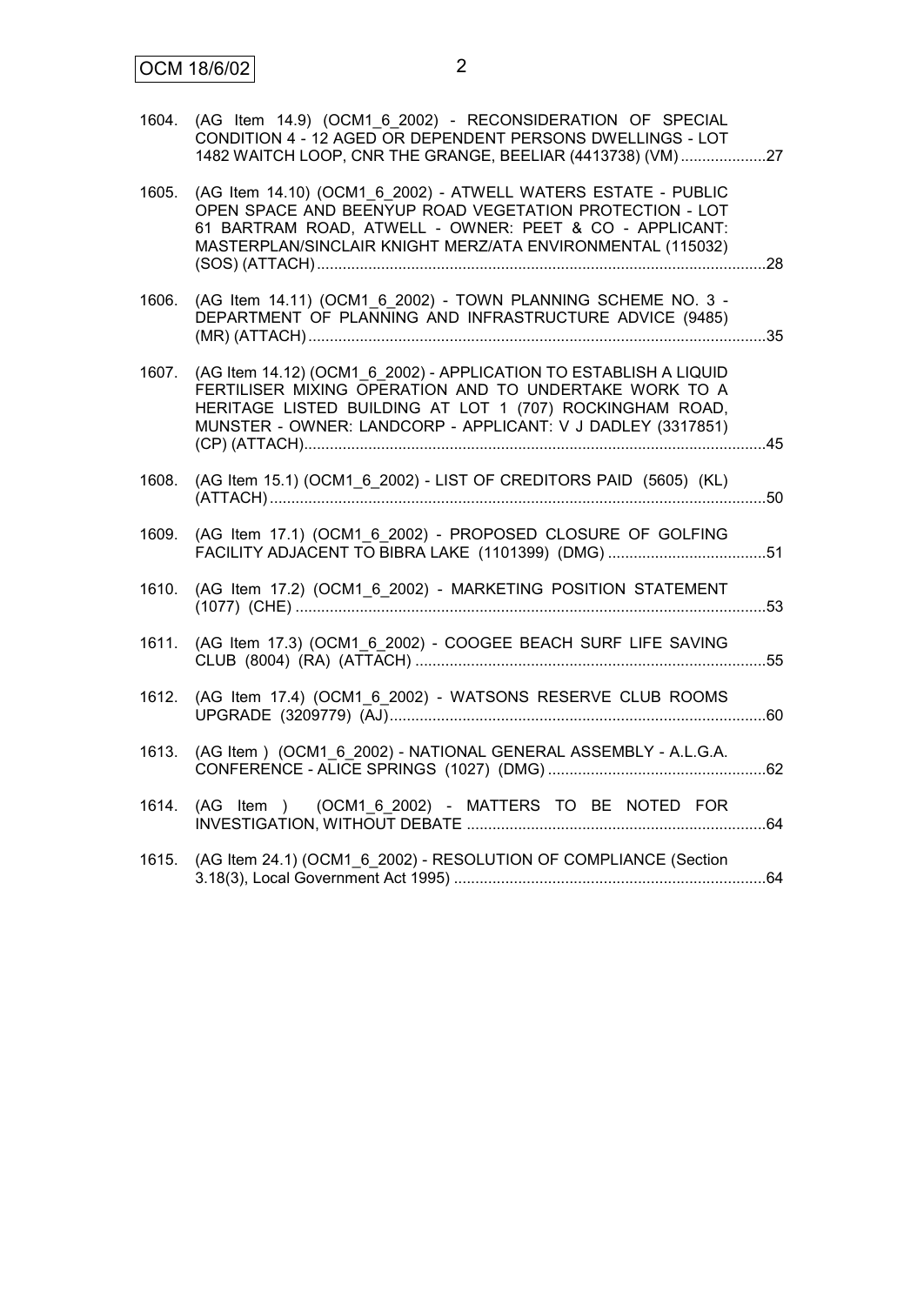# **CITY OF COCKBURN**

# **MINUTES OF ORDINARY COUNCIL MEETING HELD ON TUESDAY, 18 JUNE 2002 AT 7:30 P.M.**

#### **PRESENT:**

#### **ELECTED MEMBERS**

| Mr S Lee            | Mayor        |
|---------------------|--------------|
| Mr R Graham         | Deputy Mayor |
| Ms A Tilbury        | Councillor   |
| Mr I Whitfield      | Councillor   |
| Mr A Edwards        | Councillor   |
| Mr K Allen          | Councillor   |
| Mr L Humphreys      | Councillor   |
| Mrs N Waters        | Councillor   |
| Mr M Reeve-Fowkes - | Councillor   |
| Mrs V Oliver        | Councillor   |
|                     |              |

#### **IN ATTENDANCE**

| Mr R. Brown    |                | <b>Chief Executive Officer</b>          |  |  |
|----------------|----------------|-----------------------------------------|--|--|
| Mr D. Green    |                | <b>Director, Community Services</b>     |  |  |
| Mr A. Crothers | $\overline{a}$ | Director, Finance & Corporate Services  |  |  |
| Mr S. Hiller   | $\blacksquare$ | Director, Planning & Development        |  |  |
| Mr B. Greay    |                | Director, Engineering & Works           |  |  |
| Mrs B. Pinto   |                | Secretary, Finance & Corporate Services |  |  |
| Mr C. Ellis    |                | <b>Communications Manager</b>           |  |  |
| Ms L. McDonald | $\blacksquare$ | Swim School Co-ordinator, South Lake    |  |  |
|                |                | Leisure Centre                          |  |  |

# **1590. (AG Item 1) DECLARATION OF MEETING**

The Presiding Member declared the meeting open at 7.30 pm.

### **1591. (AG Item 2) APPOINTMENT OF PRESIDING MEMBER (If required)**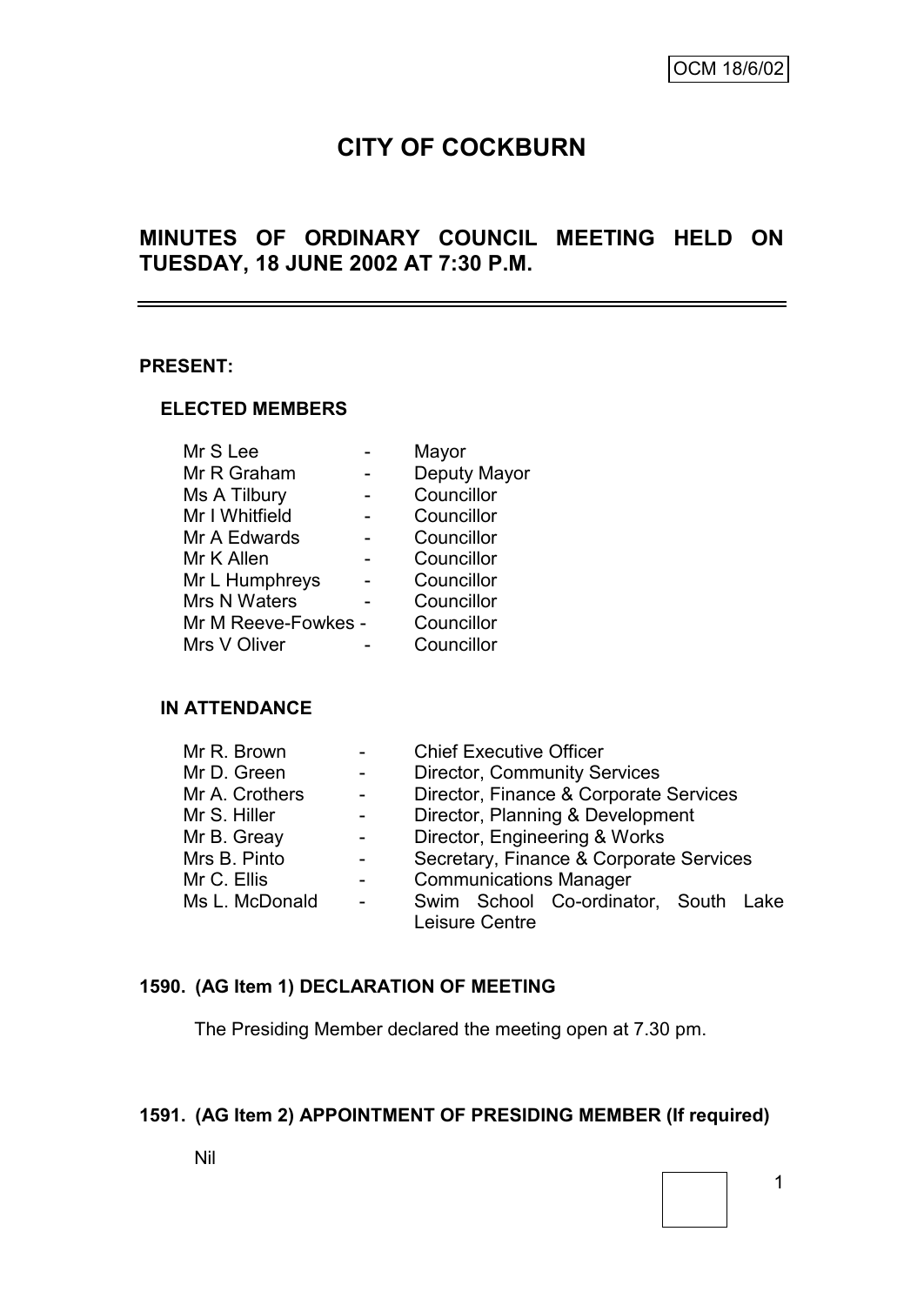**1592. (AG Item 3) DISCLAIMER (Read aloud by Presiding Member)** Members of the public who attend Council Meetings, should not act immediately on anything they hear at the Meetings, without first seeking clarification of Council's position. Persons are advised to wait for written advice from the Council prior to taking action on any matter that they may have before Council.

### **1593. (AG Item 4.1) (OCM1\_6\_2002) - ACKNOWLEDGEMENT OF RECEIPT OF WRITTEN DECLARATIONS OF FINANCIAL INTERESTS (by Presiding Member)**

The Presiding Member advised the meeting that he had received a written declaration of financial interest from Clr Allen, which would be read at the appropriate time.

The Mayor advised the Meeting that he had a cheque presentation to be made, together with a certificate of appreciation and two Awards which were being presented to Council.

He invited Len Hitchen, Chairman of the Fremantle Hospital Medical Research Foundation, to accept a cheque on behalf of Council for \$10,000 towards medical research. Mr Hitchen thanked the Mayor, Councillors and ratepayers for their donation. He gave a brief on what the Foundation does and how these investments from the donations received are spent.

As an acknowledgement to the Council's ongoing support, Mr Hitchen on behalf of the Trustees of the Foundation, presented the Mayor with a Certificate of Appreciation.

The Mayor invited the President of the RSL, Bruce Harrower and Vice President, Arthur Stanton to come forward. Mr Harrower thanked Council for its valuable support to the inaugural Anzac Youth Parade celebrations recently. Mr Stanton presented the Mayor with a Certificate of Appreciation in recognition of Council's assistance to this event.

The next presentation was an Award which was presented by Lari McDonald, Swim School Co-ordinator at the South Lake leisure Centre,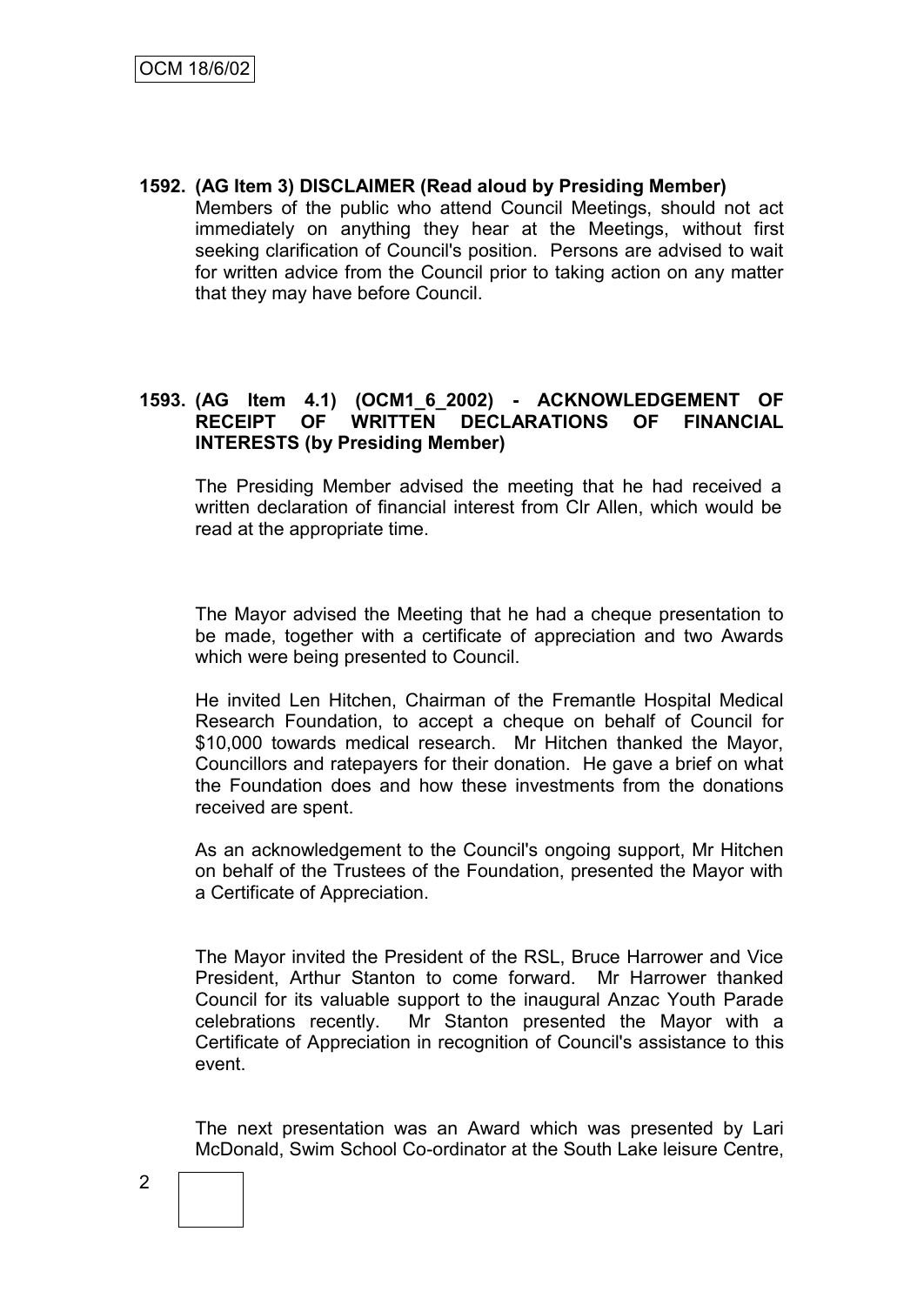which was received at a recent Conference that she attended. The Award was for the "Best Swim School" promotion.

The Mayor also mentioned that Council had received an Award from Cities for Climate Protection, for achieving Milestone 4 Implementation of the Corporate Action Plan and Regional Community Greenhouse Strategic Plan.

#### **1594. (AG Item 7.1) (OCM1\_6\_2002) - PUBLIC QUESTION TIME**

Mayor Lee read a letter he had received from **Colin Crook** in relation to community consultation - Mayor's message in the June/July edition of the Cockburn Soundings. The main concern of his letter was the consultation process with regard to Coogee Beach. In his opinion, he felt that the Mayor and Councillors have ignored the 165 Cockburn residents who signed the petition relating to proposed developments at Coogee Beach, namely the Shop/Café and on tonight's Agenda about the Coogee Beach Surf Lifesaving Club.

Mayor Lee read a response to Mr. Crook's letter in which it stated that, the Surf Lifesaving Club was seeking Council's likely support for their establishment at Coogee Beach. It was important that Council gave an indication of its potential financial support, so that the Club could decide if it wished to proceed to the stage of seeking approvals and making further application. Should there be a formal application made, then Council would seek public comment, before approval is granted.

In answer to the Shop/Café, community consultation will take place when and if a Business Plan is proposed by Council.

**Roy Anstey**, ratepayer of Yangebup spoke in relation to the laneway adjacent to his property at 236 Yangebup Road, Yangebup. He mentioned that since moving into his residence, his house has been burgled and much vandalism occurring as a result of this laneway. He said he has written to Council on previous occasions to investigate the closure of this laneway, as he and his family practically live in fear of being assaulted. He again requested Council to investigate the matter to resolve this ongoing problem. Mayor Lee thanked Mr Anstey and mentioned that he is well aware of the laneway in question, and requested that he put his concerns in writing to him. Mayor Lee assured Mr Anstey that he together with Ward Members would revisit the matter and investigate further.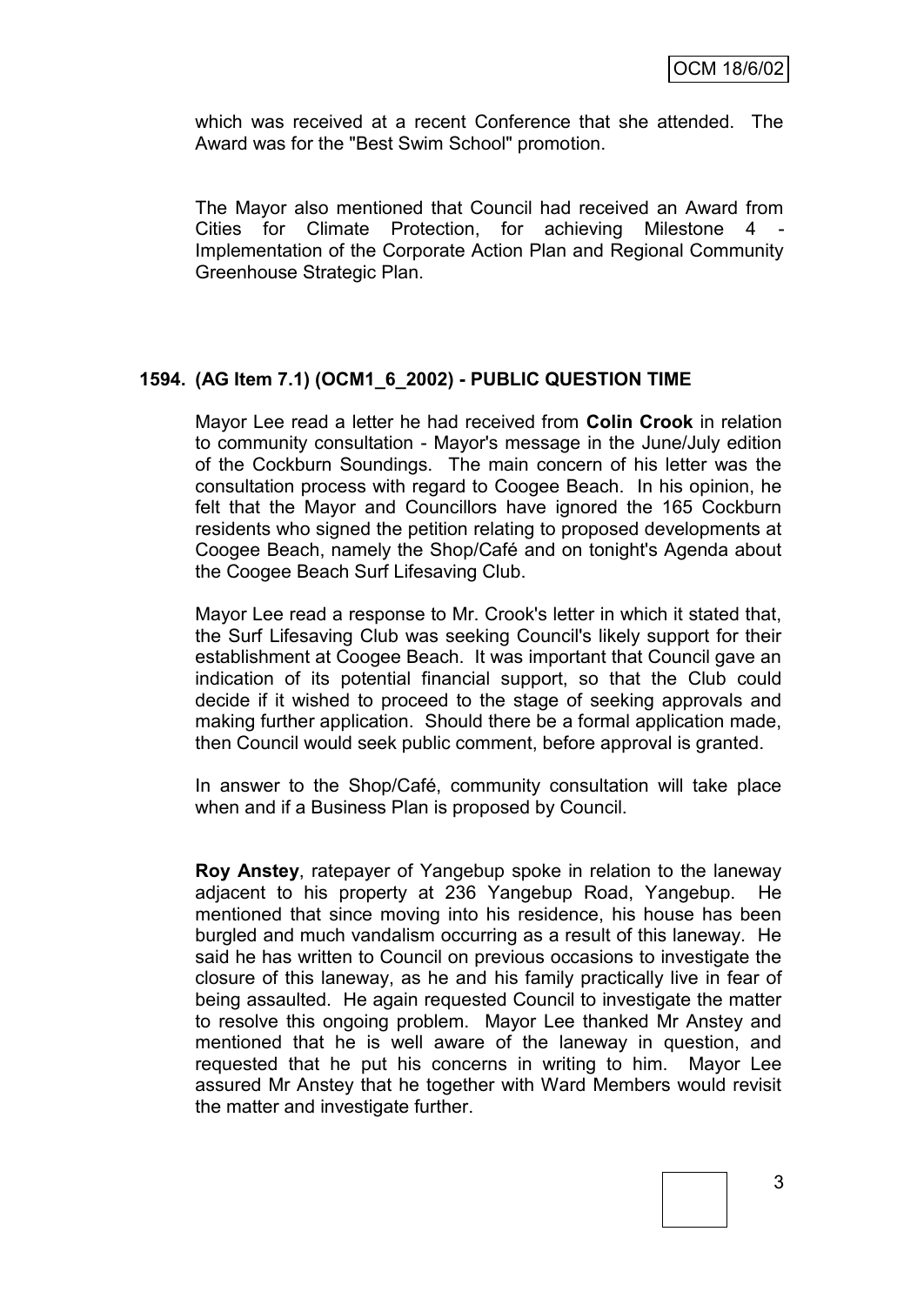**Glenn Head**, President of "Connecting South Lake" spoke introducing the Group and gave a brief on what the organisation intends to achieve. Mayor Lee welcomed the other members of the organisation present and thanked Mr Head for the information provided.

**Bert Renner**, Spearwood spoke in relation to what was mentioned in the Minutes of May 2002 meeting of Council. In particular those issues he raised during Public Question Time in relation to the transportation of dangerous goods through the District which he believed had been wrongly minuted. He also mentioned about Council addressing matters with regard to heavy haulage.

Another concern Mr Renner raised was the night loading at Woolworths and Big W, Phoenix Park. He was very concerned at the noise levels emanating from these two commercial organisations. Mayor Lee advised Mr Renner that he would need to contact the Health Department at the Council the following day after the offence has occurred.

Mayor Lee requested Mr Renner to write to Council about the matters he raised at the May 2002 meeting of Council which he believed was wrongly minuted.

**Colin Crook**, Spearwood spoke on the following matters in relation to community input which he considered Council had not consulted:

- 1. The proposed Coogee Beach Shop/Kiosk/Café
- 2. The Lakeway Cinema
- 3. The opposition to Stage 8 Roe Highway
- 4. The proposed Dental Clinic
- 5. The proposed comprehensive Security Patrols
- 6. The proposed narrowing of Rockingham Road

Another issue he spoke on was the Rotary Lookout at Coogee. He mentioned that he wrote to Council and was not satisfied with the response. He requested the Mayor and Councillors to act personally to ensure that the views are retained for the benefit of all.

Mayor Lee thanked Mr Crook for his input.

**Sandra Winter**, Director, Social and First Aid Officer of the Coogee Beach Lifesaving Surf Club thanked Council and staff for their initial assistance received and in anticipation of its ongoing support for this establishment.

She spoke in relation to Item 17.3 on tonight's Agenda and referred to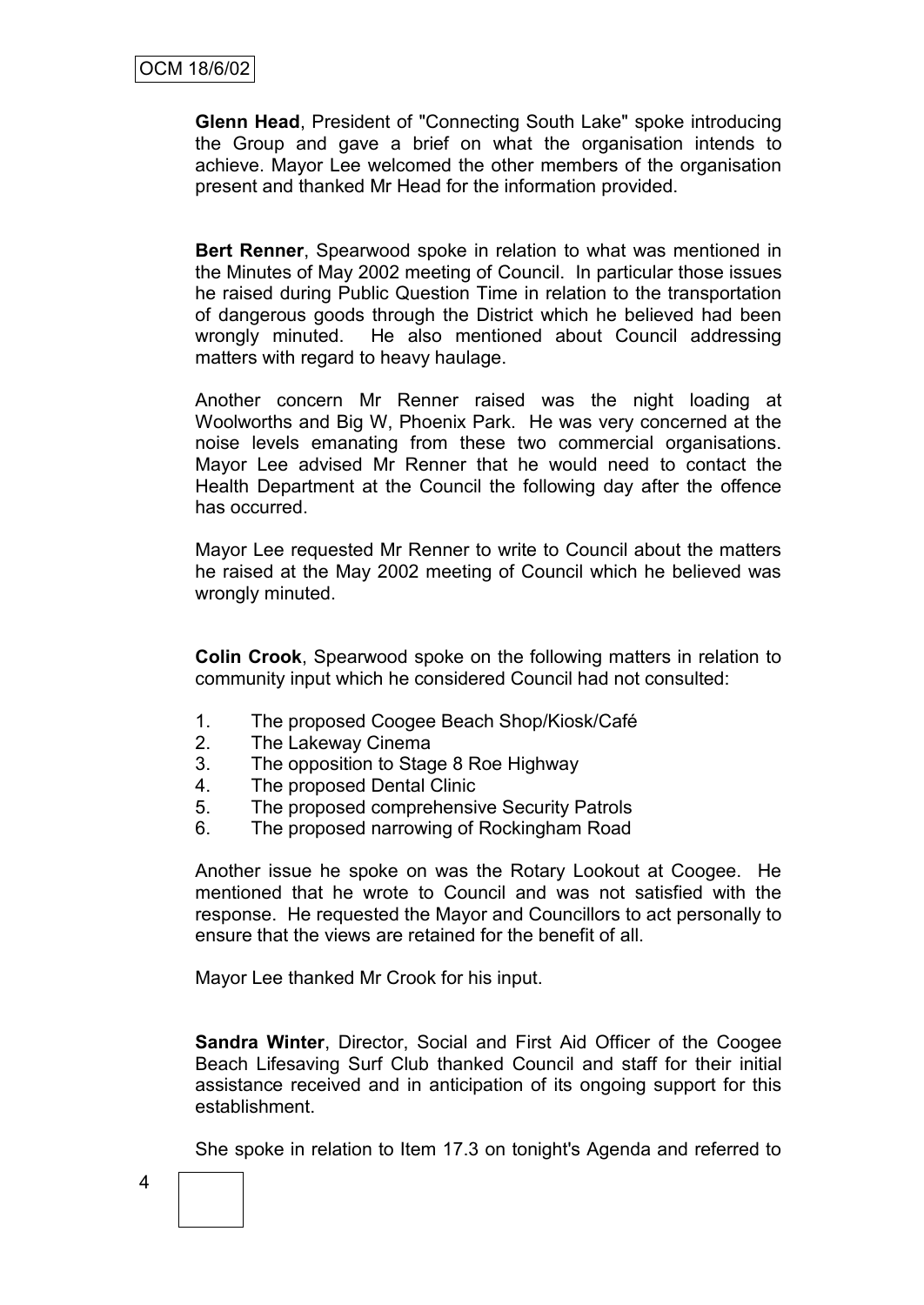Point (5) of the recommendation, relating to the proposed location of the Club rooms. She requested deferment of the item as the Club having been just formed have not had time to have any input into the plans for a suitable location. Mayor Lee replied that the matter will be considered as part of Council's deliberations tonight.

**Colin Crook**, Spearwood spoke with regard to Item 17.3. He queried the position of the proposed Club. He asked why the Club was positioned up against the 1988 agreement demarcation line on the Coogee Beach side of that line? Mayor Lee requested Director, Planning and Development to respond to which he said, that Council was presented with a concept of where this Club should be in terms of its size. This was discussed and following those discussions the general intention was that it be located at the northern end of the existing car park which is of low usage and also close to the fast food areas proposed, as part of the Port Catherine development, if that were to proceed. This site is only indicative because there are a number of other agencies involved in determining if it would be suitable. At this stage that was the preferred site in terms of the choices along the beach front due to access and servicing considerations.

Mayor Lee thanked Mr Crook for his comments.

### **1595. (AG Item 8.1) (OCM1\_6\_2002) - ORDINARY COUNCIL MEETING - 21/5/2002**

#### **RECOMMENDATION**

That the Minutes of the Ordinary Council Meeting held on 21 May 2002 be accepted as a true and accurate record.

**COUNCIL DECISION** MOVED Clr Humphreys SECONDED Clr Whitfield that the recommendation be adopted.

**CARRIED 10/0**

**1596. (AG Item 14.1) (OCM1\_6\_2002) - LAND SWAP - GOLD ESTATES, BARTRAM ROAD, SUCCESS (5519092; 5514390) (KJS) (ATTACH)**

**RECOMMENDATION**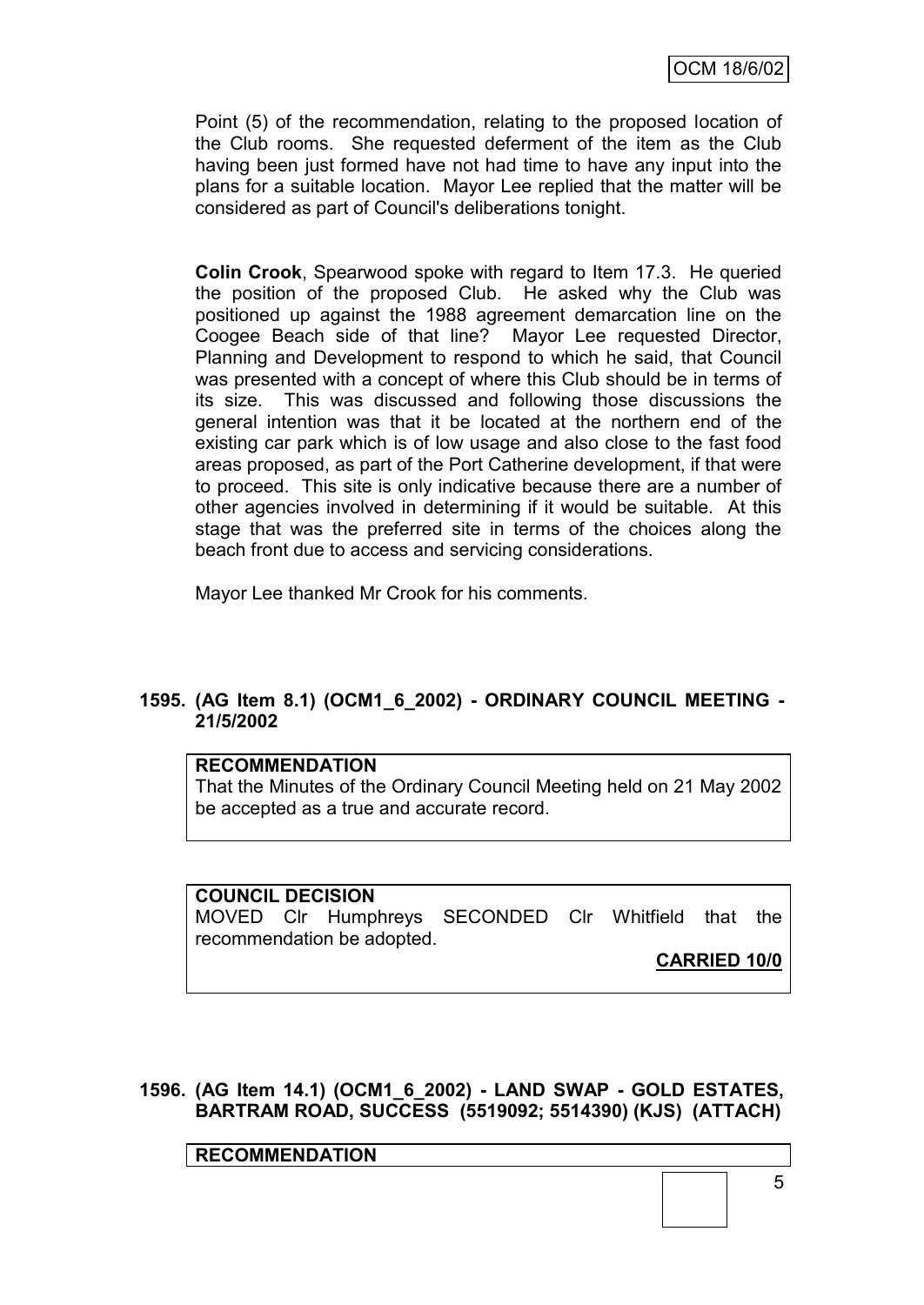That Council exchange portion of Lot 13 Bartram Road, owned in freehold by the City of Cockburn for portion of Lot 24 Bartram Road owned in freehold by Gold Estates Australia (1903), subject to a Valuer"s report verifying that the land parcels are of equal value, in accordance with the provisions of the Local Government Act 1995.

### **COUNCIL DECISION**

MOVED Clr Waters SECONDED Clr Reeve-Fowkes that the recommendation be adopted.

#### **CARRIED 10/0**

#### **Background**

Council at a meeting held on 21 December 1999 resolved to:-

- *"(1) advertise its intention to swap Lot 12 Bartram Road area 5,562 sq.m. for an equal value portion of JAA Lot 214 area 5,562 sq.m. pursuant to Section 3.58 (3) of the Local Government Act 1995;*
- *(2) proceed to effect the land swap in (1) above subject to there being no objections as a result of statewide advertising;*
- *(3) realign the land area within JAA 214 to accommodate any change in the alignment of the future entry road into the future housing estate, south of Bartram Road;*
- *(4) undertake to develop the land to synchronise with the development and sales program undertaken by Gold Estates;*
- *(5) develop the land as residential land; and*
- *(6) not object to any entry statement walls being built on Gold Estate land and adjoining the exchange land provided that these entry statement walls conform to the accepted standard."*

#### **Submission**

A request to effect the land exchange has been submitted by Richard Noble, Project Managers, on behalf of the owners of Lot 24, Gold Estates.

#### **Report**

The land exchange agreement between the City and Gold Estates involving Lot 12 (City) and Lot 24 (Gold) passed at Council meeting held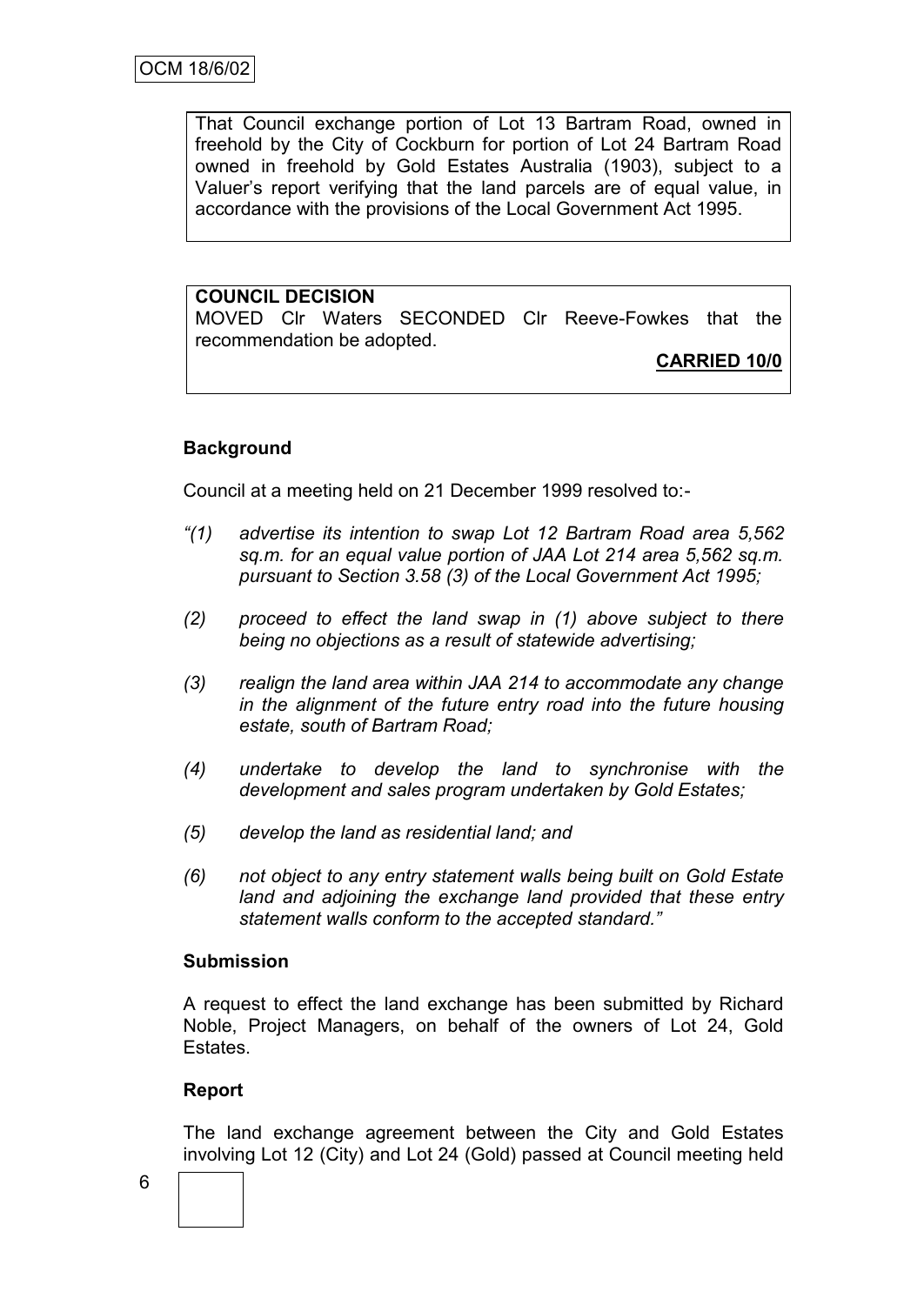on 21 December 1999 is in place. A deed has been entered into and the City is protected by a caveat protecting the City's interest in Lot 24.

Gold Estates have sought the City's agreement to extend the scope of the existing agreement to include portions of Lot 13 Bartram Road, land also owned in freehold by the City. Gold Estates require two portions of Lot 13 areas being 288 and 922 square metres respectively.

In order to maintain a balance of interests, the area of Lot 24 to be transferred to the City has been increased in area by 1210 square metres. This area will now have a total area of 6862 square metres and result in 9 lots in a future subdivision.

Arrangements to jointly subdivide the City's land, ie 6862 square metres with the balance of Lot 24 (Gold) remain as per the original agreement. The new land exchange layout will be assessed by a Licensed Valuer to ensure that the City's interests are not reduced by the exchange.

### **Strategic Plan/Policy Implications**

The Corporate Strategic Plan Key Result Areas which apply to this item are:-

- 2. Planning Your City
- *"To ensure that the planning of the City is based on an approach which has the potential to achieve high levels of convenience for its citizens."*

#### **Budget/Financial Implications**

N/A

**Implications of Section 3.18(3) Local Government Act, 1995**

Nil.

### **1597. (AG Item 14.2) (OCM1\_6\_2002) - UNAPPROVED LAND USE - LOT 30; 42 HOWSON WAY, BIBRA LAKE - OWNER: EASTCOURT PROPERTIES PTY LTD (4309104) (DB) (ATTACH)**

#### **RECOMMENDATION**

That Council:

- (1) receive the report,
- (2) serve a final 28 day notice on the owners of the property requiring that the activity cease, or alternatively, provide proof that planning consent for the current use exists; and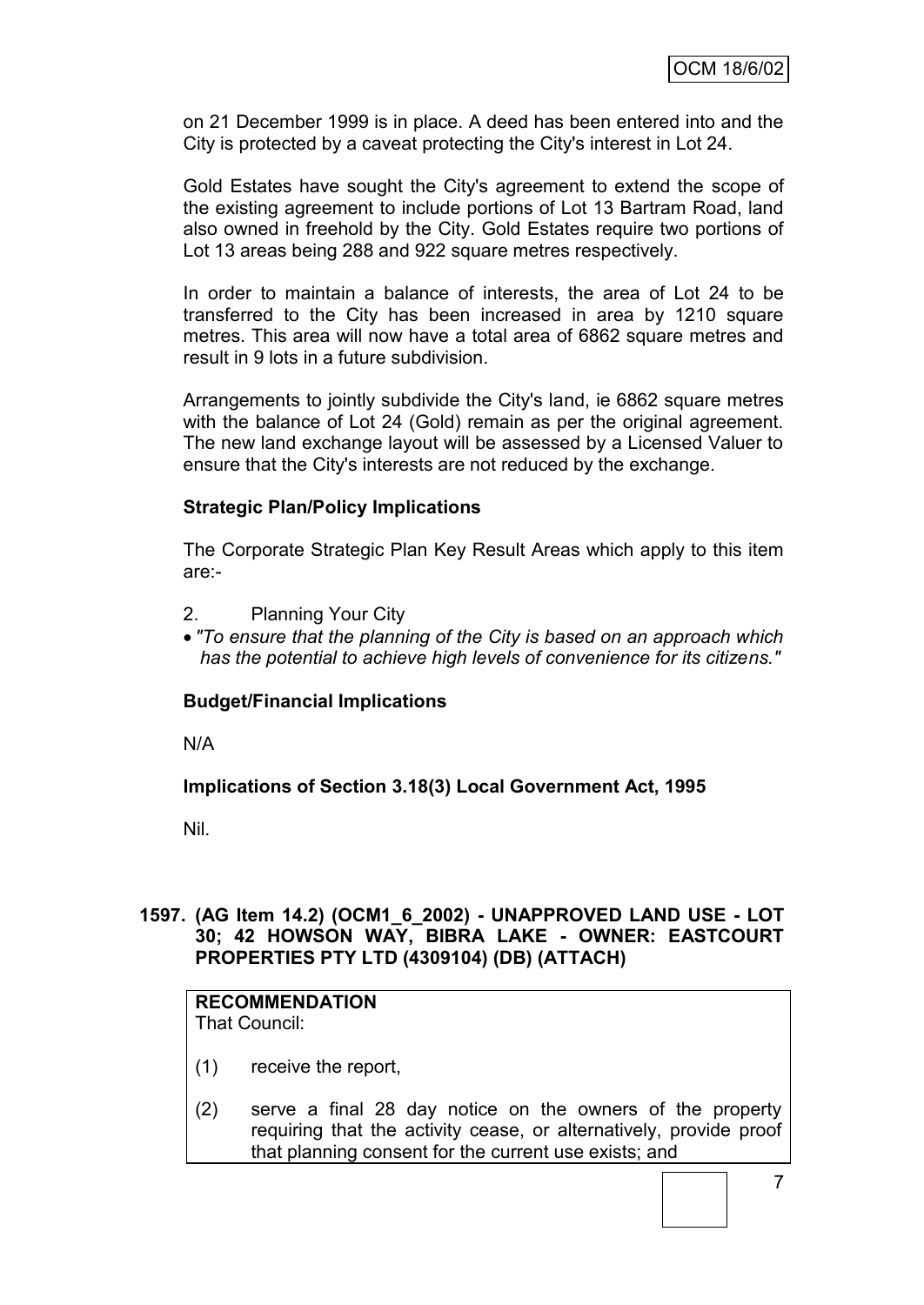(3) subject to (2) above instruct Council"s solicitor to commence legal proceedings for unlawful development in contravention of the City of Cockburn District Zoning Scheme No.2 and section 10.4(a)(i) of the Town Planning & Development Act 1928.

# **COUNCIL DECISION**

MOVED Clr Waters SECONDED Clr Reeve-Fowkes that the recommendation be adopted.

#### **CARRIED 10/0**

#### **Background**

| ZONING:    | MRS:                       | Industrial                                       |  |  |
|------------|----------------------------|--------------------------------------------------|--|--|
|            | DZS:                       | <b>General Industry</b>                          |  |  |
| LAND USE:  | Grain storage and handling |                                                  |  |  |
| LOT SIZE:  | 3.032ha                    |                                                  |  |  |
| AREA:      |                            |                                                  |  |  |
| USE CLASS: | clause 6.2                 | "SA" – Discretionary approval in accordance with |  |  |

There has been an ongoing issue over the past 2 years with grain handling and processing activities being carried out on the lot. During the summer months a dust nuisance is created when summer winds blow grain dust onto the adjoining property. Part of this nuisance was due to that fact that a hay baling plant was in operation on the site by a third party, however, the operator of this plant relocated to an appropriately zoned location after it was determined that hay baling was not permitted in the zone.

It appears the principal activities currently carried out on the site is the storage and processing (hulling) of grain for domestic and overseas use, and the storage of shipping containers apparently as part of the grain exporting activity.

A complaint from an adjoining neighbour regarding dust impacts from the site in January this year prompted a review of the approvals relating to the land, as it was apparent that the dust nuisance had not abated following the relocation of the hay baling activity. Further investigation of Council records indicated that there did not appear to be any approvals relevant to the current use of the land. The owners therefore were requested to provide proof that the current activity had received approval from the City, or alternatively, cease the use.

#### **Submission**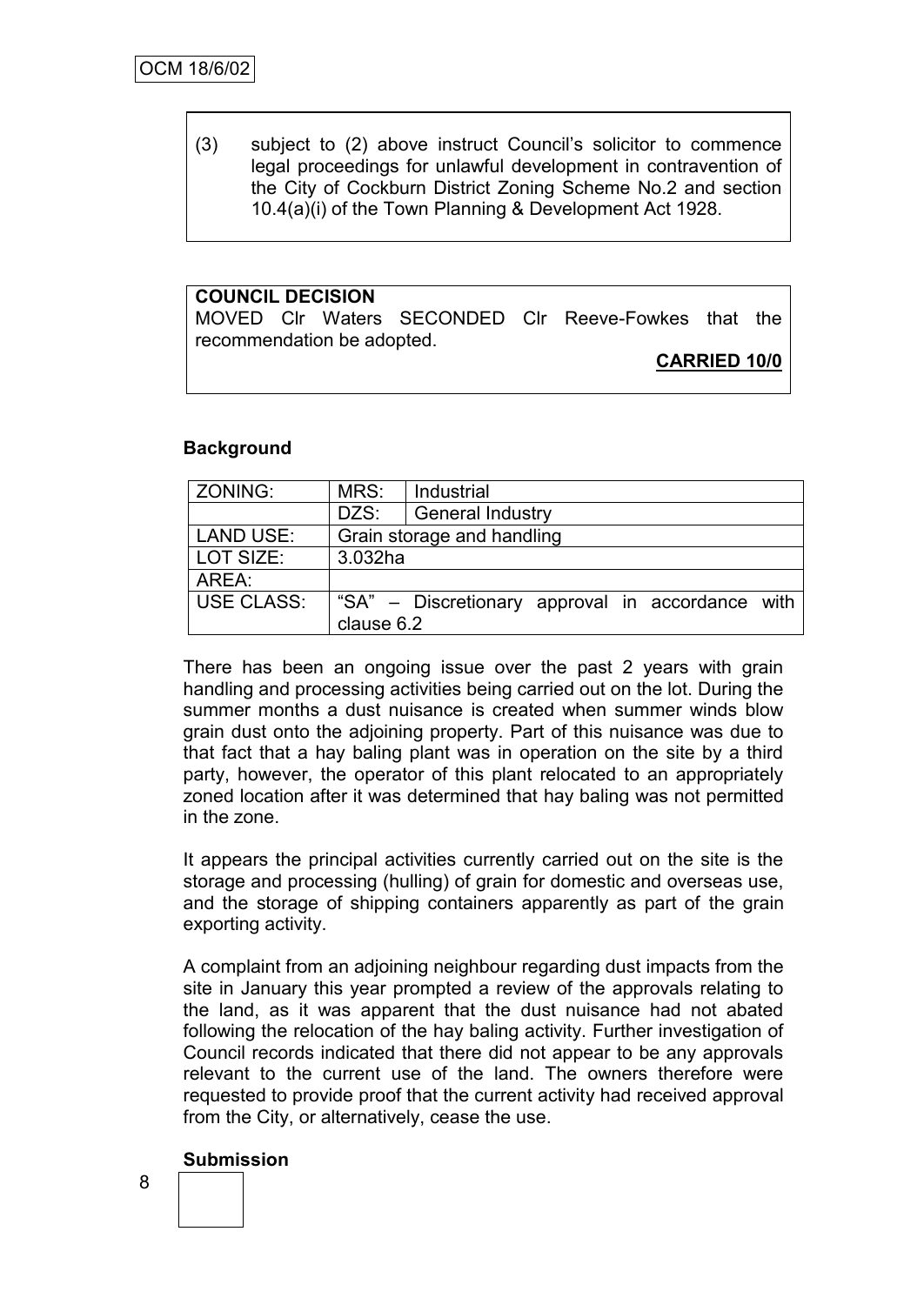The owners of the property through a town planning consultant, Peter D. Webb & Associates, have claimed a non-conforming use right over the land. It is claimed that the uses of grain and sea container handling have occurred non-stop since *"at least the early 1950"s"* (sic).

A landowner can only claim a non conforming use right if the land use, buildings or activity was lawfully established prior to the City"s Town Planning Scheme coming into force. The Town of Cockburn District Zoning Scheme No.1 was gazetted on the  $12<sup>th</sup>$  of June 1974. The evidence the City has in its possession does not support this claim.

### **Report**

It is claimed that the current use of the land has been uninterrupted since the 1950's. However, aerial photographs from 1959, 1974 and 1980 show the subject land undeveloped, and covered in natural vegetation. It is therefore difficult to accept that a non-conforming use right exists for this land. In light of this evidence it appears that the land use was commenced after DZS1 came into effect and according to Council records and therefore appears to have commenced without planning consent.

The earliest approval on the City"s records is in 1980, for the construction of a workshop and a lunchroom. Subsequent approvals have been issued since then for building extensions only.

Despite the formal written advice provided to both the operators of the business and their planning consultant, little progress has been made to resolve the issue. The consultants have repeatedly challenged the advice provided by the Council"s Staff and resolution of the matter has been protracted. Therefore the Council should consider legal action to bring this matter to a conclusion.

Adequate notice has been given as the Council has provided written advice on more than three occasions to the owners and their consultant.

#### **Strategic Plan/Policy Implications**

The Corporate Strategic Plan Key Result Areas which apply to this item are:-

- 1. Managing Your City
- *"To conduct Council business in open public forums and to manage Council affairs by employing publicly accountable practices."*
- 2. Planning Your City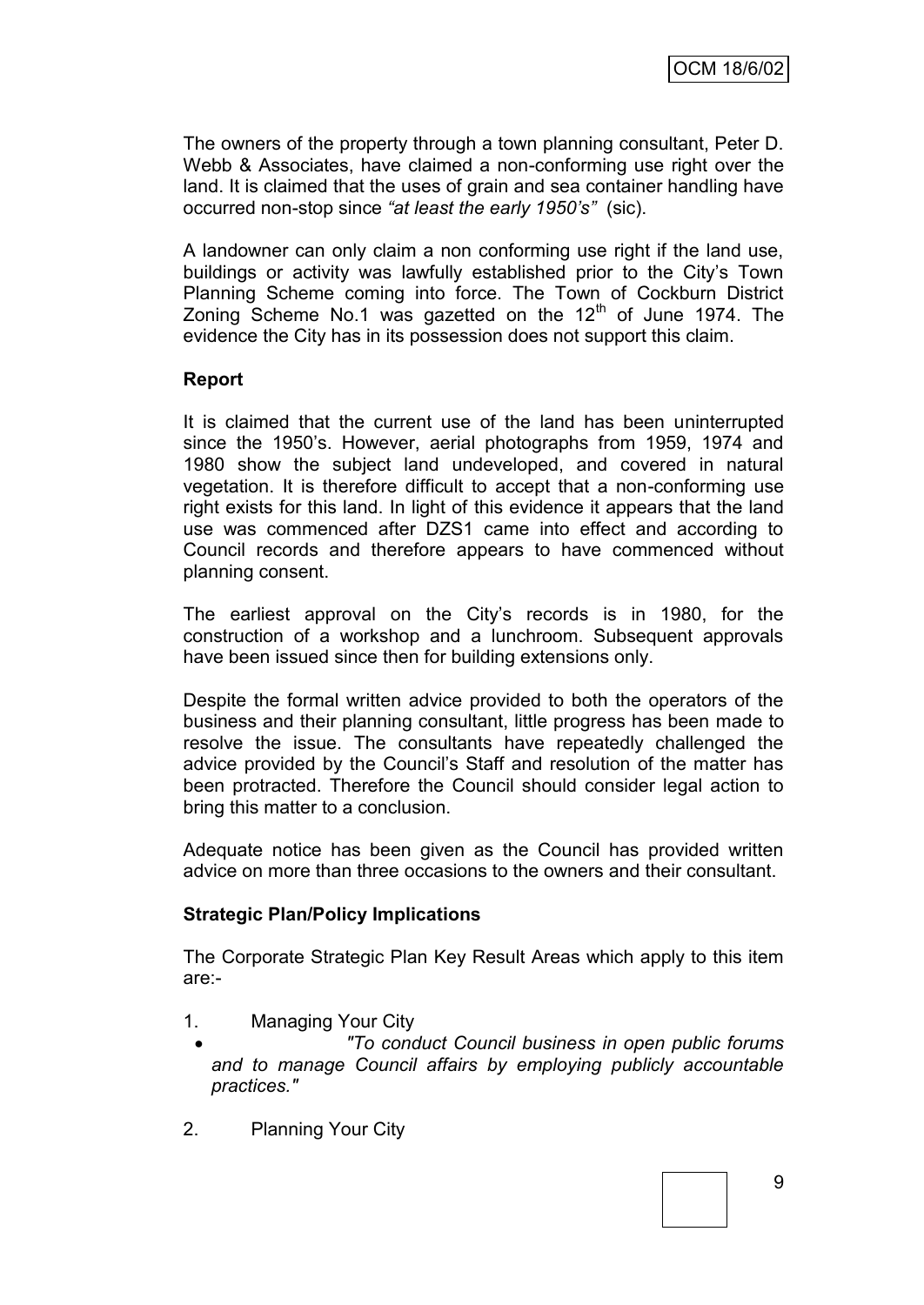*"To ensure that the development will enhance the levels of amenity currently enjoyed by the community."*

The Planning Policies which apply to this item are:-

APD29 Development Compliance Process

#### **Budget/Financial Implications**

Initiating legal proceedings will require the use of funds from the City"s legal expenses budget.

#### **Implications of Section 3.18(3) Local Government Act, 1995**

Nil

**1598. (AG Item 14.3) (OCM1\_6\_2002) - PROPOSED CARPARKING - LOT 500; 402 NORTH LAKE ROAD, (BC THE BODY CLUB), BIBRA LAKE - OWNER: ADRINA PROPERTIES WA PTY LTD - APPLICANT: GREG ROWE & ASSOCIATES (1117215) (VM) (ATTACH)**

# **RECOMMENDATION**

That Council:

- (1) approve the proposed carparking development on Lot 500; No. 402 North Lake Road, Bibra Lake, subject to the following conditions:
	- 1. Standard conditions contained in Council Policy APD 17 as determined appropriate to this application by the delegated officer under clause 7.6 of District Zoning Scheme No.2;

Special Conditions.

- 1. During the construction of the extra carparking bays the impact on adjoining businesses must be minimised to maintain carparking availability and to avoid any damage to adjoining property.
- 2. The proposed 1.8m landscaping strip to be developed with mature, dense indigenous species to a minimum height of 1.5 metres to the satisfaction of the Council.
- 3. The legal agreement relating to the landscape buffer being modified by the applicant (at the owners cost) using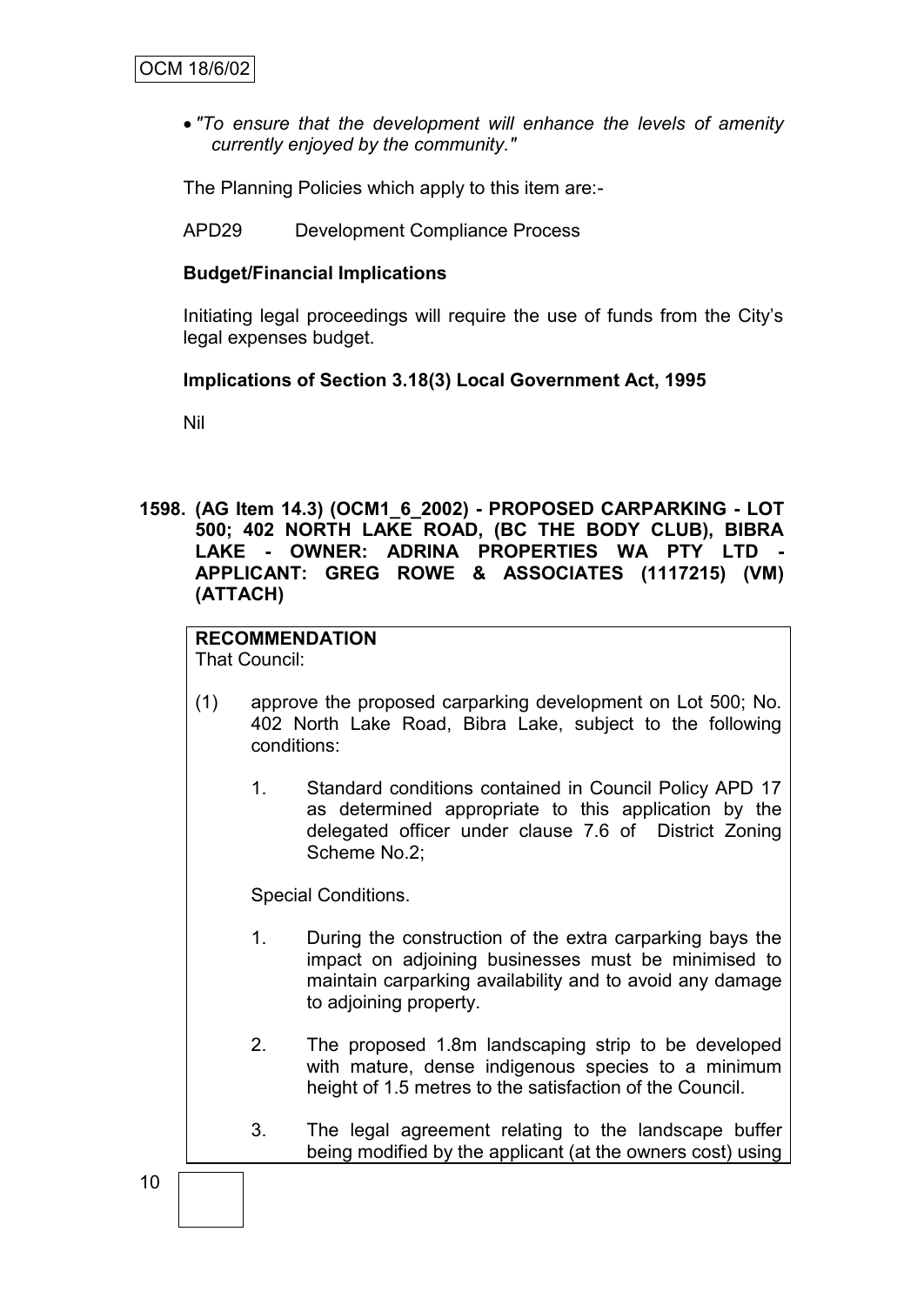the Council's solicitors (McLeods).

Footnote

1. Acceptance of this proposal does not absolve the owner from addressing future complaints regarding a carparking shortfall attributed to patrons of BC The Body Club using the premises during peak hours. The operator must use any available means to maintain a supply of carparking for the mutual benefit of adjoining commercial operators.

# **COUNCIL DECISION**

MOVED Clr Waters SECONDED Clr Reeve-Fowkes that the recommendation be adopted.

**CARRIED 10/0**

**Note**: A letter from the applicant, Greg Rowe and Associates was received and circulated to all Elected Members prior to the Meeting requesting Council to defer the matter to the July Meeting of Council.

# **Background**

| l ZONING:         |                                     | MRS:   Private Recreation |  |
|-------------------|-------------------------------------|---------------------------|--|
|                   |                                     | DZS2:   Commercial        |  |
| <b>LAND USE:</b>  | <b>Health Studio</b>                |                           |  |
| <b>APPLICANT:</b> | Greg Rowe & Associates              |                           |  |
| OWNER:            | <b>Adrina Properties WA Pty Ltd</b> |                           |  |
| LOT SIZE:         | 3,904 $m2$                          |                           |  |
| USE CLASS:        | P - Permitted Health Studio         |                           |  |

In September 2001 a petition was received from an adjoining owner regarding the carparking shortage on their property following the opening of BC The Body Club development.

A carparking reduction was granted to BC The Body Club under delegated authority of the Council on the grounds that the site forms part of a reciprocal carparking agreement with adjoining land uses and on information provided by the applicant, regarding client numbers at peak usage.

The Council raised this issue with BC landowners / applicants and it was stated by the landowners and applicants that the carparking shortfall for the area was not totally caused by BC The Body Club. To verify these claims a 4 month monitoring period was carried out by the Council staff.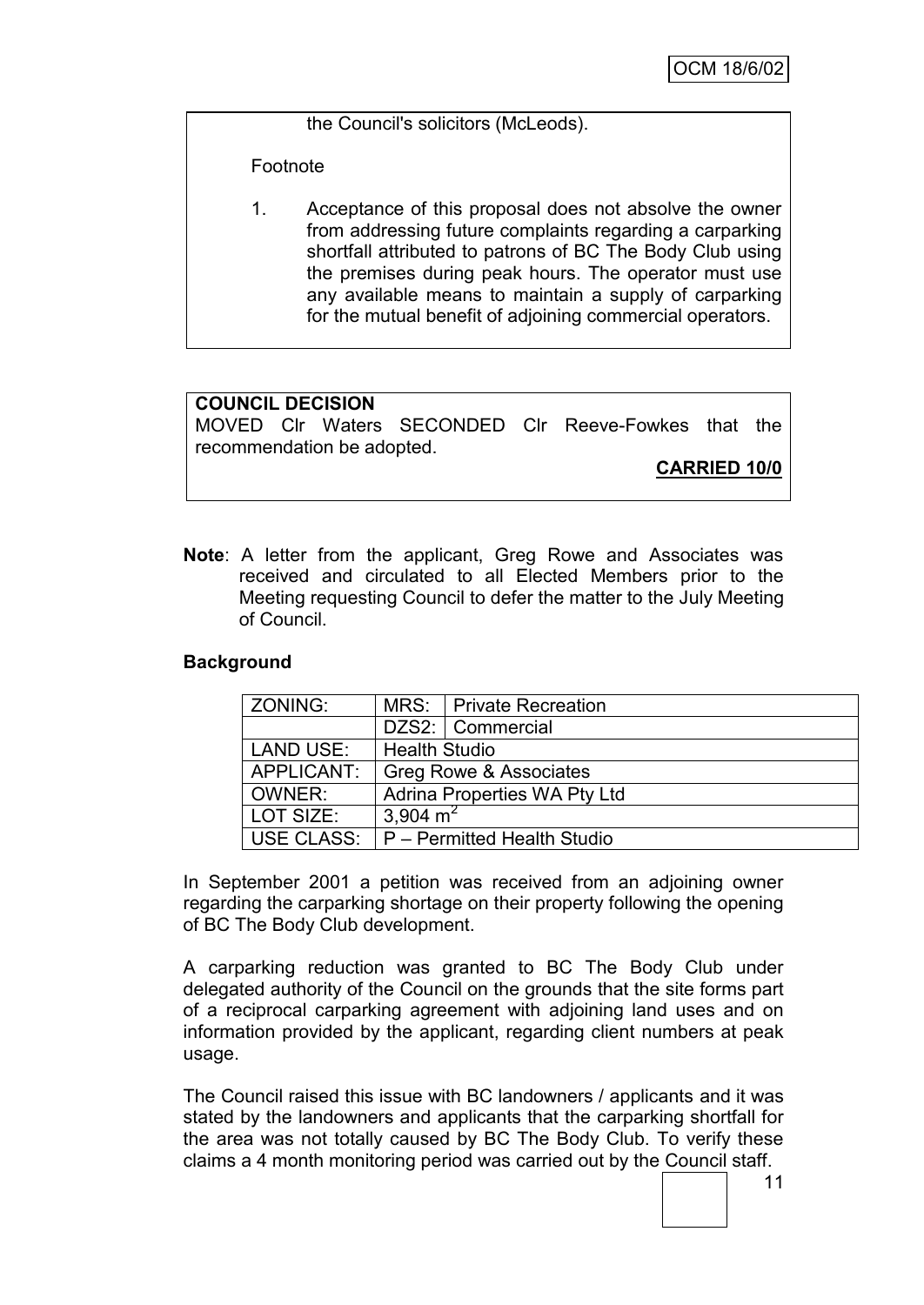The results from the monitoring period determined that there is a parking problem on site between the hours of 6 pm to 8 pm Monday to Thursday at the same time as the adjoining commercial outlets are also at their peak. The monitoring period also confirmed that the Club during peak hours need between 100 to 110 carparking bays. In comparison only 71 bays are provided on-site leaving a shortfall of 29 to 39 bays. This has impacted on other adjoining commercial operators of Red Rooster and the Chinese Restaurant.

Several options were discussed with the landowners and operators of BC Club to achieve a solution. One of the possible means of alleviating the problem was to provide extra carparking (13 bays) at the rear of the site at the owners cost. Subsequently a Development Application was submitted to Council.

#### **Submission**

As part of the development application the applicant provided a detailed letter dated 23 April 2002. The applicant has expressed a willingness to construct the extra 13 bays only if the Council accepts that in doing so it will not retrospectively require more parking bays being provided by the BC Club.

Further information is contained in the Agenda attachment.

#### **Report**

The only way to accommodate the extra parking bays on-site is to use part of a 10 metre wide landscaped buffer at the rear of the property. The rear area was illegally cleared by the developers in 2001 and was subject to orders by the Council. Legal action was not taken, given that the applicant committed to replant the area. The fact is that the current landscaping within the area comprises very sparse planting, approximately 1 metre high with minimal aesthetic value. The buffer area forms part of a Deed of Agreement on the titles of the adjoining landowners lodged on 8 December 1994.

Clause 9 of the Deed States as follows:-

#### "*RESTRICTIVE COVENANT*

*The Grantor will not use the Landscape Buffers for any purpose other than as buffers for landscaping to the satisfaction of and in accordance with the specifications of the City, and will not remove any trees or other vegetation in the Landscape Buffers without the prior approval of the City."*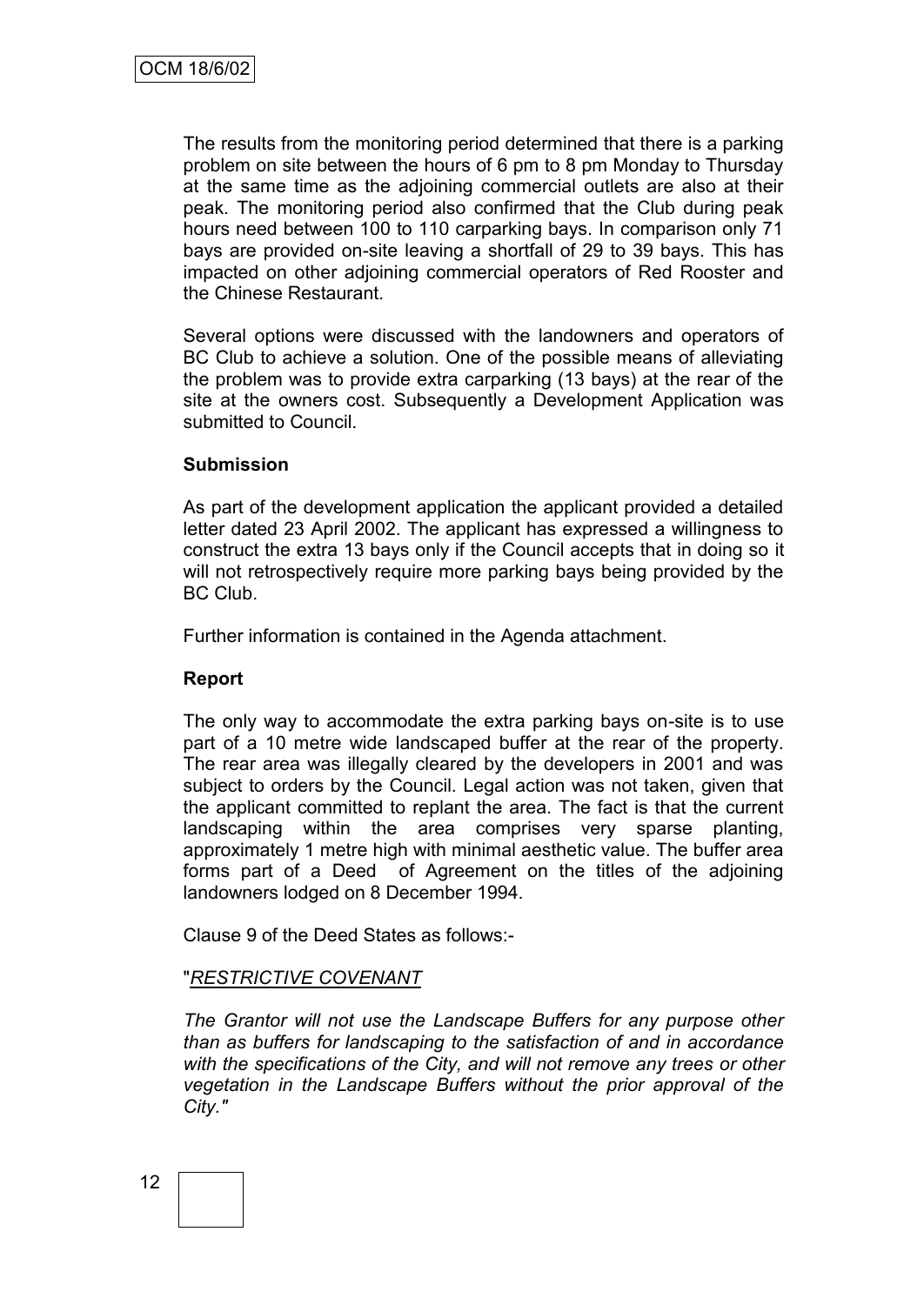The application was referred for comments to adjoining landowners given the impact on part of the buffer area. Two submissions were received, one from the Perth Waldorf School and the other from the owner of the Chinese Restaurant. (Refer to Agenda attachment)

The owners of the Chinese Restaurant agree with the proposal if the costs and impacts of the carpark construction do not impact on their business. This can be addressed as a special condition of approval.

The Perth Waldorf School object to the proposal on the grounds that the landscaping buffer forms part of a Deed of Agreement, and was to provide a visual and an acoustic barrier between the development and the school.

The carparking area will assist in alleviating the parking problems and as the area has already been cleared, the parking is likely to have only minimal off site impacts for adjoining owners .

The proposed carpark abuts one of the school's carparking areas around it which has dense vegetation, minimising the impact on the school, in terms of visual aspects. Nevertheless a dense mature landscaped strip is recommended to further assist in screening the carpark from the school.

The Council's Solicitors have confirmed that the legal agreement still allows Council to modify the landscaping buffer easement (Restrictive Covenant) with or without the consent of the parties, to the agreement.

It is considered appropriate to utilise the proposed area as carparking, given the carparking shortfall existing for the area, and the need to resolve the current problems.

Had the buffer not been cleared, then it is unlikely that this proposal would have been supported.

It is considered that the utilisation of the cleared buffer area will be more beneficial to adjoining landowners than leaving it in its current state. The application is therefore recommended for approval.

#### **Strategic Plan/Policy Implications**

The Corporate Strategic Plan Key Result Areas which apply to this item are:-

- 2. Planning Your City
- *"To ensure that the planning of the City is based on an approach which has the potential to achieve high levels of convenience for its citizens."*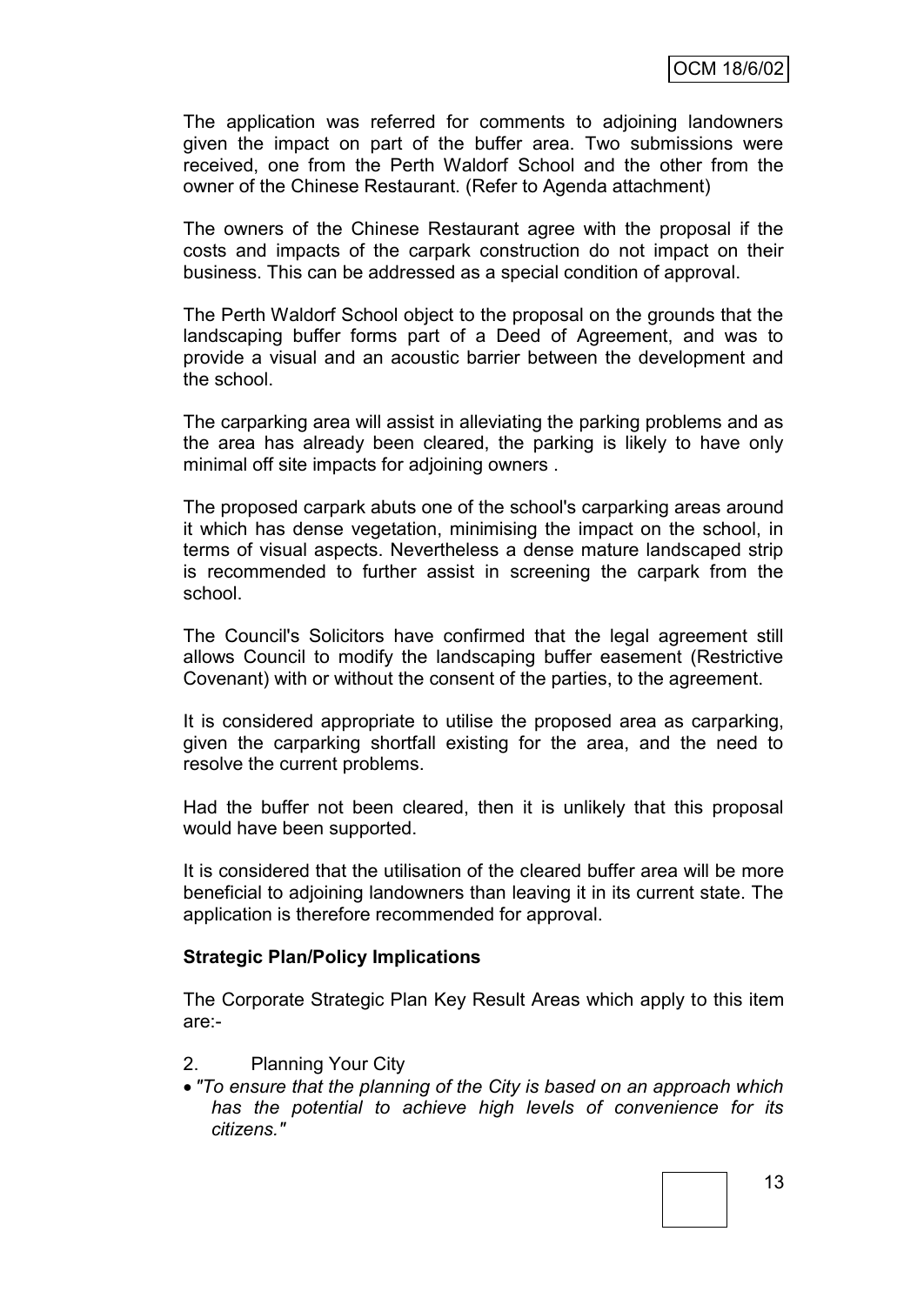- *"To ensure that the development will enhance the levels of amenity currently enjoyed by the community."*
- 3. Conserving and Improving Your Environment
- *"To ensure that the development of the district is undertaken in such a way that the balance between the natural and human environment is maintained."*

#### **Budget/Financial Implications**

N/A

**Implications of Section 3.18(3) Local Government Act, 1995**

Nil.

### **1599. (AG Item 14.4) (OCM1\_6\_2002) - PROPOSED PERTH WHITEWATER PARK (9629) (AJB)**

### **RECOMMENDATION**

That Council resolve to:

- (1) support the proposal to develop a Whitewater Park within the Sports Precinct at Cockburn Central subject to the development meeting all environmental, planning and engineering consultants;
- (2) promote Cockburn Central as the best location for the proposed facility; and
- (3) advise the Project Co-ordinator accordingly.

### **COUNCIL DECISION** MOVED Clr Waters SECONDED Clr Reeve-Fowkes that the recommendation be adopted.

**CARRIED 10/0**

#### **Background**

It is proposed to develop a Whitewater Park in Perth which would create a six hundred metre long artificial whitewater river that would provide excellent facilities for canoeing and rafting in a scenic parkland setting. The park would be similar to that operating in Penrith NSW.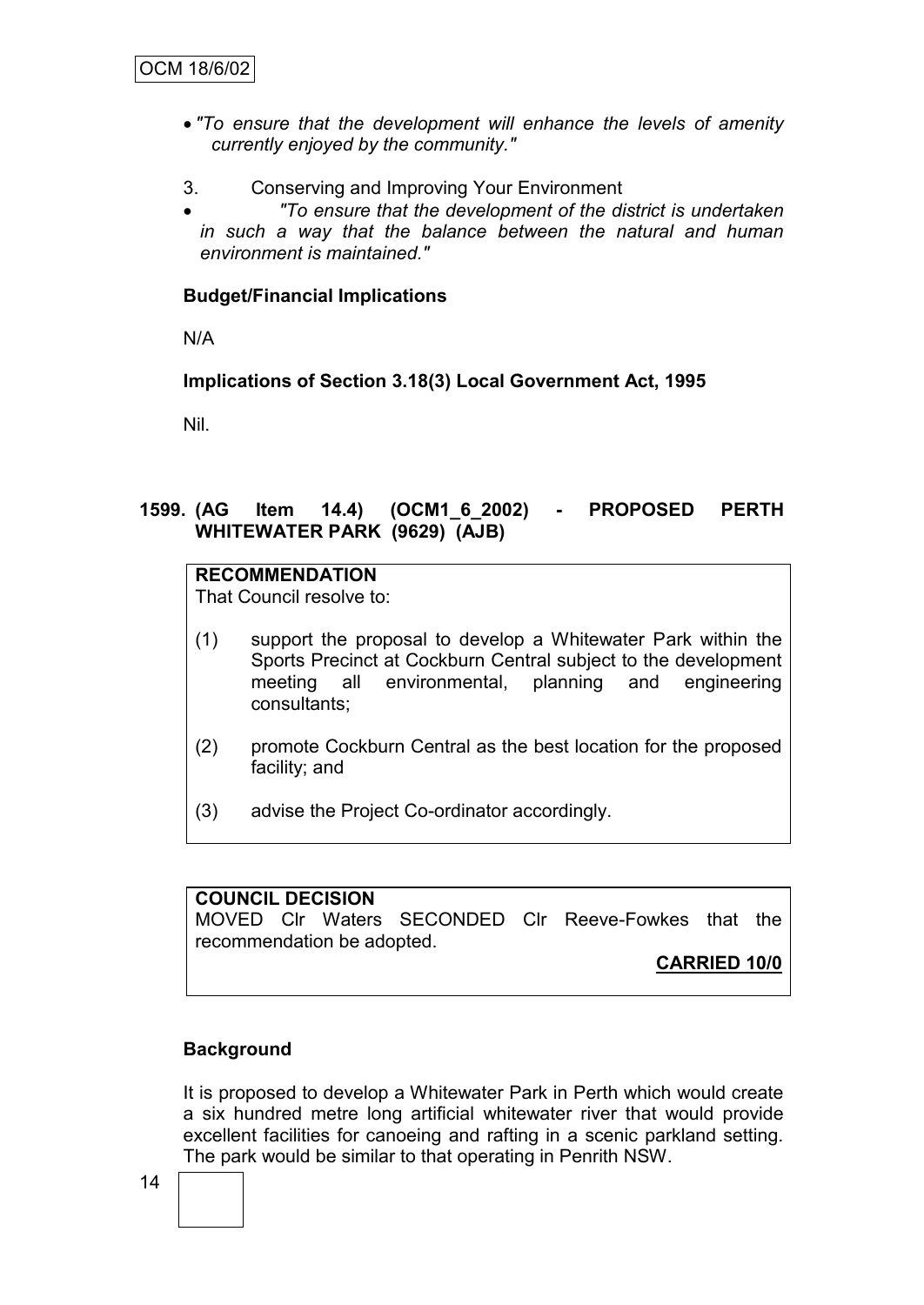In November 2001 the promoters commissioned consultants to undertake detailed investigations on a number of sites around Perth including Cockburn Central. Detailed information on the sports precinct within Cockburn Central was provided in December 2001.

The Coordinator of the proposed Perth Whitewater Park, Mr Colin Thorpe, briefed Councillors and Senior Staff on the project in April 2002.

The initial studies and investigations have identified three suitable sites for the facility. These are Cockburn Central, Champion Lakes Kelmscott and Reid Hwy Bayswater. Detailed feasibility studies are now being undertaken to determine the preferred site.

#### **Submission**

N/A

#### **Report**

It is proposed to develop a Whitewater Park in Perth. The proposed development would create a six hundred metre long artificial whitewater river designed for canoeing and rafting. It is proposed that the facility cater for a range of users from beginners to elite athletes and be suitable for staging international events. As with Penrith it is expected that the park would be a great family place and be a major tourist destination. An area of some 10 -11 ha is required for the facility.

The Draft Structure Plan for Cockburn Central endorsed by Council in March 2002 provides an area of some 18.5 ha for sporting facilities. Based on the information provided by the project coordinator and a recent inspection of the Penrith facility by the Chief Executive Officer and the Deputy Mayor, it is considered that the provision of the Whitewater Park within Cockburn Central is totally consistent with the vision for the area enunciated in the Draft Cockburn Central Structure Plan and would be of significant benefit to the residents of Cockburn.

Council officers strongly support the proposal to develop a Whitewater Park within the spots precinct at Cockburn Central notwithstanding that the development would need to satisfy all environmental, planning and engineering requirements.

Given that the proponents are now moving into the detailed feasibility stage to determine the preferred site, it is considered that Council should have a formal position of support for the project and continue to strongly promote Cockburn Central as the best location for the proposed facility.

#### **Strategic Plan/Policy Implications**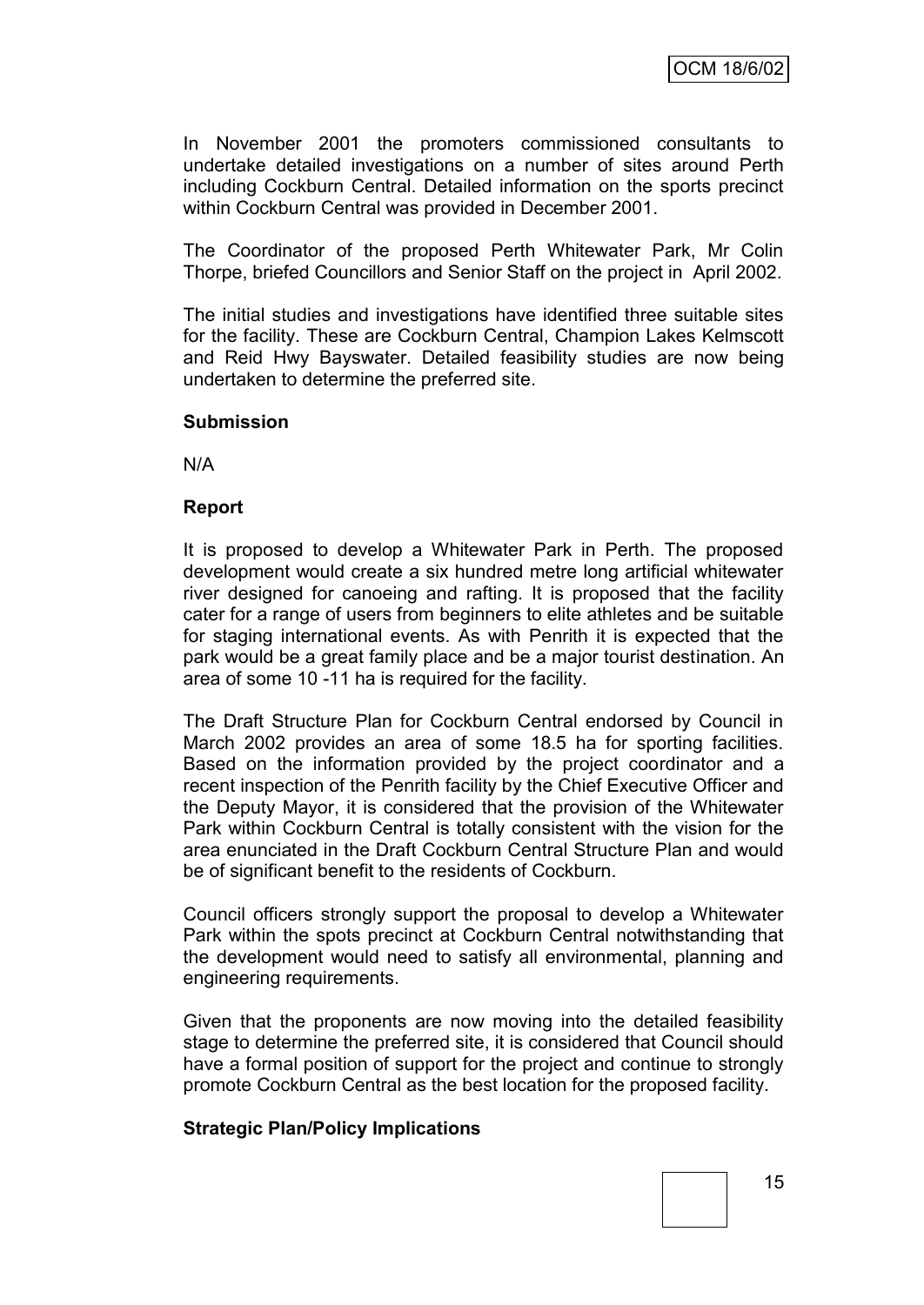The Corporate Strategic Plan Key Result Areas which apply to this item are:-

- 1. Managing Your City
- *"To deliver services and to manage resources in a way that is cost competitive without compromising quality."*
- 2. Planning Your City
	- *"To ensure that the planning of the City is based on an approach which has the potential to achieve high levels of convenience for its citizens."*
	- *"To ensure that the development will enhance the levels of amenity currently enjoyed by the community."*
	- *"To foster a sense of community within the district generally and neighbourhoods in particular."*

### **Budget/Financial Implications**

N/A

### **Implications of Section 3.18(3) Local Government Act, 1995**

Nil.

### **1600. (AG Item 14.5) (OCM1\_6\_2002) - APPLICATION FOR EXTENSIONS TO DWELLING (SPA ROOM) - LOT 538; 11 MOENNICH COURT, COOLBELLUP - OWNER/APPLICANT: M WATT (1113651) (MW) (ATTACH)**

### **RECOMMENDATION**

That Council approve the application for the inclusion of a Spa Room in extensions to a dwelling at Lot 538; 11 Moennich Court, Coolbellup.

#### **COUNCIL DECISION**

MOVED Clr Waters SECONDED Clr Reeve-Fowkes that the recommendation be adopted.

**CARRIED 10/0**

# **Background**

An application for a house extension at 11 Moennich Court, Coolbellup was received by the Building Department on 10<sup>th</sup> May 2002. Included in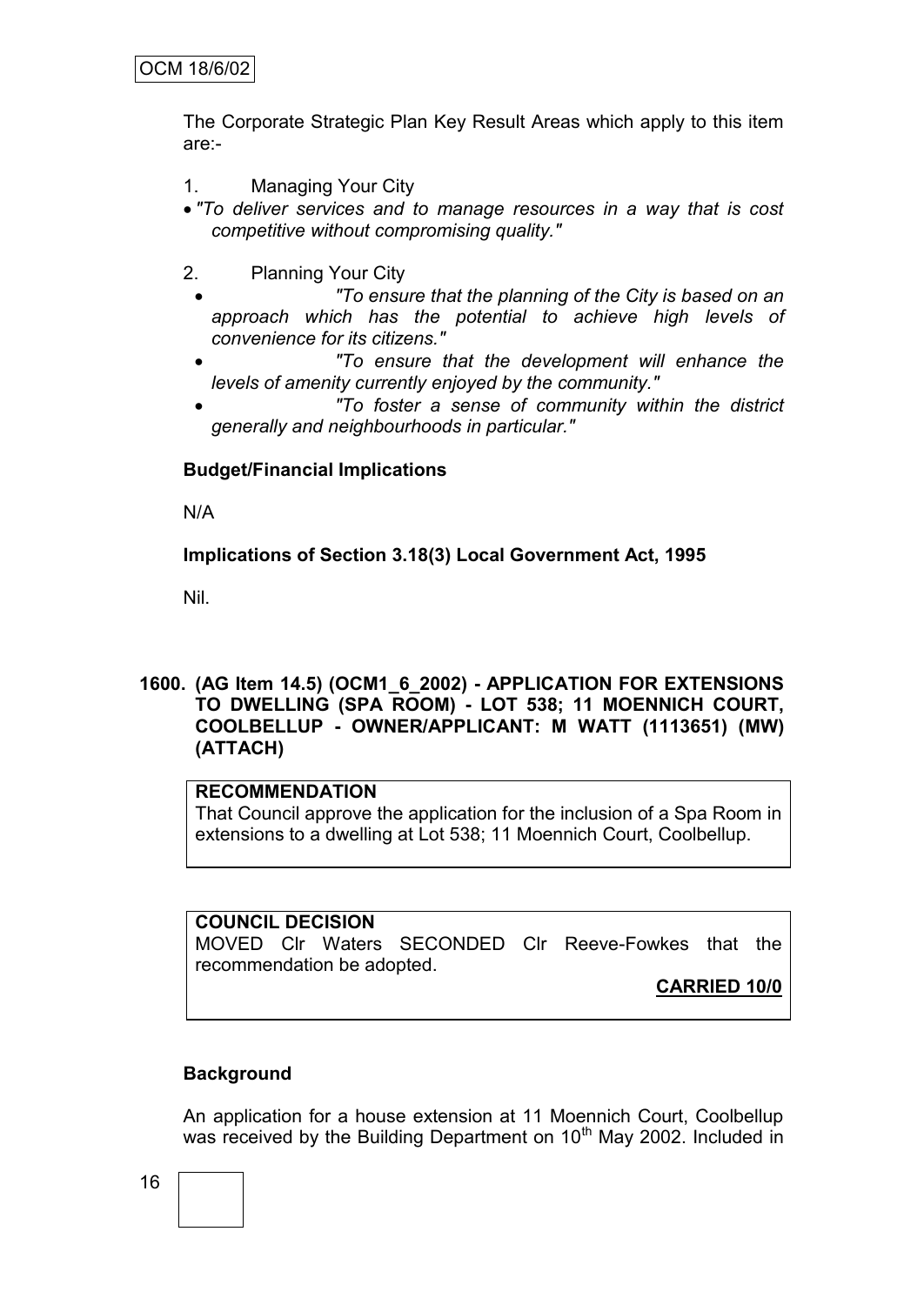this submission was a proposed Spa Pool Room incorporated inside the house.

This room is to be enclosed by brick walls on three sides with the fourth side being of framed glass, floor to ceiling, with a self closing and latching door, opening away from the spa area.

#### **Submission**

The letter from Mr Michael Watts of 11 Moennich Court, Coolbellup, dated  $10^{th}$  May 2002 states:-

"*Recently I submitted a request for approval to extend and amend my home at the abovementioned address. As there is further consideration required with regards to the Spa Room, I would ask that you give approval to the extensions (excluding the spa room) to enable us to proceed with the major part of the extension.*

*Could you please submit a request to the next meeting of Council Members for approval of the Spa Room. In the absence of a lockup gate which is normally found surrounding an outdoor spa, we would seek to install a self closing; locking sliding door in reinforced glass. The remaining 3 sides to the room would be brick walls. As the plans indicate, the room will be in the centre of the house under the main roof, which means that no casual entry is able to occur.*

*It would be appreciated if this request could be expedited at your earliest convenience."*

#### **Report**

Amendments have once again been made to the Private Swimming Pool Regulations and came into force on the 5<sup>th</sup> November 2001.

These Regulations require that there be a fence or barrier between a door and the pool area.

Regulation 38D(1) stipulates that a local government cannot make a declaration under 38C(4) unless it is satisfied that it would not be practicable to enclose the pool with a fence and gate because the pool is enclosed by a building. Therefore, given the size of the room, it would be impracticable to place a fence between the spa and the door.

There will be children in the house but the owner has agreed to also have the door lockable. The door will comply with the relevant Australian Standards with regard to being self closing and latching.

The door opens into a lounge room and the spa room is situated in the centre of the house.

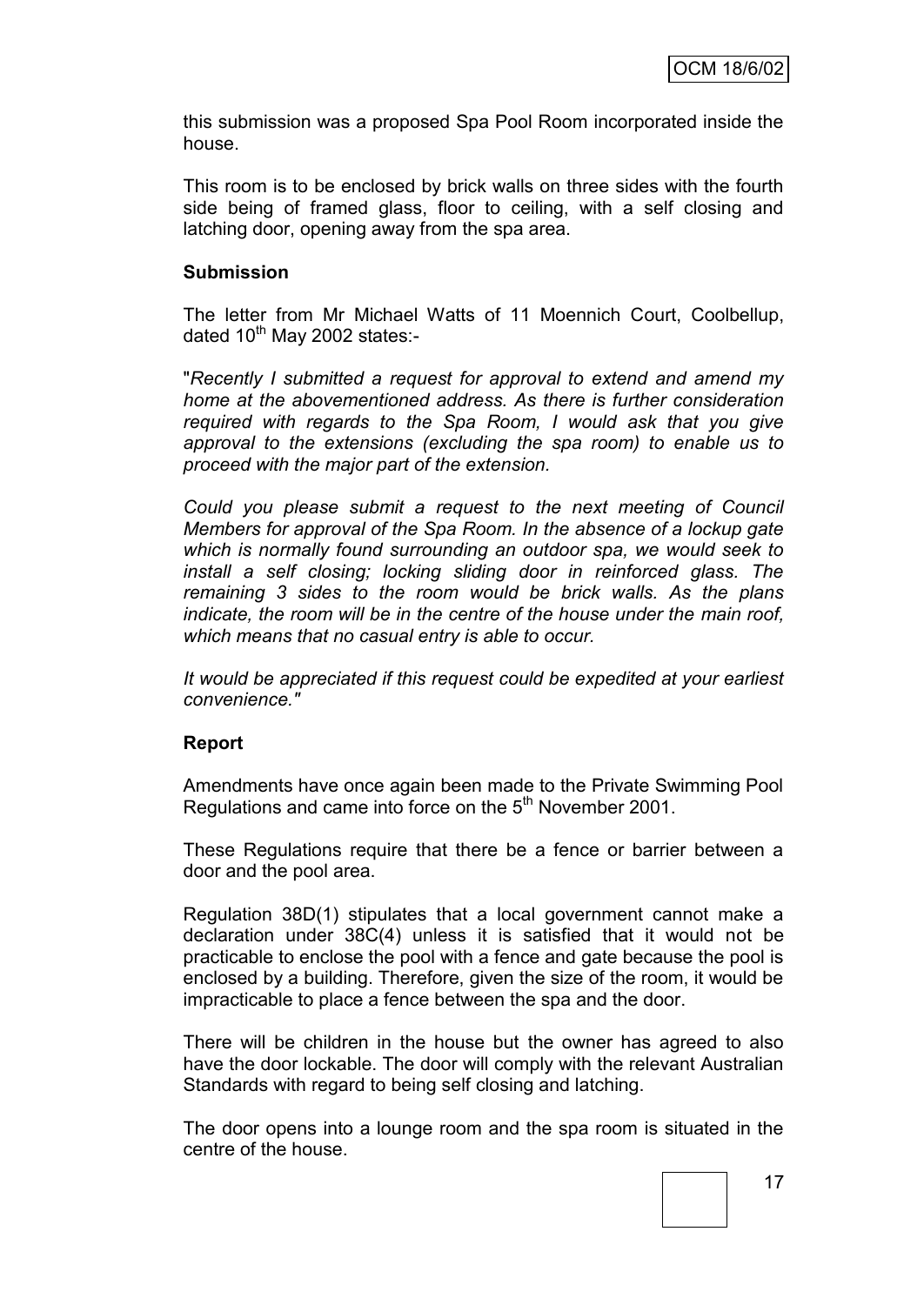The applicant has undertaken to have the door lockable as well as the mandatory self closing and latching device.

Given the proposal complies in all other aspects other than having a door opening into the pool area directly, it is recommended that Council grant the request.

#### **Strategic Plan/Policy Implications**

Approval will be granted under the Building Regulations 1989 (and Amendments) – Regulation 38D(2).

#### **Budget/Financial Implications**

N/A

### **Implications of Section 3.18(3) Local Government Act, 1995**

Nil.

### **1601. (AG Item 14.6) (OCM1\_6\_2002) - UPDATE OF THE BIBRA LAKE NUTRIENT MANAGEMENT STUDY - STAGE 2 (6130) (PS) (ATTACH)**

# **RECOMMENDATION**

That Council:

- (1) receive the Sinclair Knight Merz letter dated 22 April 2002;
- (2) accept that a "do nothing" approach will not lead to an improvement in Bibra Lake"s water quality; and
- 3) continue to explore avenues of funding and support to implement measures to improve the water quality of Bibra Lake

#### **COUNCIL DECISION**

MOVED Clr Reeve-Fowkes SECONDED Clr Tilbury that Council:

- (1) receive the Sinclair Knight Merz letter dated 22 April 2002;
- (2) accept that a "do nothing" approach will not lead to an improvement in Bibra Lake's water quality;
- (3) establish a "Bibra Lake Nutrient Management" Reserve Fund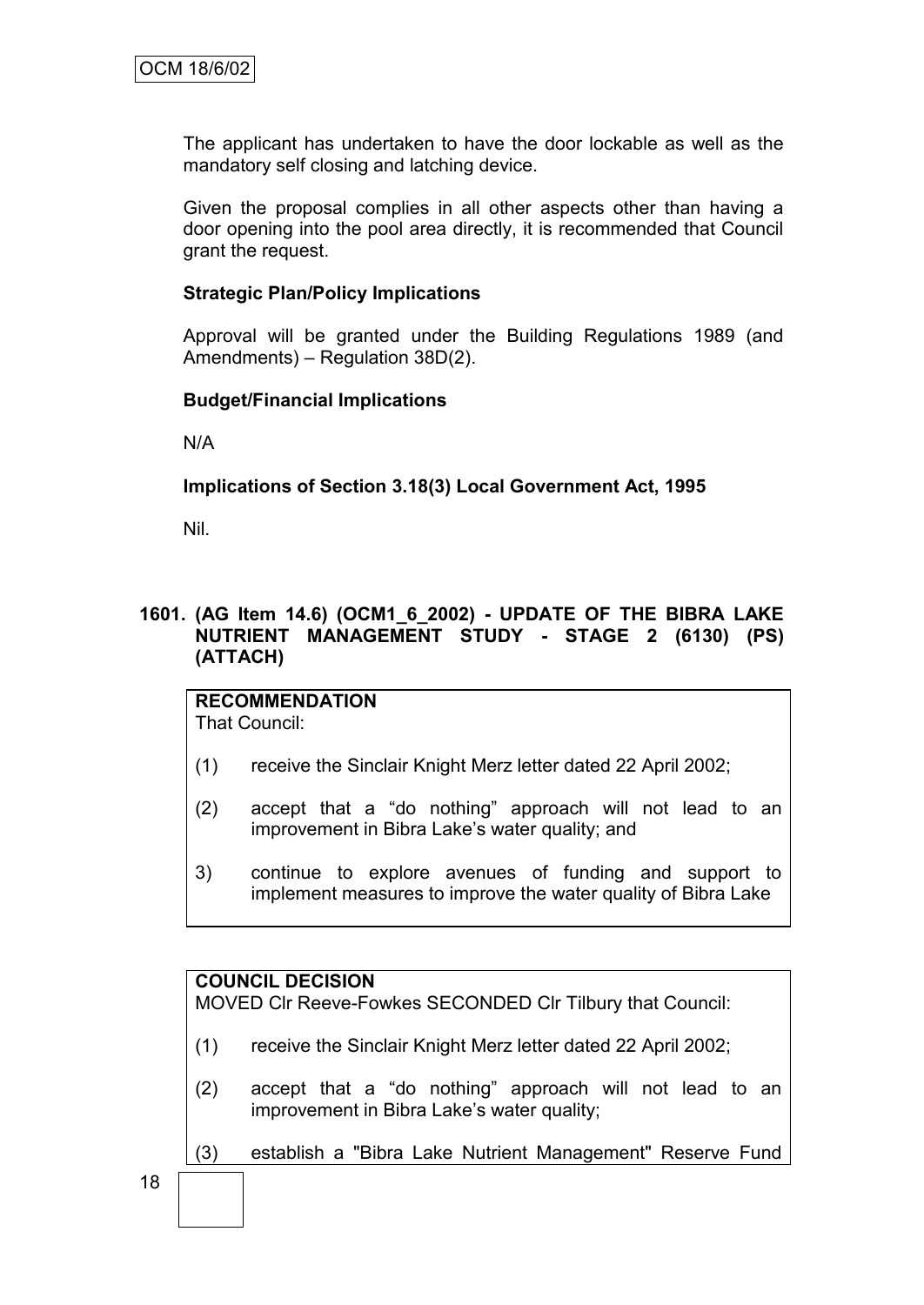and allocate \$25,000 from the 2002/03 Budget towards this fund; and

(4) continue to explore avenues of funding and support to implement measures to improve the water quality of Bibra Lake. **CARRIED BY AN ABSOLUTE MAJORITY OF COUNCIL 10/0**

### **Explanation**

It was determined that whatever solution to the problems of nutrients in Bibra Lake is finally adopted, there would be financial implications. It would be appropriate for Council to establish a reserve to attract further funding from other sources and to focus attention on this problem.

#### **Background**

Bibra Lake is important to the Cockburn community as an area of recreation and conservation. Unfortunately Bibra Lake suffers from poor water quality which results in frequent algal blooms and associated impacts such as odour, poor aesthetics and midges. To provide information on how to remedy the poor water quality the " Bibra Lake Nutrient Management Study – Stage 1" was completed by Martinick and McNulty in 1999.

In 2002, Sinclair Knight Merz were commissioned to undertake Stage 2 of the Bibra Lake Nutrient Management Study, with the objective to

- Review the findings of the first report
- Refine and update the approximate cost of the proposed methods.

The " Bibra Lake Nutrient Management Study – Stage 2" report was received by Council in February, 2002. A number of recommendations were endorsed, including a request for Sinclair Knight Merz to provide advice on the implications of a "do nothing" approach on the future of Bibra Lake as a conservation wetland. This report deals with this particular Council recommendation.

#### **Submission**

N/A

#### **Report**

Sinclair Knight Merz were asked to provide information on what would happen if the Council undertook a "do-nothing" approach. Sinclair Knight Merz indicated that further work would need to be undertaken to confidently answer this question. In particular there is a need to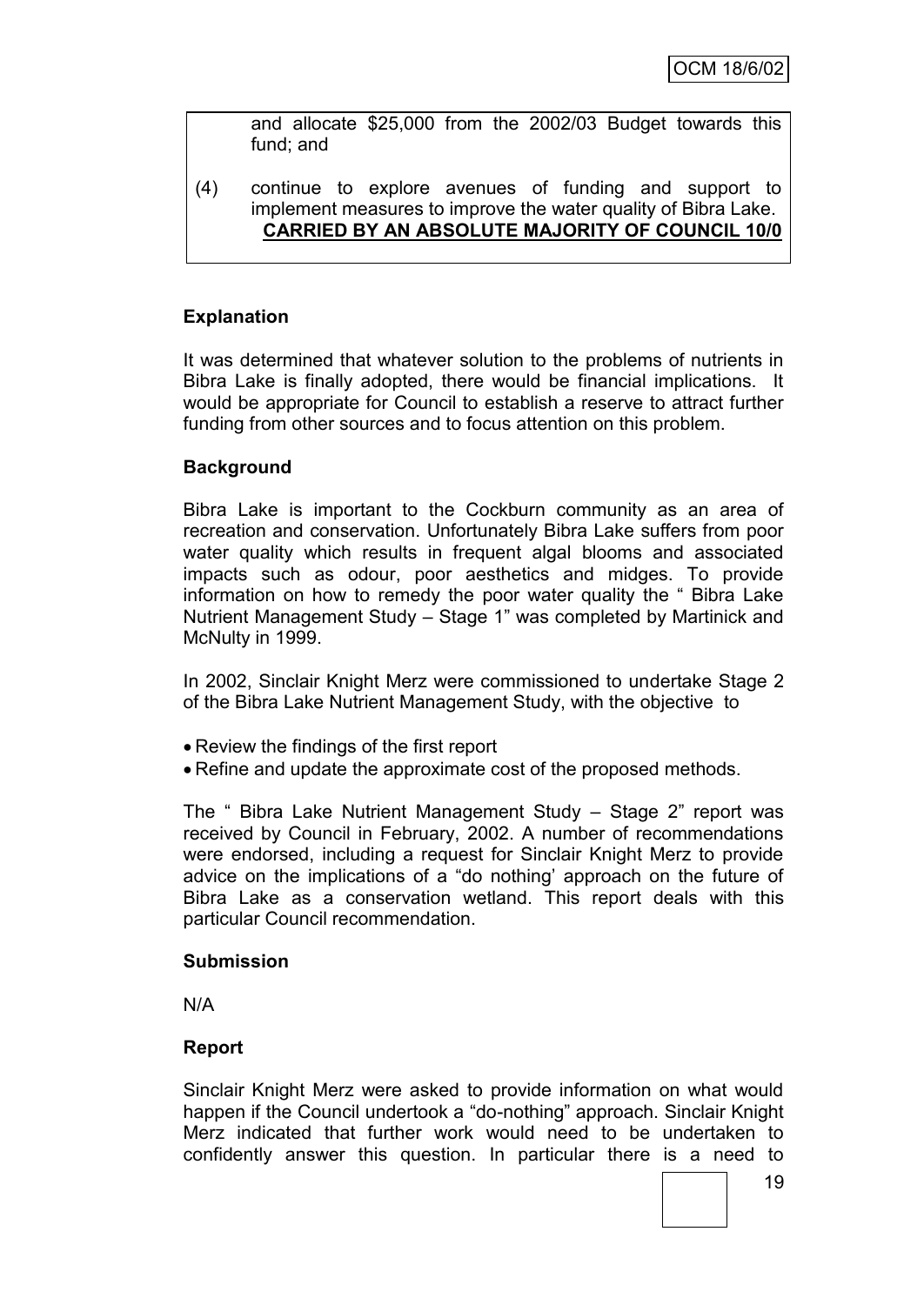### OCM 18/6/02

determine the "turn over" within Bibra Lake which can only be determined with the development of a computer model. The development of such a model would require further information, in particular:

- What is the groundwater inflow and outflow for Bibra Lake ?
- What is the nutrient flow out of Bibra Lake ?
- What would be the role of nutrients within the sediments ?

An explanation and rough cost calculations, provided by Sinclair Knight Merz, are as follows.

What is the groundwater inflow and outflow for Bibra Lake ?

There is the need to determine the "turn over" within Bibra Lake. If there is high groundwater flow out of the lake then nutrients would over time leave the lake. As a result there maybe observable changes to nutrient levels over the medium term  $(10 - 20$  years). If there is little flow then nutrient would reside longer within the lake for a greater period ( 100 years or more)

Approximate cost = \$10,000 to undertake the necessary work.

What is the nutrient flow out of Bibra Lake ?

More information on the flow of nutrients into the lake is needed to be able to develop the model. This level of nutrient information was not present within the completed study.

Approximate cost = \$50,000 to undertake the necessary work.

What would be the role of nutrients within the sediments ?

The completed study highlighted the high level of nutrients present within the sediments. But to be able to model the future of this source there is a need to determine the rate of chemical adsorption of phosphorus in the soil and sediments, and the life cycle of phosphorus within the sediments.

Approximate cost = \$300,000 - \$500,000 to undertake the necessary work.

To answer the question of how a "do nothing " approach will effect Bibra Lake would require the development of a model, and the cost of this computer model would be approximately \$360,000 - \$560,000.

It is considered that spending funds to ultimately answer this question can not be justified. Council officers are of the view that the water quality would at best remain the same ,but potentially could worsen, if the City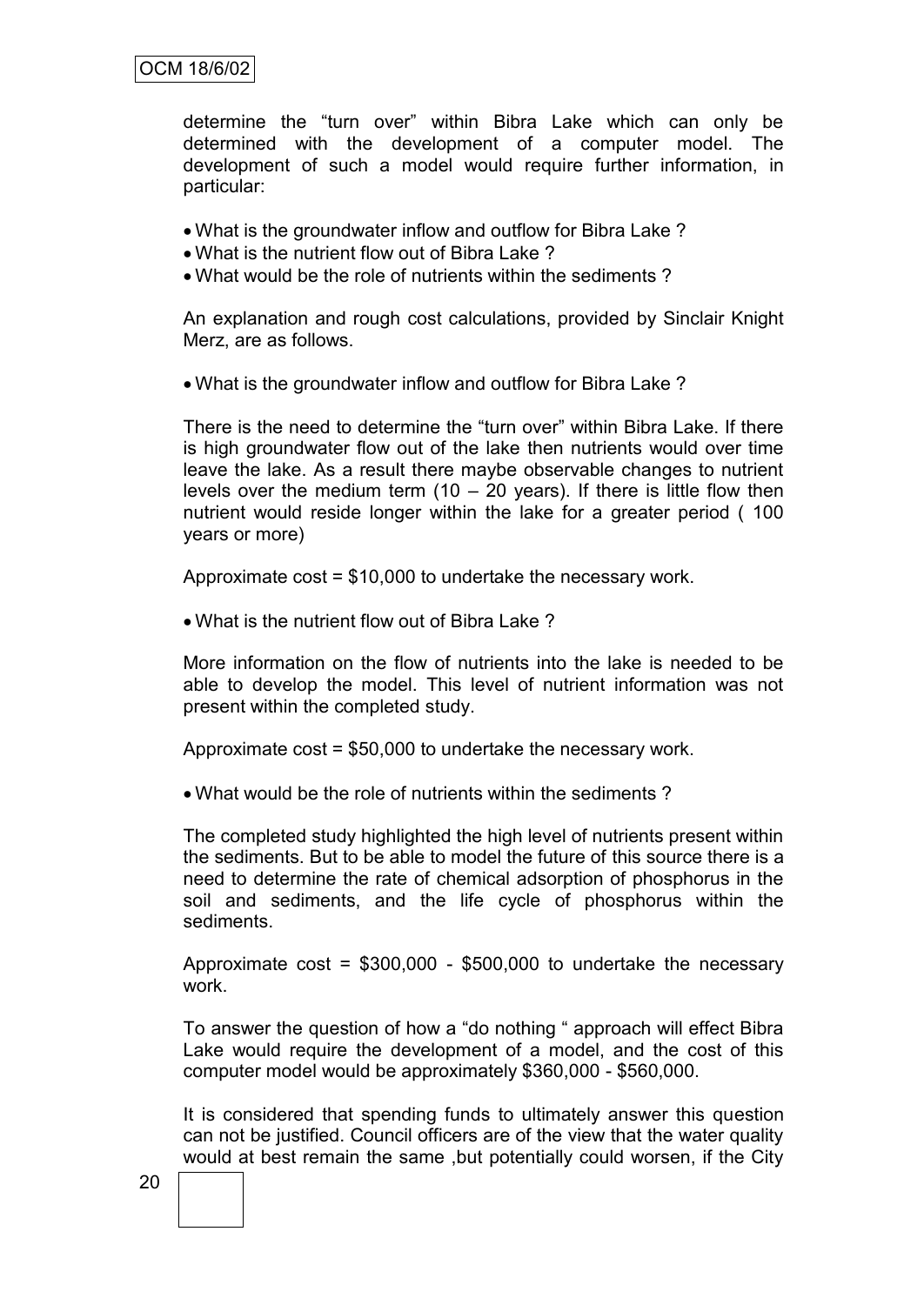applies a "do-nothing" approach, assuming that there is no change in the flow of nutrients from surface water and groundwater, the nutrients stored in the sediment and nutrients leaching from the Southern landfill. These are reasonable assumptions.

Essentially the City"s ability to significantly improve the water quality of Bibra Lake is dependent on obtaining external funding and support from research institutes, industry and government agencies. It would be prudent to continue to assess the level of available support and the viability of the project before expending further funds, in particular any modelling. If the Council is successful with accessing external funding and other resources, then at that stage it maybe important to develop a model of Bibra Lake.

In the interim Council should continue to focus on ground activities to improve the water quality Bibra Lake, such as catchment management and further works into reducing the impact of the Southern landfill. These suggested actions will reduce the nutrient input in to the lake. The only uncertainty is will it be sufficient to result in a "noticeable" improvement in water quality. This would be a better approach towards improving Bibra Lake"s water quality than if the Council pursued a "do nothing" approach.

A copy of the advice from Sinclair Knight Merz is included in the Agenda attachments.

# **Strategic Plan/Policy Implications**

The Corporate Strategic Plan Key Result Areas which apply to this item are:-

- 3. Conserving and Improving Your Environment
- *"To conserve the quality, extent and uniqueness of the natural environment that exists within the district."*

#### **Budget/Financial Implications**

To be determined.

# **Implications of Section 3.18(3) Local Government Act, 1995**

Nil

#### **1602. (AG Item 14.7) (OCM1\_6\_2002) - LEGAL PROCEEDINGS - PT LOT 146 JANDAKOT ROAD, JANDAKOT - OWNER: BARELLE PTY LTD (5513162) (DB) (ATTACH)**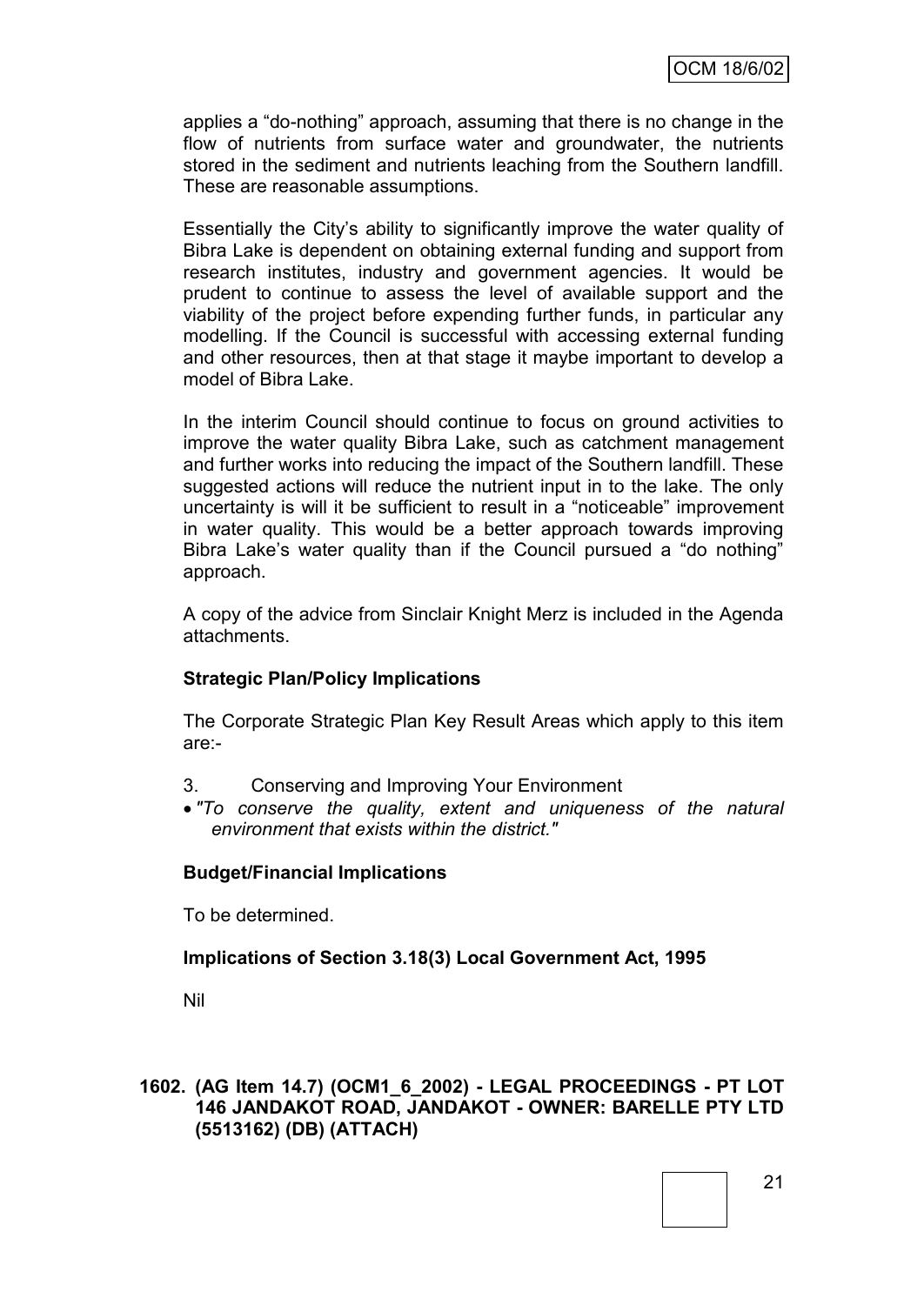# **RECOMMENDATION**

That Council:

- (1) receive the report; and
- (2) not proceed with legal action against the owner of Pt Lot 146 Jandakot Road, Jandakot.

# **COUNCIL DECISION**

MOVED Clr Allen SECONDED Clr Oliver that the recommendation be adopted.

**CARRIED 10/0**

#### **Background**

| ZONING:   | MRS:<br>  Rural – Water Protection |          |
|-----------|------------------------------------|----------|
|           | DZS:                               | Resource |
| LAND USE: | Vacant                             |          |
| LOT SIZE: | 52,6091 ha                         |          |

Council at it"s Ordinary Meeting on 15 January 2002 resolved the following, in regard to a subdivision proposal for the land:

- *"(1) advise the Western Australian Planning Commission that Council does not support the subdivision of Pt Lot 146 Jandakot Road, Banjup for the following reasons:-*
- *1. The land has not been rehabilitated in accordance with the approved excavation management plan.*
- *2. Potential environmental impacts on the land.*
- *3. The creation of an undesirable precedent.*
- *4. Set out in the Council's letter to the Western Australian Planning Commission dated 17 July 2001 and 3 December 2001.*
- *(2) instigate further legal action against the owner of Lot 146*  Jandakot Road, Banjup for non-compliance with planning *conditions in respect to the use of the land for an extractive industry."*

#### **Submission**

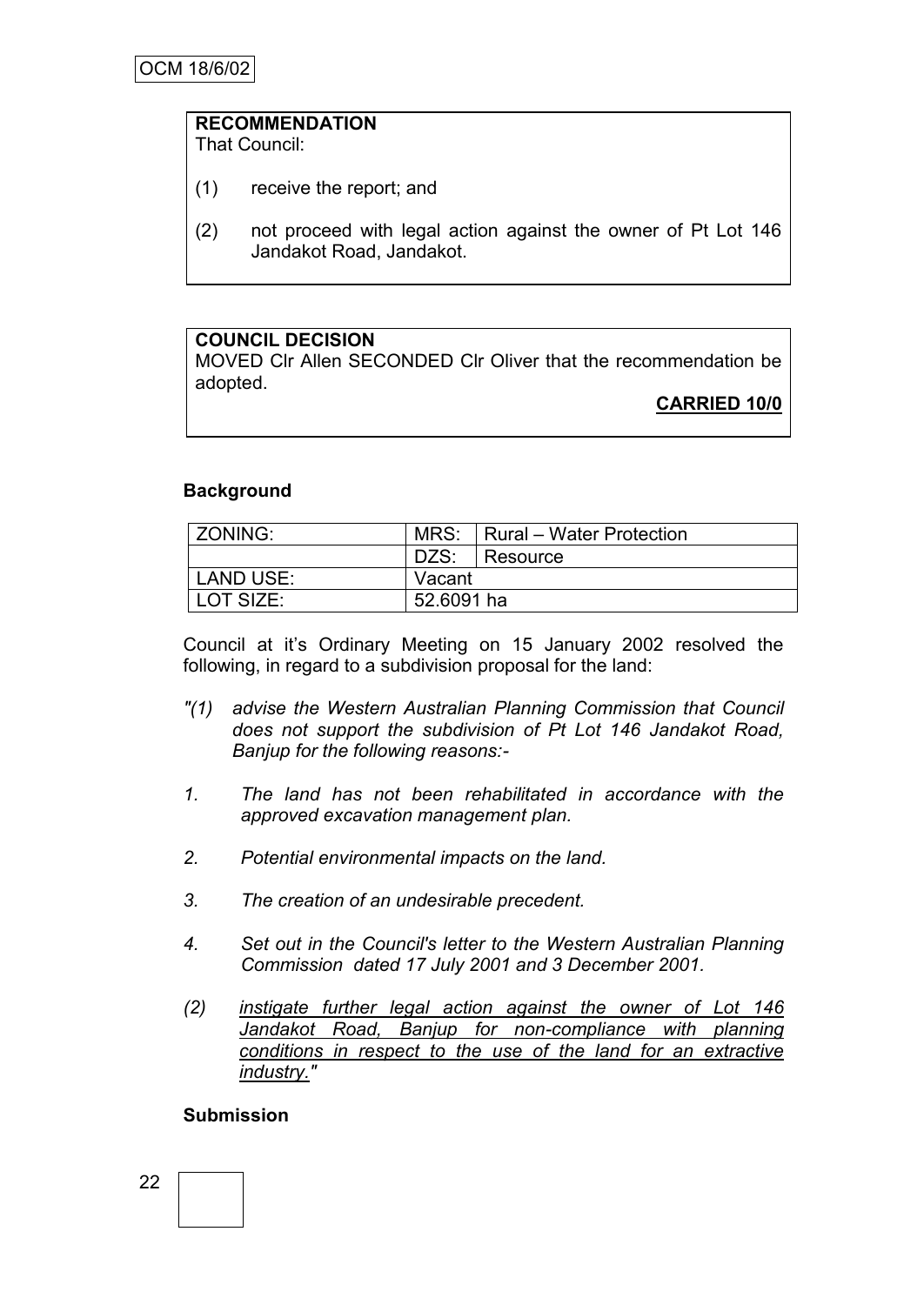With regard to (2) above, Council's solicitor indicates that if the City were to pursue litigation against Barelle Pty Ltd, it is likely to be unsuccessful. The land is a former sand quarry that was mined from 1977 to 1999. The City sought to prosecute the owner because conditions of planning approval remained outstanding, relating to the rehabilitation of the land following the completion of the sand mining operations.

### **Report**

Any prosecution must allege that Barelle was, as at a specified date, using land, or permitting the land to be used. The statutory limitation period for commencing proceedings under the Town Planning & Development Act is 12 months. Barelle ceased sand excavation activities more than 2 years ago. It is understood that Barelle ceased operations on 30 August 2000. Therefore any prosecution in relation to the use of the land pursuant to section 10.4(a)(i) would now be statutebarred.

Nevertheless, even though Council did not support the subdivision approval was granted by the Western Australian Planning Commission placed stringent conditions requiring the rehabilitation of the land to ensure that the land is revegetated.

### **Strategic Plan/Policy Implications**

The Corporate Strategic Plan Key Result Areas which apply to this item are:-

- 1. Managing Your City
- *"To conduct Council business in open public forums and to manage Council affairs by employing publicly accountable practices."*
- 2. Planning Your City
- *"To ensure that the planning of the City is based on an approach which has the potential to achieve high levels of convenience for its citizens."*
- *"To ensure that the development will enhance the levels of amenity currently enjoyed by the community."*
- 3. Conserving and Improving Your Environment
- *"To conserve the quality, extent and uniqueness of the natural environment that exists within the district."*
- *"To ensure that the development of the district is undertaken in such a way that the balance between the natural and human environment is maintained."*

The Planning Policies which apply to this item are:-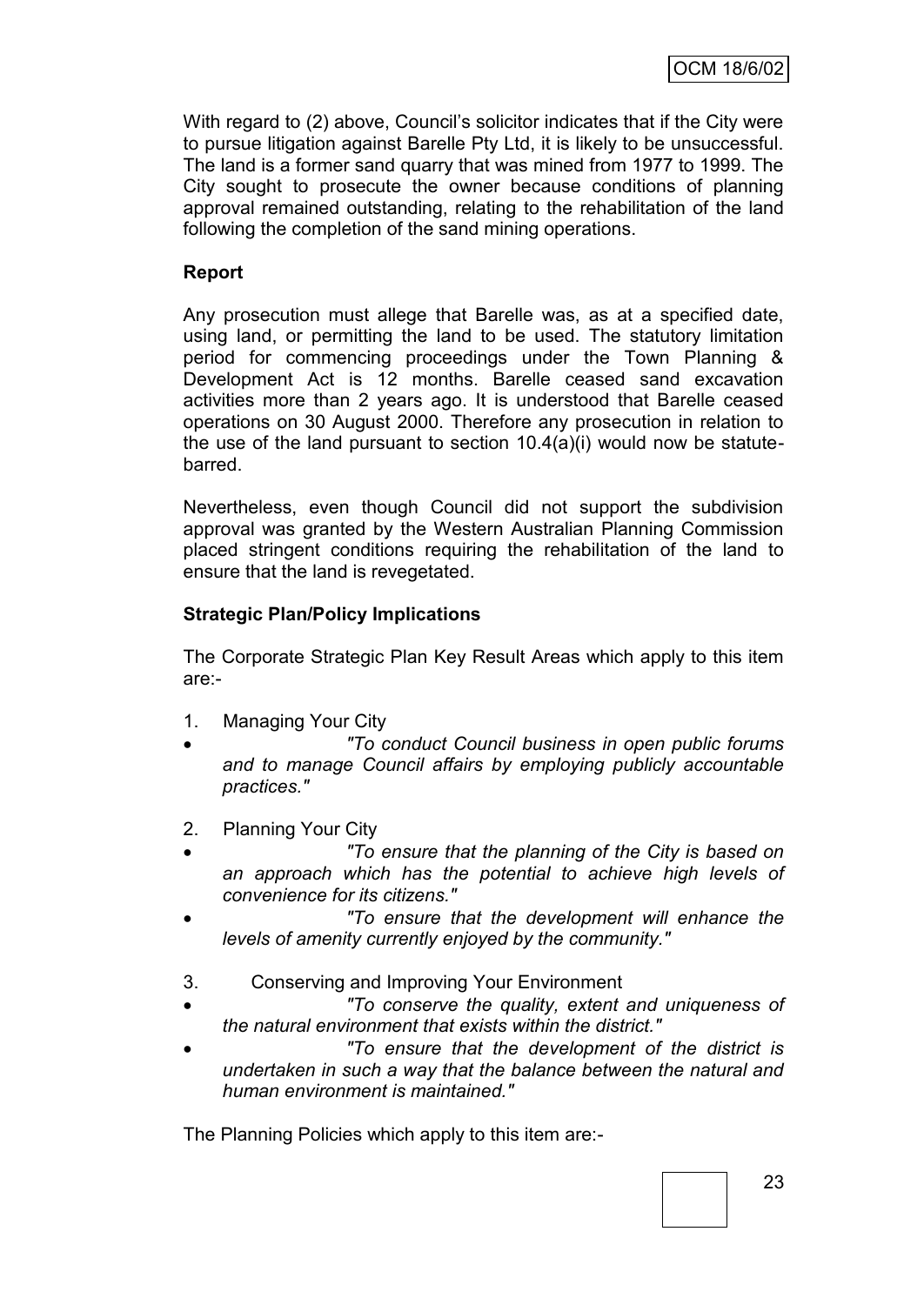- APD27 Subdivision Policy For Sand Extraction Sites And Other Sites In Jandakot & Banjup North Of Armadale Road
- APD29 Development Compliance Process

### **Budget/Financial Implications**

Legal proceedings commenced in accordance with Council's resolution, however the action at this stage is only administrative and should not impact on the Council"s legal expenses budget.

### **Implications of Section 3.18(3) Local Government Act, 1995**

Nil

### **1603. (AG Item 14.8) (OCM1\_6\_2002) - PROPOSED NATURAL THERAPY CONSULTING ROOMS - LOT 92 (NO. 156) ROCKINGHAM ROAD, HAMILTON HILL (2202533) (MR)**

# **RECOMMENDATION**

That Council approve the proposed Natural Therapy Consulting Room on Lot 92 (No 156) Rockingham Road, Hamilton Hill subject to the following conditions.

Standard Conditions

1. Standard Conditions and footnotes as contained in Council Policy APD17 as determined appropriate to this application by the delegated officer under clause 7.6 of the City of Cockburn District Zoning Scheme No 2 and;

Special Conditions

- 1. Hours of operation being limited to 7:00am to 7:00pm, Monday to Friday, and not at all on weekends or public holidays.
- 2. Installation of security motion sensor floodlights at the front of the building.

#### **COUNCIL DECISION** MOVED Clr Allen SECONDED Clr Oliver that the recommendation be adopted.

**CARRIED 10/0**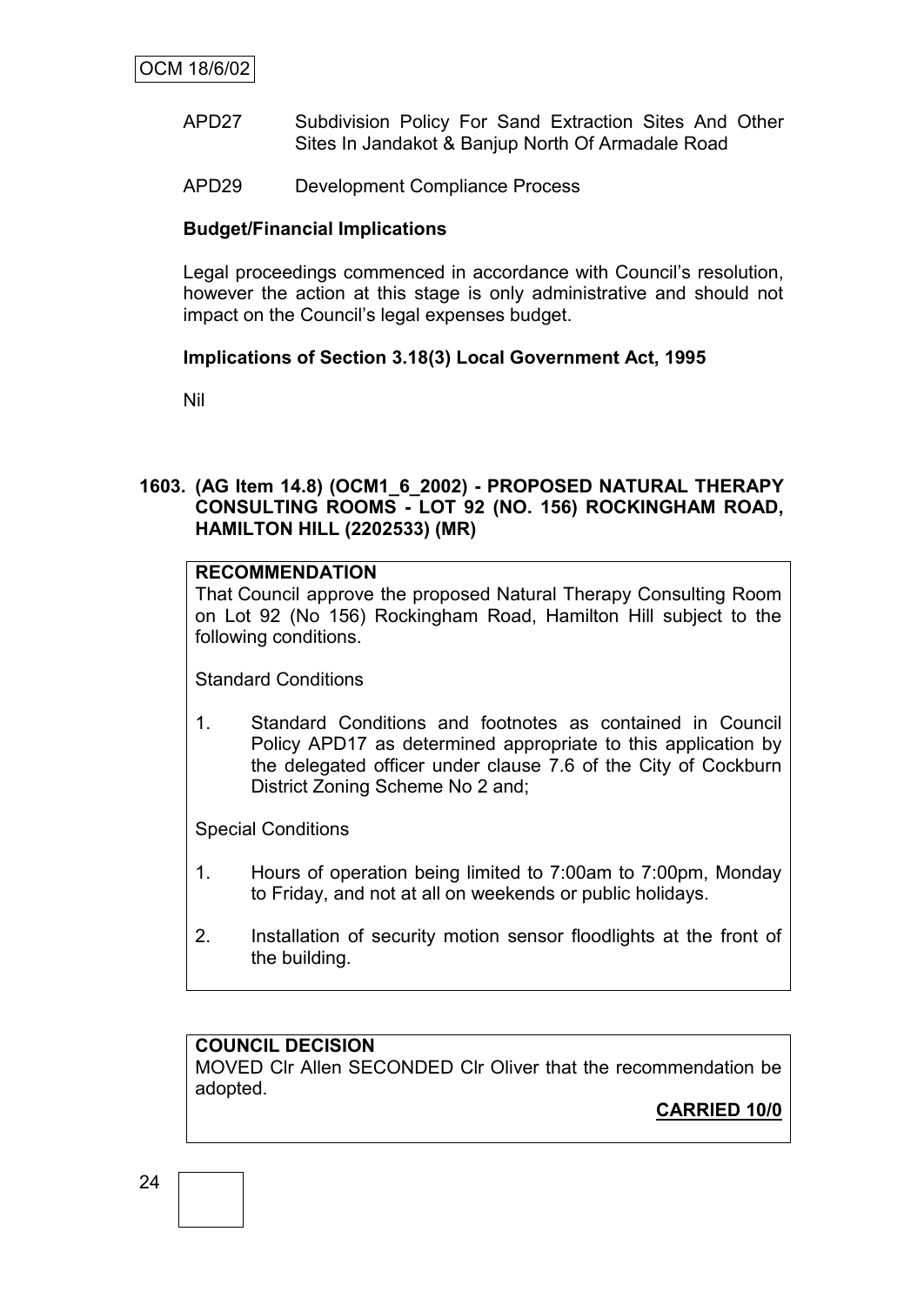# **Background**

| ZONING:    | MRS:                | Urban                        |  |
|------------|---------------------|------------------------------|--|
|            | DZS:                | <b>Residential R15</b>       |  |
| LAND USE:  | <b>Dwelling</b>     |                              |  |
| APPLICANT: | Michael & Irene Cox |                              |  |
| OWNER:     | Diana Kington       |                              |  |
| LOT SIZE:  | 710 <sup>m²</sup>   |                              |  |
| USE CLASS: |                     | <b>Consulting Rooms "AA"</b> |  |

### **Submission**

The applicant seeks approval to use an existing dwelling as a Natural Therapy Consulting Room. This will consist of a Naturopath and Remedial Therapist. The following information has been provided by the applicant in support of this proposal:-

- Two practitioners are proposed with an estimated number of 1 to 5 clients per practitioner during weekdays and 1 to 3 clients per practitioner on Saturday;
- No structural changes are proposed to the house except to conform to building requirements;
- A security system will be installed and locks placed on driveway gates and windows. There will also be regular day-time inspections during the weekend;
- Vehicle entry is proposed from Rockingham Road and exit via Packham Street. Provision can be made to accommodate 10 car parking bays as per Council"s requirements and this will necessitate the removal of trees and bushes on the street corner. Vegetation close to the house will remain and the frontage to Packham Street and a large tree facing Rockingham Road;
- The parking bays are proposed to be constructed from wood chipped bays and concrete slabbed walkways;
- The site uses septic tanks and is expected to be connected to sewer within 12 months;

#### **Report**

The proposal was advertised for 21 days to gauge public comment. The City wrote to nearby neighbours informing them of the proposal and the opportunity to view plans and comment. The proposal was also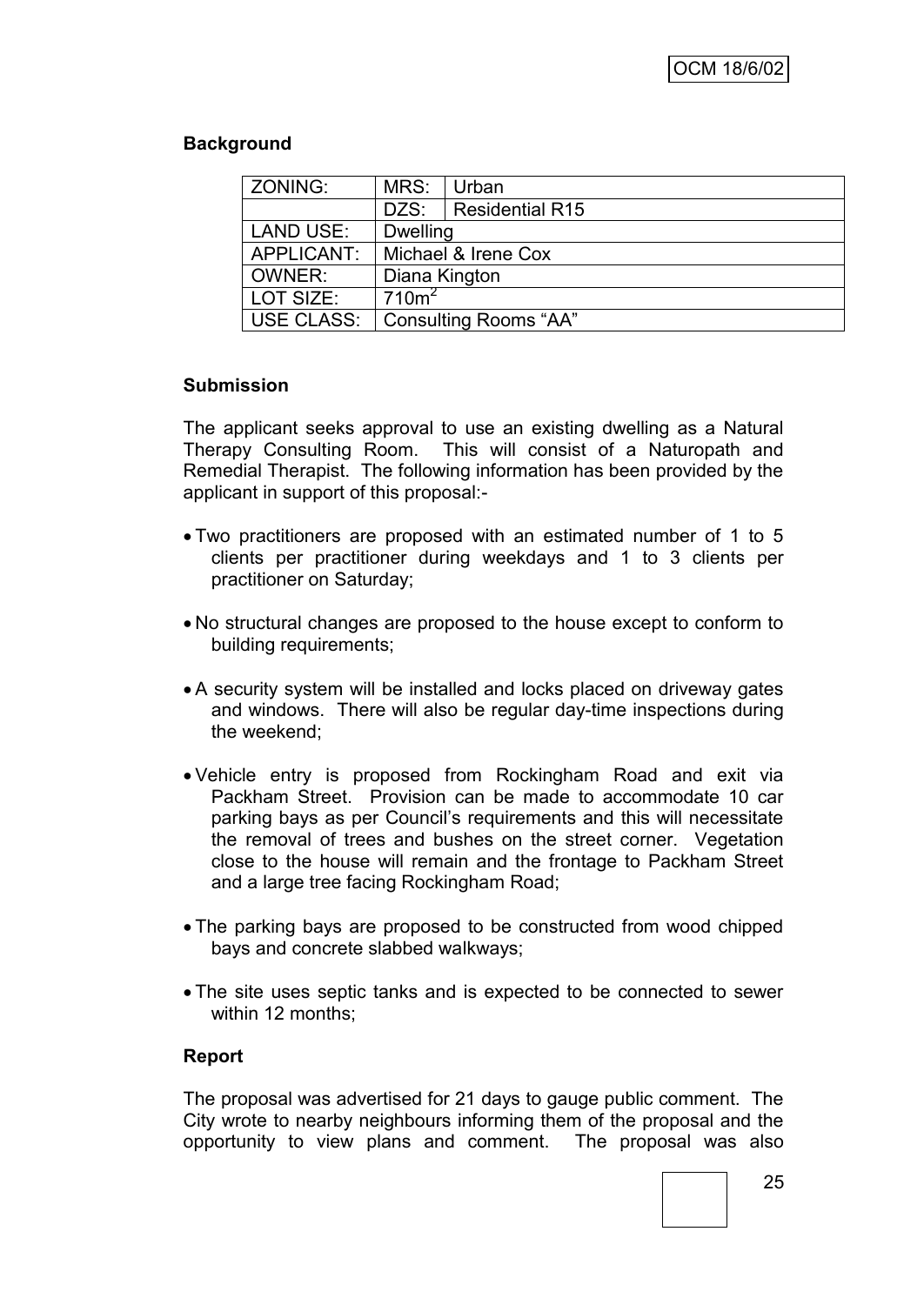advertised by way of a sign erected on-site. At the close of the submission period 4 submissions were received all raising no objections to the proposal subject to various conditions outlined below in some submissions:-

- Only if it doesn"t occur after normal working hours;
- Provided there are not a lot of cars on the Packham Street verge;
- All gates to the street are locked at night and on weekends to stop vehicles parking and entering the premises;
- Installation of security lights;
- Overhanging branches on the northern boundary being trimmed and seed branches of the coffee palms being cut out.

Special conditions of approval are recommended to address these potential issues and these will assist in maintaining the residential amenity of the area during and after business hours. Saturday operating hours proposed, conflict with a submission received. On balance the weekday hours could be extended between 7:00am to 7:00pm to compensate for no business activities occurring during weekends or public holidays.

The proposal complies with the City of Cockburn Town Planning Scheme No 2 in respect of car parking, landscaping and other standards. Access should be redirected via Packham Street and then onto Rockingham Road. The car park will also need to be properly constructed from either concrete, bitumen or pavers and soakwells installed in accordance with the City's standard conditions.

There are no objections to the consulting room from a planning viewpoint.

#### **Strategic Plan/Policy Implications**

The Corporate Strategic Plan Key Result Areas which apply to this item are:-

- 2. Planning Your City
- *"To ensure that the planning of the City is based on an approach which has the potential to achieve high levels of convenience for its citizens."*

#### **Budget/Financial Implications**

N/A

**Implications of Section 3.18(3) Local Government Act, 1995**

Nil.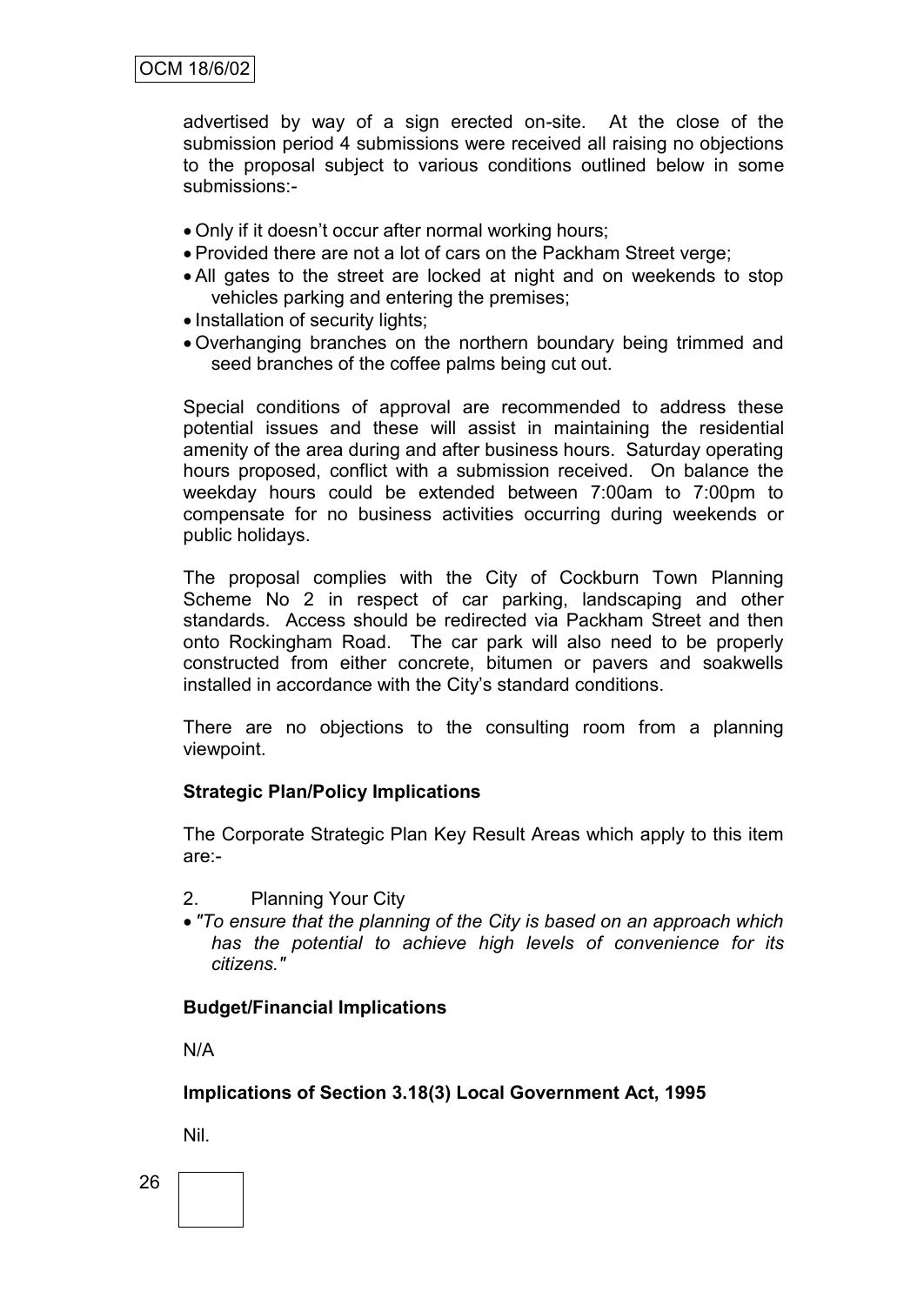#### **1604. (AG Item 14.9) (OCM1\_6\_2002) - RECONSIDERATION OF SPECIAL CONDITION 4 - 12 AGED OR DEPENDENT PERSONS DWELLINGS - LOT 1482 WAITCH LOOP, CNR THE GRANGE, BEELIAR (4413738) (VM)**

#### **RECOMMENDATION**

That Council issue a revised Form 2 Notice of Approval for the development of 12 Aged or Dependent Persons Dwellings on Lot 1482 Waitch Loop Cnr The Grange, Beeliar, subject to the same conditions approved at the Ordinary Meeting of Council held on 18 September 2001, except for the following condition:-

Special Condition 4 – deleted as follows:-

"*4. The aged or dependent persons units on the ground floor being designed and constructed in accordance with the relevant Australian Standard such as AS1428 and any other special requirements detailed in the Aged Persons Accommodation – Development Guidelines."*

### **COUNCIL DECISION**

MOVED Clr Allen SECONDED Clr Oliver that the recommendation be adopted.

**CARRIED 10/0**

#### **Background**

| ZONING:          | MRS:                                           | l Urban                 |  |
|------------------|------------------------------------------------|-------------------------|--|
|                  |                                                | DZS2:   Residential R40 |  |
| <b>LAND USE:</b> | Vacant                                         |                         |  |
| APPLICANT:       | Oldfield Knott Architects Pty Ltd              |                         |  |
| OWNER:           | Dept of Housing and Works                      |                         |  |
| LOT SIZE:        | 2,148m <sup>2</sup>                            |                         |  |
| USE CLASS:       | Aged or Dependent Persons Dwellings ("AA" Use) |                         |  |

The Council approved the development for 12 Aged or Dependent Persons Dwellings at its Ordinary Meeting on 18 September 2001.

#### **Submission**

The applicant seeks reconsideration of special condition 4 outlined in the above recommendation and has provided the following reasons:-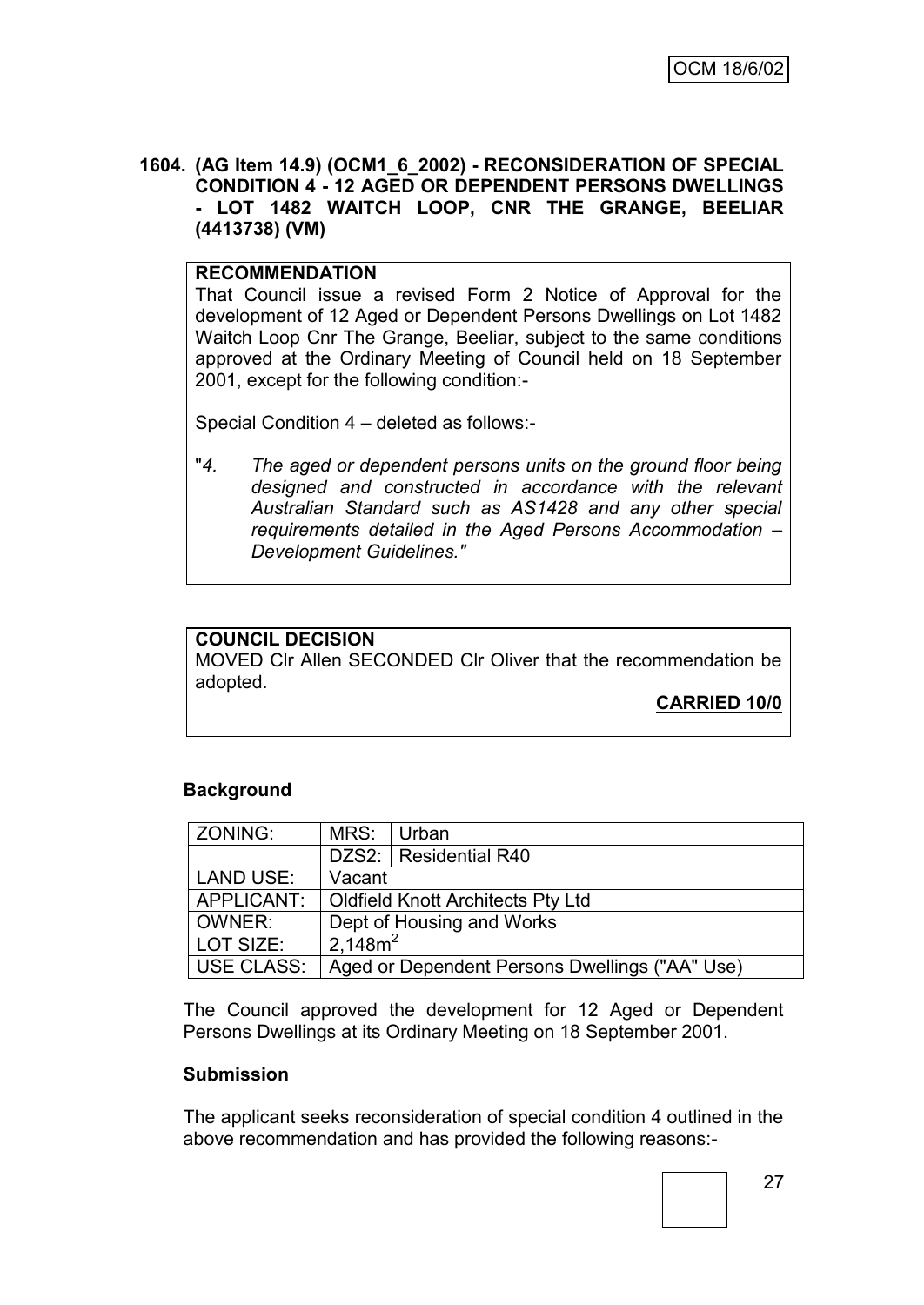"*.. Class 3 of the BCA is defined as aged care accommodation under a single roof (institutional). Class 1 does not preclude accommodation in single or grouped form for persons over 55 years of age."*

### **Report**

The initial application specified that the development was for aged persons dwellings, not for dependent persons. Special condition 4 is only required for developments where the special needs of the occupants require access for people with disabilities, and therefore needed to be a dependent persons dwellings. The applicant in a letter dated 31 May 2002 stated that the development is for accommodation for persons over 55 years of age only.

Given that the proposal does not comprise a building or facility specified under PSPD1 – "Access for People with Disabilities", and that the applicant has stated that the development is for Aged Persons Grouped Dwellings, compliance with the Australian Standards AS1428 is deemed unnecessary. Special condition 4 should be deleted on this basis.

### **Strategic Plan/Policy Implications**

The Corporate Strategic Plan Key Result Areas which apply to this item are:-

- 2. Planning Your City
- *"To ensure that the planning of the City is based on an approach which has the potential to achieve high levels of convenience for its citizens."*

The Planning Policies which apply to this item are:-

APD12 Aged Persons Accommodation – Development Guidelines.

#### **Budget/Financial Implications**

N/A

#### **Implications of Section 3.18(3) Local Government Act, 1995**

Nil.

**1605. (AG Item 14.10) (OCM1\_6\_2002) - ATWELL WATERS ESTATE - PUBLIC OPEN SPACE AND BEENYUP ROAD VEGETATION PROTECTION - LOT 61 BARTRAM ROAD, ATWELL - OWNER: PEET & CO - APPLICANT: MASTERPLAN/SINCLAIR KNIGHT MERZ/ATA ENVIRONMENTAL (115032) (SOS) (ATTACH)**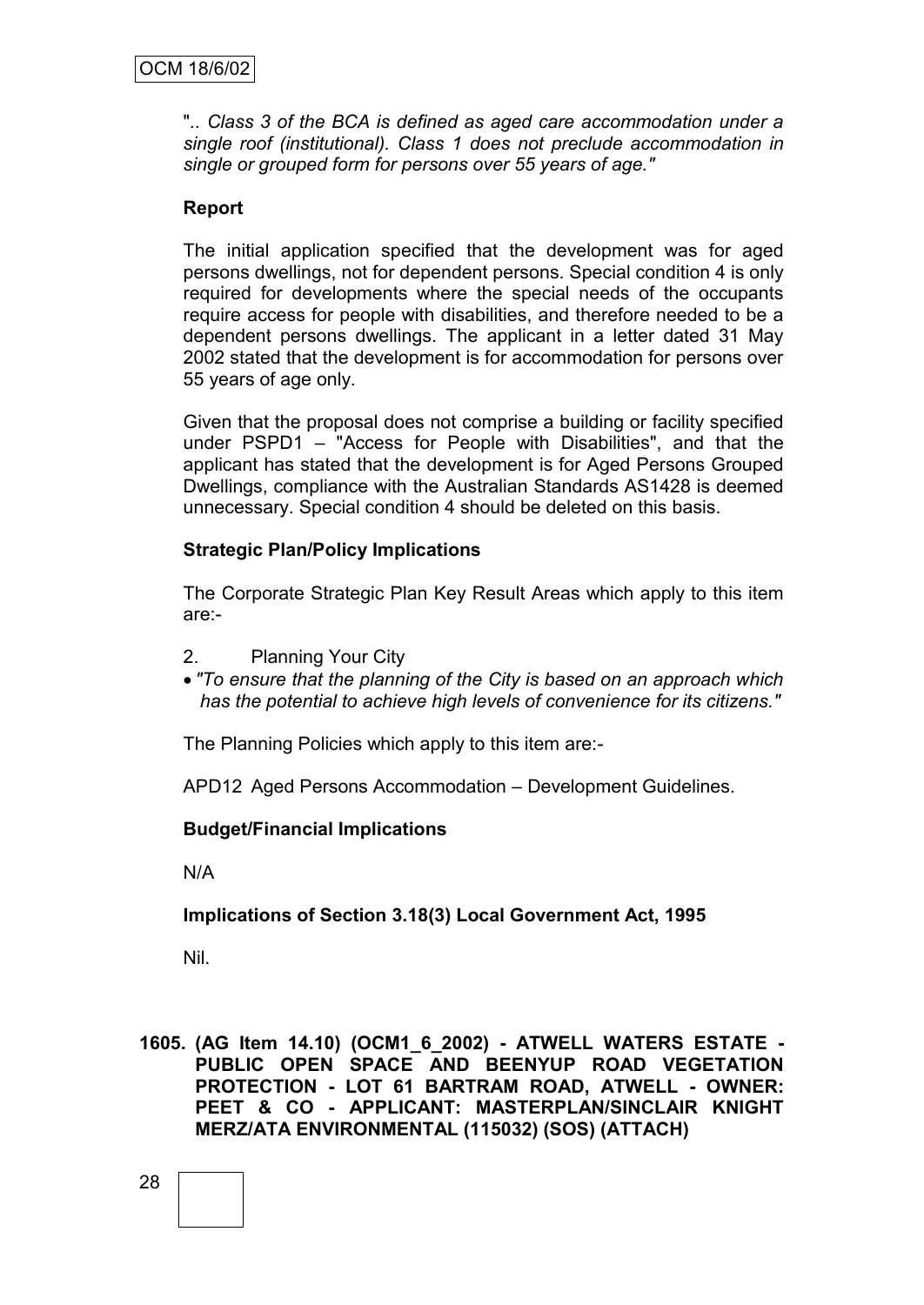# **RECOMMENDATION**

That Council:

- (1) in respect to the issue of inappropriate clearing of part of the Atwell Waters public open space area, not commence prosecution proceedings against Peet & Company Ltd, but express its disappointment to Peet & Company Ltd with the clearing works that occurred and advise that the area is required to be cleared and rehabilitated to a high standard;
- (2) in respect to the shortfall of public open space, advise Peet & Company, Masterplan Consultants and the Western Australian Planning Commission that it will accept cash-in-lieu of land in this instance due to the particular circumstances detailed in the Officers Report;
- (3) in respect to the Beenyup Road upgrade plan, advise Peet & Company Ltd, Landcorp and the Western Australian Planning Commission that the plan prepared by Sinclair Knight Merz (drawing C600-A) is agreed to conditional upon;
	- 1. Strict site work management controls (ie appropriate measures to ensure protection of trees during earthworks and their survival following works);
	- 2. The proponent investigating and reporting back on the potential to relocate large trees that are affected by site works, into the public open space areas within either the Atwell Waters or Atwell South development, with a view to transplanting the trees within the open space subdivision;
	- 3. Additional pedestrian drain crossings being constructed in and parking embayments moved to locations considered appropriate by the Director of Planning and Development;
	- 4. Revegetation with appropriate species in those areas where trees do not exist and will not be affected by upgrading works;
	- 5. No fill material being placed around the base of trees to be retained; and
	- 6. existing trees and verge vegetation not within the agreed site works area are to be protected from any damage for the duration of works period.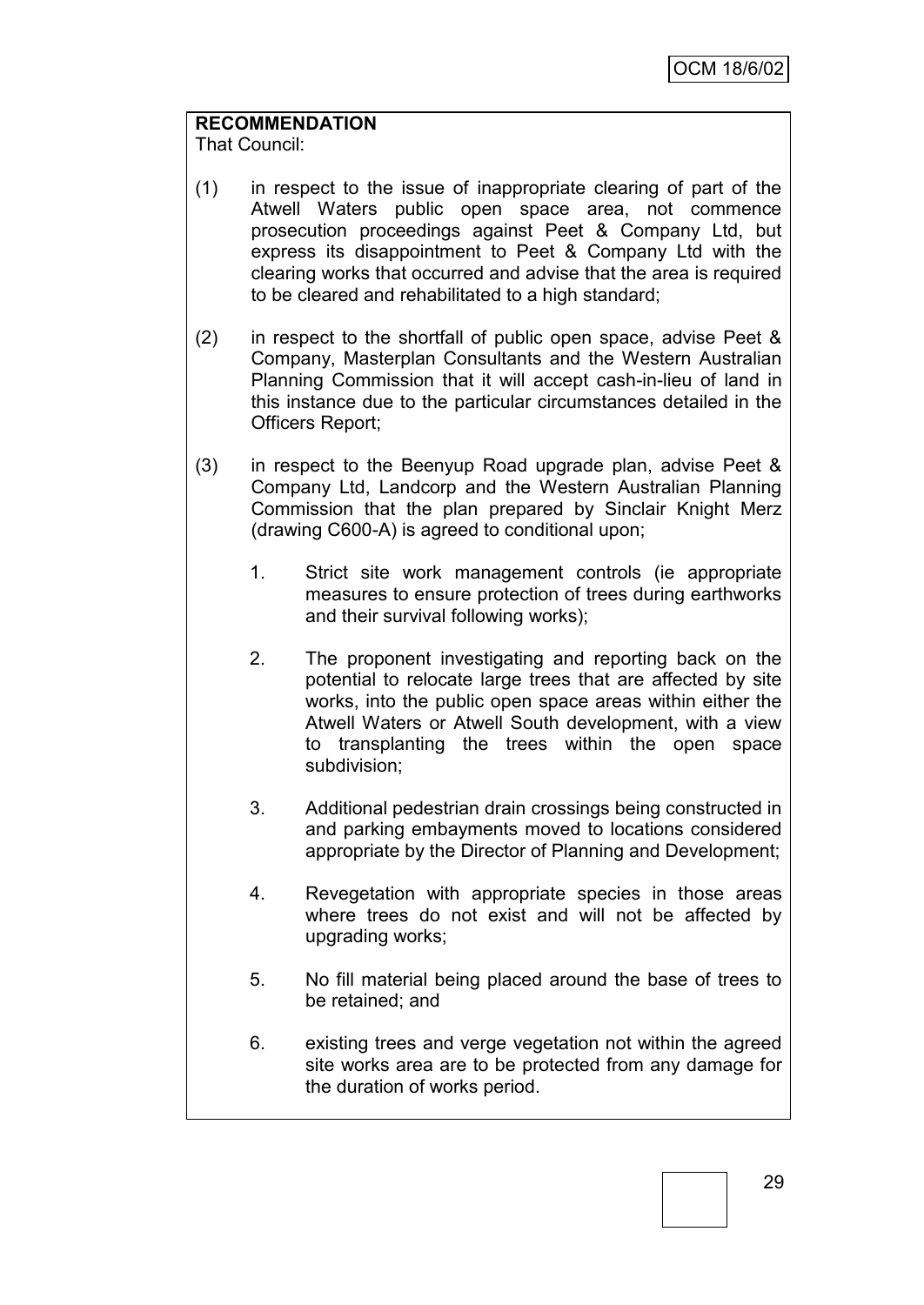### **COUNCIL DECISION**

MOVED Clr Oliver SECONDED Clr Humphreys that Council adopt the recommendation subject to amending Clause (1) to read as follows:

(1) in respect to the issue of inappropriate clearing of part of the Atwell Waters public open space area, not commence prosecution proceedings against Peet & Company Ltd, but express its disappointment to Peet & Company Ltd with the clearing works that occurred and advise that the area is required to be cleared and rehabilitated to a high standard, including the installation of large trees of local species, to the satisfaction of Council.

**CARRIED 10/0**

# **Explanation**

With the minor amendments to Clause (1) of the recommendation, this would ensure that Peet and Co realises Council's displeasure with the irresponsible clearing of native vegetation.

# **Background**

Lot 61 Bartram Road, Atwell is the site of Peet & Company Limited"s Atwell Waters residential estate. Earthworks have recently been carried out on the site in preparation for subdivision.

#### **Submission**

This report concerns three aspects of the Atwell Waters development, namely;

- The inappropriate clearing of native vegetation within an area intended to be preserved for public open space, contrary to the condition of approval;
- A proposal to address a shortfall in the provision of public open space; and
- A proposal to upgrade the section of Beenyup Road through the Atwell South Development Area, whilst retaining the existing avenue of trees within the road reserve;

The Administration has no delegated authority to make decisions on these matters and accordingly submits this report for Council"s consideration.

#### **Report**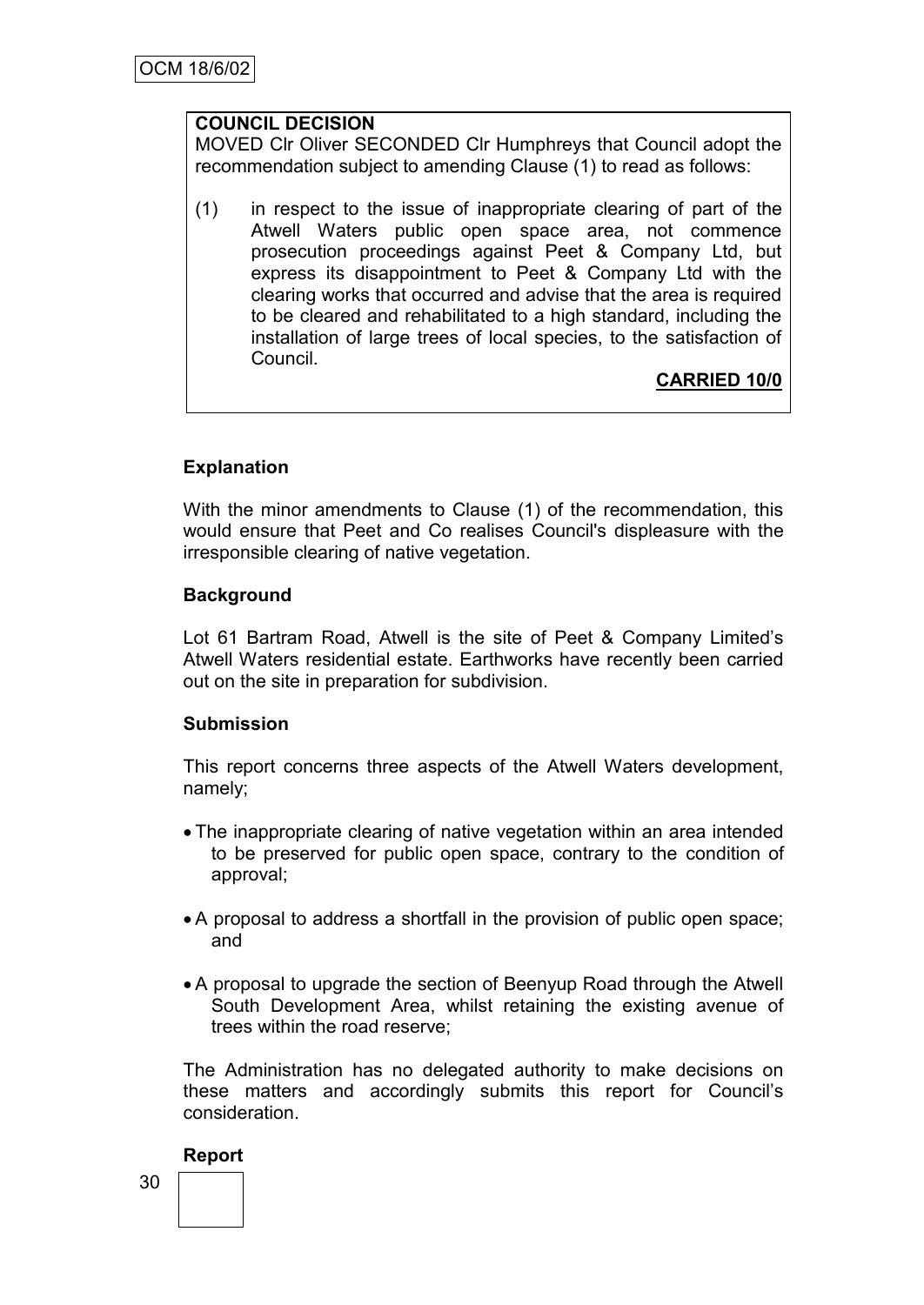The Western Australian Planning Commission on 1 February 2002 gave preliminary approval to the Atwell Waters subdivision. The site has recently been cleared and civil engineering works are under way. Peet & Co. has begun marketing the sale of new residential lots within the estate.

#### *Inappropriate clearing of Public Open Space and recommended Council response*

Through the structure planning and subdivision assessment process for the Atwell Waters development, it was established that Peet & Co. would set aside an area of approximately 2.2 hectares within Lot 61 for the purposes of public open space and drainage.

Given that Lot 61 contained areas of native vegetation, it was also established that bushland within a portion of the proposed public open space area would be left intact and enhanced with the addition of vegetation relocated from cleared areas on the rest of the site.

The Council"s earthworks approval required protection of the open space area and various management plans submitted on behalf of Peet & Co. committed to ensuring this.

On 7 May 2002, a visit to Lot 61 by Staff revealed that the future open space area intended to be protected from earthworks had been cleared. After seeking an explanation for the clearing, Peet & Co. advised that the contractor undertaking the earthworks had made an error and cleared beyond the area approved. Peet & Co. has committed to reinstating the area intended for native bushland retention and has submitted a proposed rehabilitation strategy in this regard.

It is open to Council, under the provisions of its Scheme, to pursue Peet & Co. for breaching the terms of the development approval issued by Council for earthworks.

However, on the basis that;

- The area cleared was not, compared to other examples of natural bushland within the district, of the greatest environmental significance and is relatively small in area (5000m2);
- Peet & Co. has expressed regret over the incident and its occurrence is more a case of poor site management than a deliberate act of disregard for approval conditions or Council requirements; and
- Peet & Co. has submitted a draft rehabilitation strategy to reinstate the area that shouldn"t have been cleared, which although yet to be approved by the Staff, will be required to conform to strict criteria to ensure rehabilitation is successful;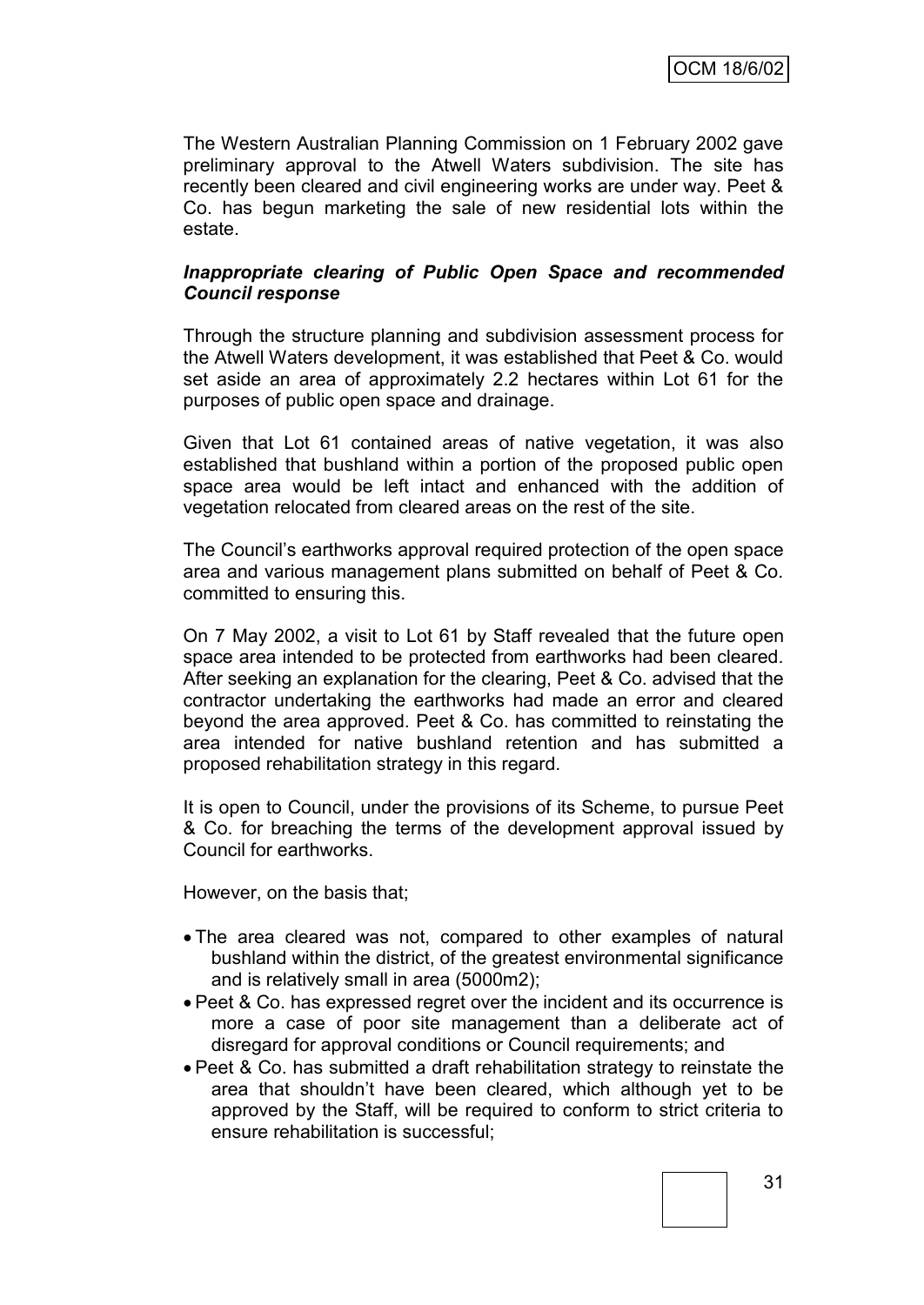It is recommended that Council resolve not to initiate prosecution proceedings in this instance. Council should however express to Peet & Co. its disappointment with the events that occurred and advise that it has an expectation that the area cleared will be rehabilitated to a high standard.

### *Proposal to pay cash-in-lieu of shortfall of Public Open Space provision*

The subdivision approval for Atwell Waters requires 10% of the site to be set aside for public open space. As mentioned above, the public open space area is to also contain areas for drainage.

As a result of satisfying the Water and Rivers Commission's requirements for drainage, areas required for drainage purposes are now larger than the notional areas shown on the subdivision application. Given that the drainage facilities are to be integrated with public open space, such that they have the appearance of a lake surrounded by vegetation, it is Western Australian Planning Commission and Council policy to allow a 50% credit for open space drainage facilities. The enlargement of drainage areas is at the loss of "dry" areas of public open space, which in this case has created a shortfall in the areas credited for open space below 10%.

Masterplan Consultants, on behalf of Peet & Co, has submitted figures that once credits for drainage areas are taken into account, the area credited for open space is deficient of the 10% requirement by 584m2.

There are considered to be two options to address the shortfall:

- Increase the area of public open space to 10%; or
- Accept a cash payment equivalent to the value of the land in shortfall (ie cash-in-lieu in line with section 20C of the Town Planning and Development Act).
- It should be noted that the applicant must request to make a cash-inlieu payment and this request must be agreed to by both the Council and the WAPC.

Given that the subdivision design and detailed engineering work has substantially progressed, accommodating an enlarged open space area would require an overhaul of the entire subdivisional plan. Further, there is no value to Council in a stand-alone area of open space only to gan an extra 584m2. Therefore, given the area of shortfall is small, it is considered reasonable to accept cash-in-lieu in this instance.

#### *Beenyup Road upgrade – Protection of Melaleucas*

It is a requirement of the Town Planning Scheme that planning proposals for the Atwell South Development Area shall ensure the retention of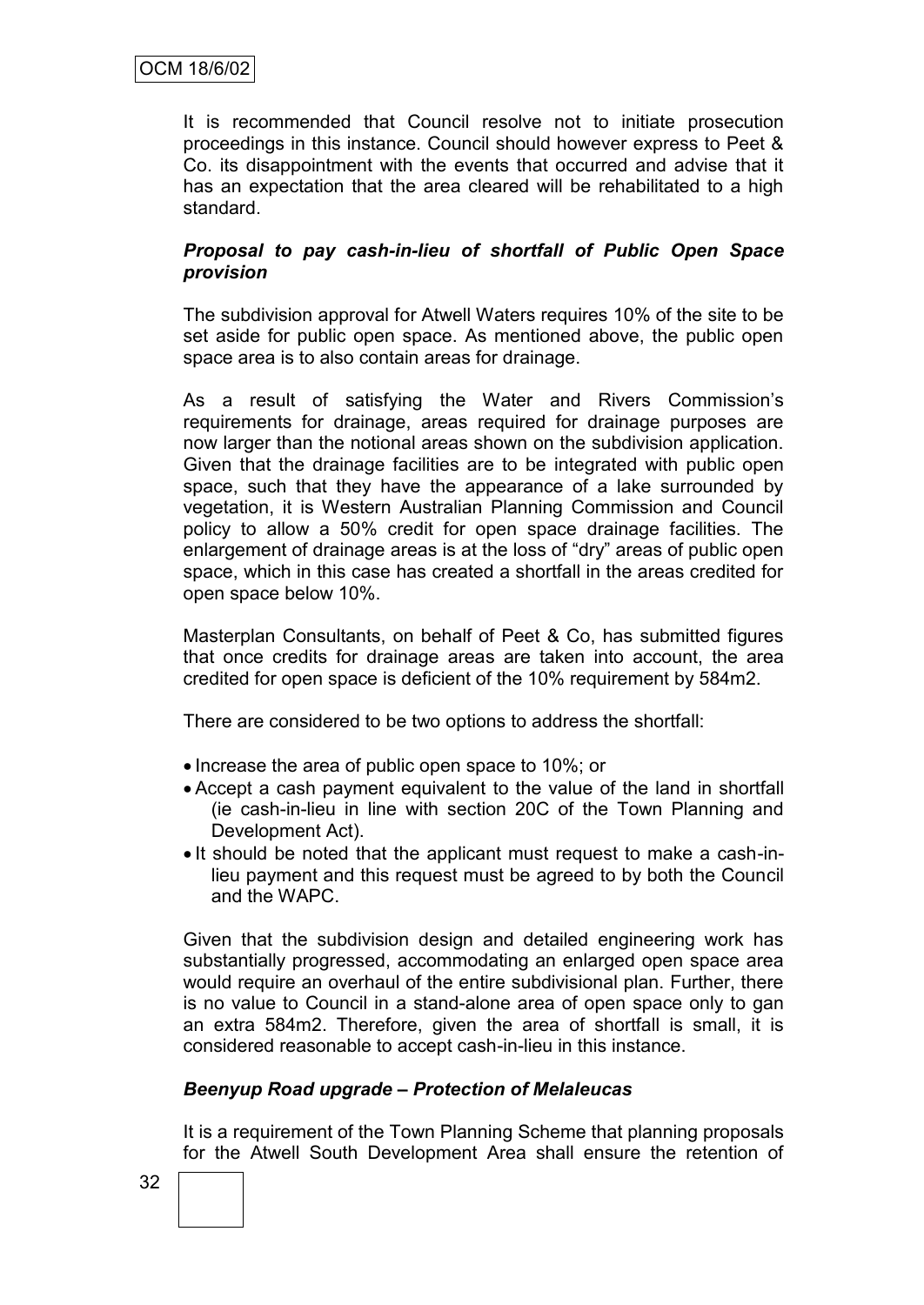existing remnant vegetation in the reserve for Beenyup Road, unless the local government agrees in particular circumstances that some of the vegetation may be removed. This Scheme requirement applies to the section of Beenyup Road between Bartram Road and the proposed intersection with the future Tapper Road extension. It should be noted that Staff have no delegated authority to determine the circumstances where it is appropriate to allow vegetation to be removed.

Beenyup Road is an existing road constructed to a typical rural standard (ie 20 metre wide reserve, unkerbed with spoon drains on either side). Its main feature is the numerous Melaleucas (paperbarks) that line either side of the road pavement, whose canopies overhang the road to create a unique and attractive streetscape.

Landcorp"s Atwell South (Harvest Lakes) and Peet & Co."s Atwell Waters developments abut Beenyup Road and their respective subdivision approvals require the submission of a plan for the upgrade of Beenyup Road, whilst protecting existing trees. In this respect, Sinclair Knight Merz has submitted a proposal on behalf of Landcorp and Peet & Co for the upgrade of Beenyup Road. The most significant aspect of this plan is the illustration of the impacts of roadworks on the existing trees (see Agenda Attachments).

The Beenyup Road upgrade plan allows for a 6.0 metre kerbed road, with parking embayment in several locations where no trees exist. Drainage is to be maintained with the open spoon drains, with culverts and pedestrian crossings at various points. A footpath is aligned along the reserve edge, providing pedestrian access to the abutting residential lots. Vehicular access to all abutting lots is to be provided by laneways at the rear, that is, no direct vehicular access will be allowed from Beenyup Road. The plan meets engineering requirements.

Having met engineering requirements, the remaining consideration is the extent of removal of existing trees. There is no clear guidance on what is an acceptable level of "loss" of the trees other than to suggest that consideration needs to be given to whether the resulting integrity of the streetscape will provide the amenity value intended by the Scheme requirement. This is matter of subjective analysis and is difficult to quantify.

The plan has surveyed the extent of existing trees within the road reserve and shows those to be retained and those to be cleared. It is evident that some trees will be cleared at the intersections between Beenyup Road and the subdivisional roads and at the future intersection of Beenyup and Tapper Roads. It was always considered inevitable that some loss in these circumstances would occur, as there is an obvious need for road linkages between the Atwell Waters and Atwell South developments. In most instances the trees lost are smaller, though some larger trees are affected. There are very few additional trees to be lost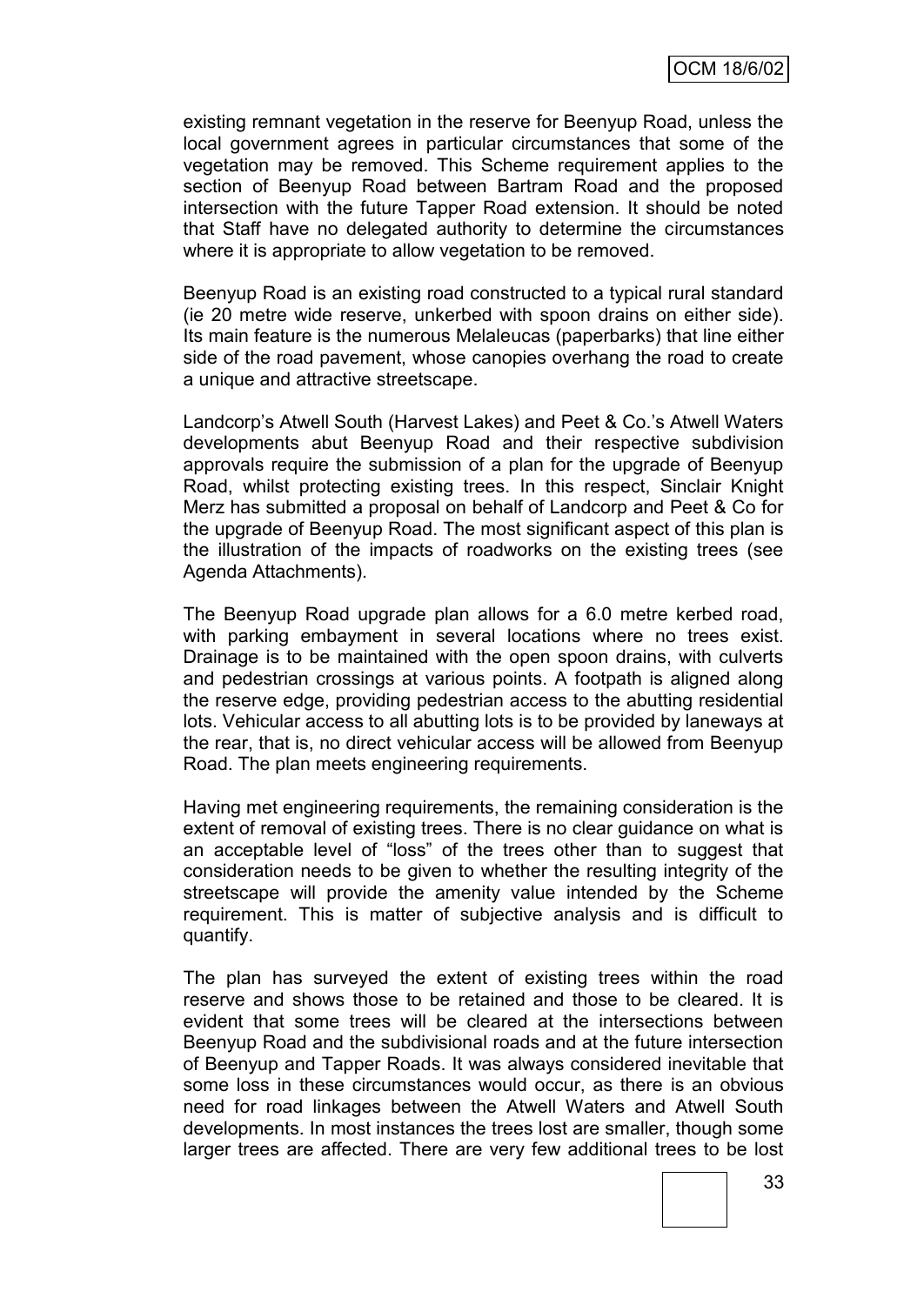elsewhere along the road and it is evident from the plan that on balance a substantial proportion of the trees will be retained.

The Council accept the Beenyup Road upgrade plan subject to the following issues being considered;

- Strict site work management controls;
- The potential to relocate large trees into public open space areas;
- Additional pedestrian drain crossings being constructed;
- Revegetation with appropriate species;
- No fill material being placed around the base of trees;
- Tree protection.

#### **Strategic Plan/Policy Implications**

The Corporate Strategic Plan Key Result Areas which apply to this item are:-

- 2. Planning Your City
- *"To ensure that the planning of the City is based on an approach which has the potential to achieve high levels of convenience for its citizens."*
- *"To ensure that the development will enhance the levels of amenity currently enjoyed by the community."*
- 3. Conserving and Improving Your Environment
- *"To conserve the quality, extent and uniqueness of the natural environment that exists within the district."*
- *"To ensure that the development of the district is undertaken in such a way that the balance between the natural and human environment is maintained."*
- 4. Facilitating the needs of Your Community
- *"To facilitate and provide an optimum range of community services."*
- *"To determine by best practice, the most appropriate range of sporting facilities and natural recreation areas to be provided within the district to meet the needs of all age groups within the community."*
- 5. Maintaining Your Community Facilities
- *"To construct and maintain roads, which are the responsibility of the Council, in accordance with recognised standards, and are convenient and safe for use by vehicles, cyclists and pedestrians."*
- *"To construct and maintain parks which are owned or vested in the Council, in accordance with recognised standards and are convenient and safe for public use."*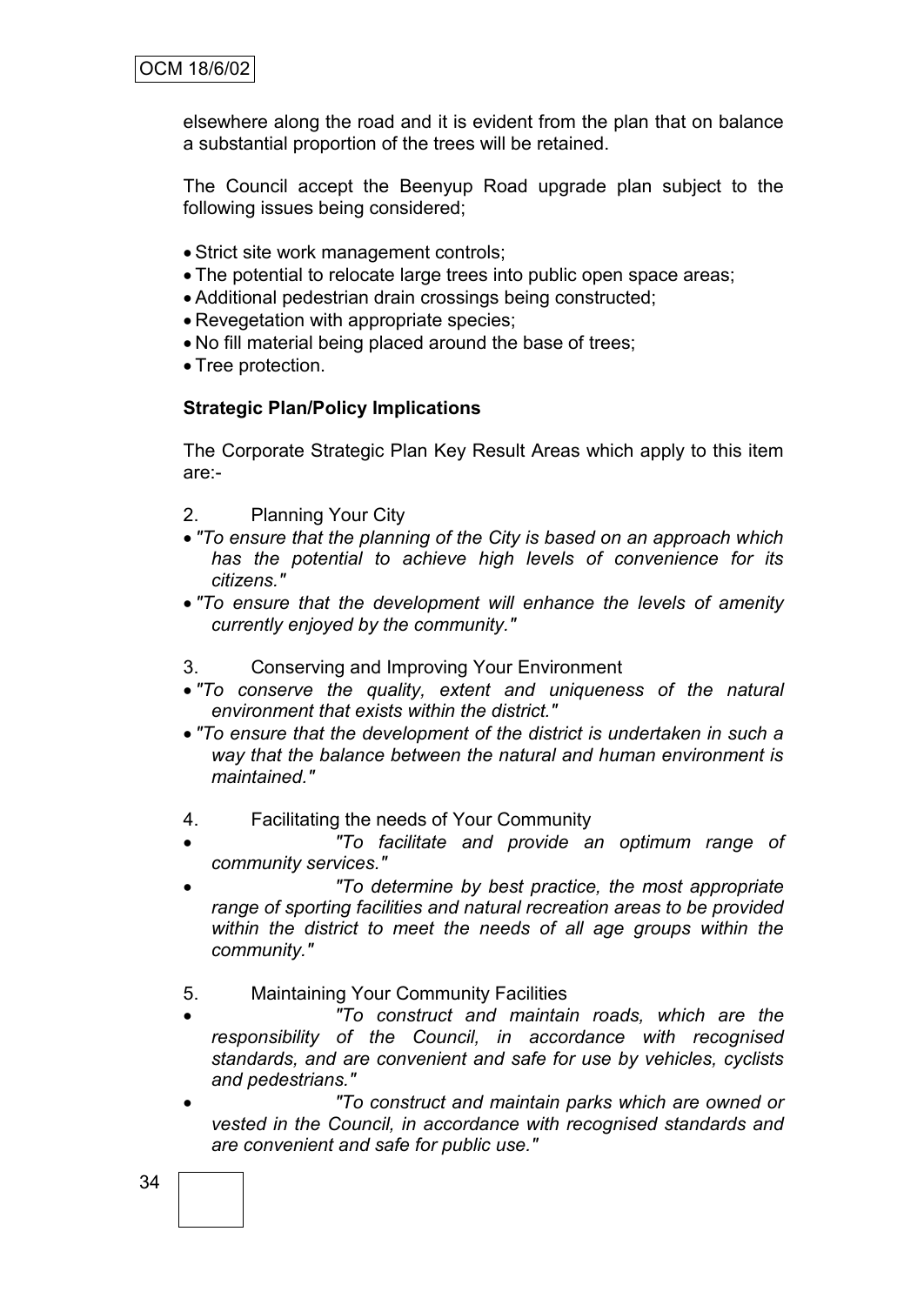The Planning Policies which apply to this item are:-

- SPD1 Bushland Conservation Policy
- APD4 Public Open Space
- APD20 Design Principles For Incorporating Natural Management Areas Including Wetlands And Bushlands In Open Space And / Or Drainage Areas

APD28 Public Open Space Credit Calculations

APD30 Road Reserve And Pavement Standards

#### **Budget/Financial Implications**

Cash in lieu funds can only be expended in accordance with section 20C of the Town Planning and Development Act.

#### **Implications of Section 3.18(3) Local Government Act, 1995**

Nil.

#### **DECLARATION OF FINANCIAL INTEREST**

The Presiding Member read aloud the written declaration received from Clr Kevin Allen on Item 14.11 - Town Planning Scheme No.3 - Department of Planning and Infrastructure Advice. The nature of the interest being that he lives in close proximity.

The Presiding Member advised the Meeting that a letter had been received in response to correspondence forwarded to the Department of Local Government, seeking permission for Clr Kevin Allen, under Section 5.69 of the Local Government Act 1995, to participate in the decision process for the adoption of Town Planning Scheme No.3.

The letter advised that permission was granted for Clr Kevin Allen to participate by the Minister.

#### **1606. (AG Item 14.11) (OCM1\_6\_2002) - TOWN PLANNING SCHEME NO. 3 - DEPARTMENT OF PLANNING AND INFRASTRUCTURE ADVICE (9485) (MR) (ATTACH)**

**RECOMMENDATION** That Council:

(1) receive the report;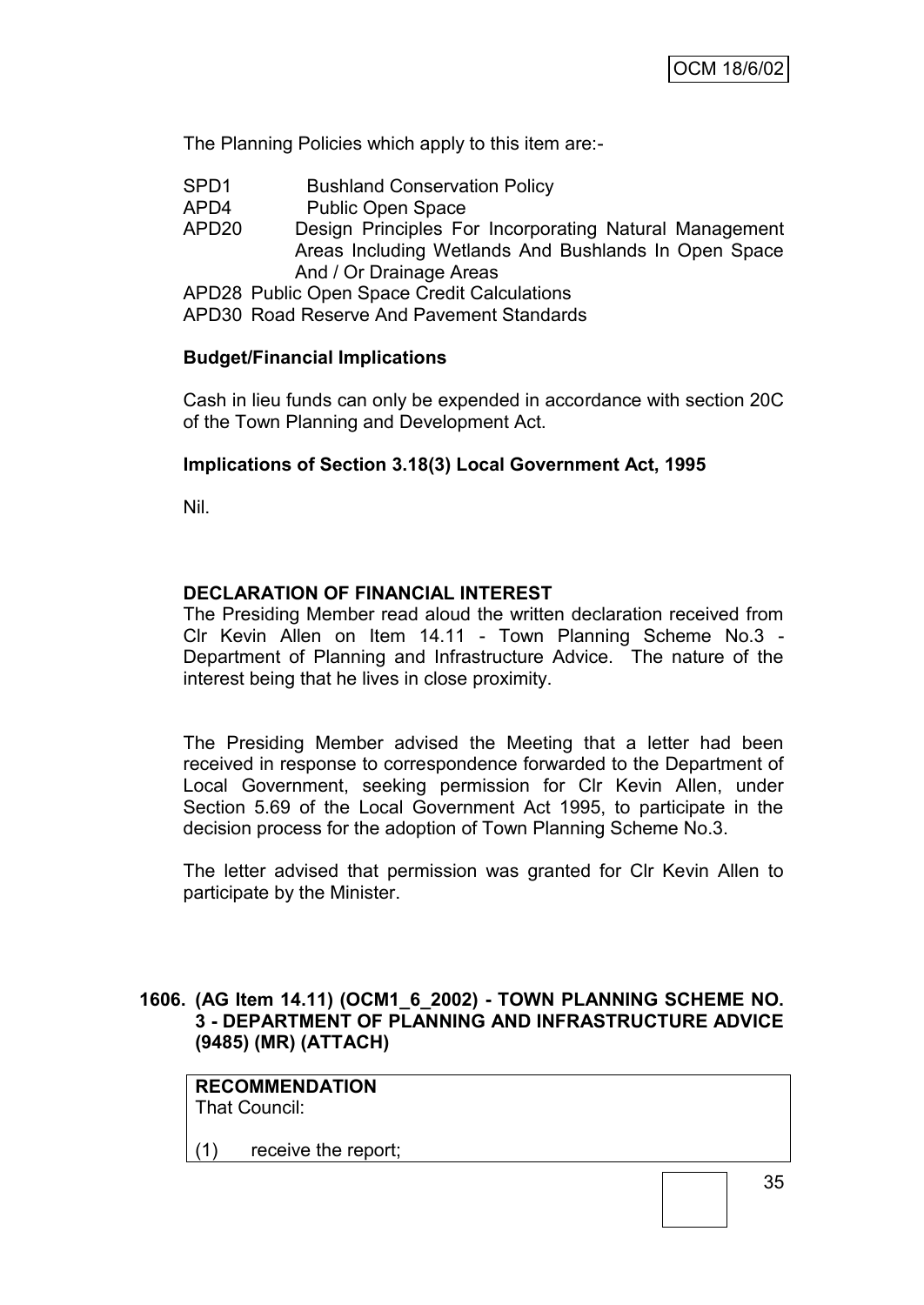- (2) approve a late change requested by the Water Corporation to proposed Town Planning Scheme No 3 – Scheme Map, by replacing the "Public Purpose Reserve" with the "Resource Zone" applying to Lots 11, 34 and 100 Berrigan Drive, Jandakot only, and incorporate this request as a late submission in Schedule 3;
- (3) proceed with proposed Town Planning Scheme No. 3, subject to the modifications requested by the Department of Planning and Infrastructure and where detailed in this report, proceed with revised draft Town Planning Scheme No. 3;
- (4) subject to (2) and (3) above, adopt revised draft Town Planning Scheme No 3 and forward the Council decision to the Western Australian Planning Commission requesting that the Hon. Minister for Planning and Infrastructure grant final approval under Town Planning Regulation 21;
- (5) in anticipation of the Hon. Minister for Planning and Infrastructure granting final approval; the proposed Scheme Text and Scheme Map be modified in accordance with the Council decision and the documentation be signed by the Mayor and the Chief Executive Officer ready to be forwarded to the Western Australian Planning Commission upon receipt of the Hon Minister"s advice under Town Planning Regulation 24.

# **COUNCIL DECISION**

MOVED Clr Oliver SECONDED Clr Whitfield that the recommendation be adopted.

# **CARRIED 10/0**

### **Background**

Council at its Ordinary Meeting held on 19 March 2002 resolved to proceed with draft Town Planning Scheme No 3 subject to various Scheme Text and Scheme Map modifications in response to the following considerations namely:-

- 1. Those modifications required by the Hon. Minister for Planning and Infrastructure and set out in the Commissions letter dated 17 July 2001;
- 2. Further modifications to include relevant amendments to TPS2 that have since been gazetted or are likely to be gazetted;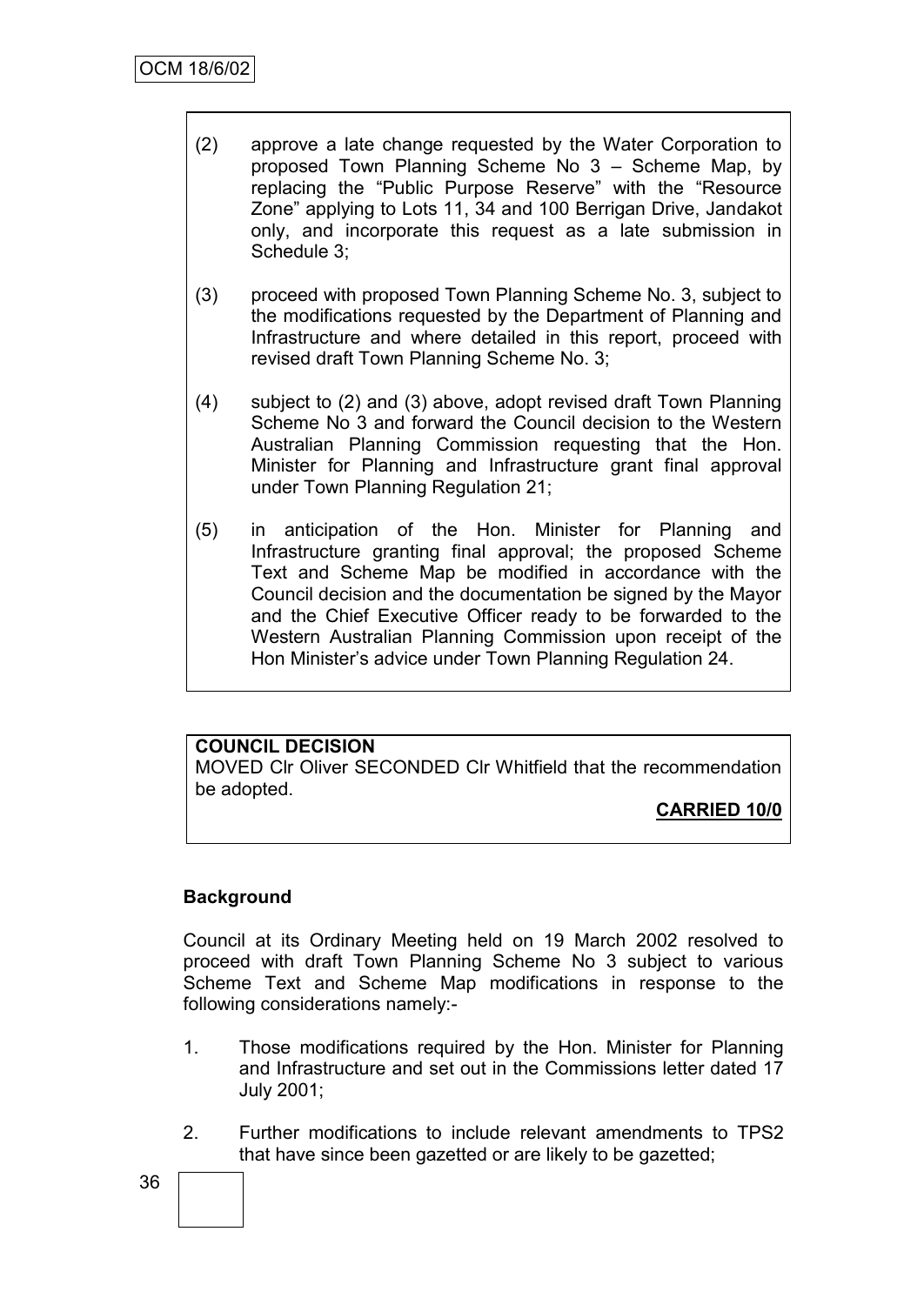- 3. Further modifications to address matters in response to public submissions received during the re-advertising of Town Planning Scheme No 2;
- 4. Further Scheme Text and Scheme Map modifications identified by the Council's Development Department.

#### **Submission**

Town Planning Scheme No 3 was modified to reflect the changes adopted by the Council and was referred to the Department of Planning and Infrastructure ("DPI") as a draft version for review. The Acting Executive Director of Statutory Services of the Department of Planning and Infrastructure responded to the City in preliminary advice by letter dated 17 May 2002.

Schedules 1 (Scheme Text), Schedule 2 (Scheme Map) and Schedule 3 (Summary of Submissions) were returned with various comments. These Schedules are included in the attachment to this report. The DPI require 17 changes to TPS3.

#### **Report**

The recommended response to each of the DPI requirements is set out in the table to follow:-

#### Major Modifications

| TPS3                 | Department<br>of             | Recommended                |
|----------------------|------------------------------|----------------------------|
| provision            | &<br>Planning                | Response                   |
|                      | Infrastructure<br>("DPI")    |                            |
|                      | Comment                      |                            |
| 1.<br>6<br>Part      | The Scheme Text is           | Retain<br>the<br>current   |
| Development          | inconsistent with the        | the<br>structure<br>οf     |
| Contribution         | Model Scheme Text            | Scheme<br>Text<br>and      |
| Areas (DCA)          | for<br><b>Provisions</b>     | that Part<br>- 6<br>ensure |
|                      | Development                  | content is consistent      |
| Schedule<br>1        | Contributions.<br><b>DPI</b> | with the latest version    |
| submission<br>4      | asked the<br>have            | of the model scheme        |
| $(1/4)$ and          | Council to confirm if it     | text with the exception    |
| <b>Schedule</b><br>3 | is intended to either        | Development<br>of          |
| Submission 1         | retain current structure     | Contribution<br>Cost       |
| (3/1)                | be<br>(content<br>must       | methodology<br>and         |
|                      | consistent<br>with<br>the    | minor modifications.       |
|                      | model scheme text) or        |                            |
|                      | incorporate a revised        |                            |
|                      | structure<br>using<br>the    |                            |
|                      | model scheme text.           |                            |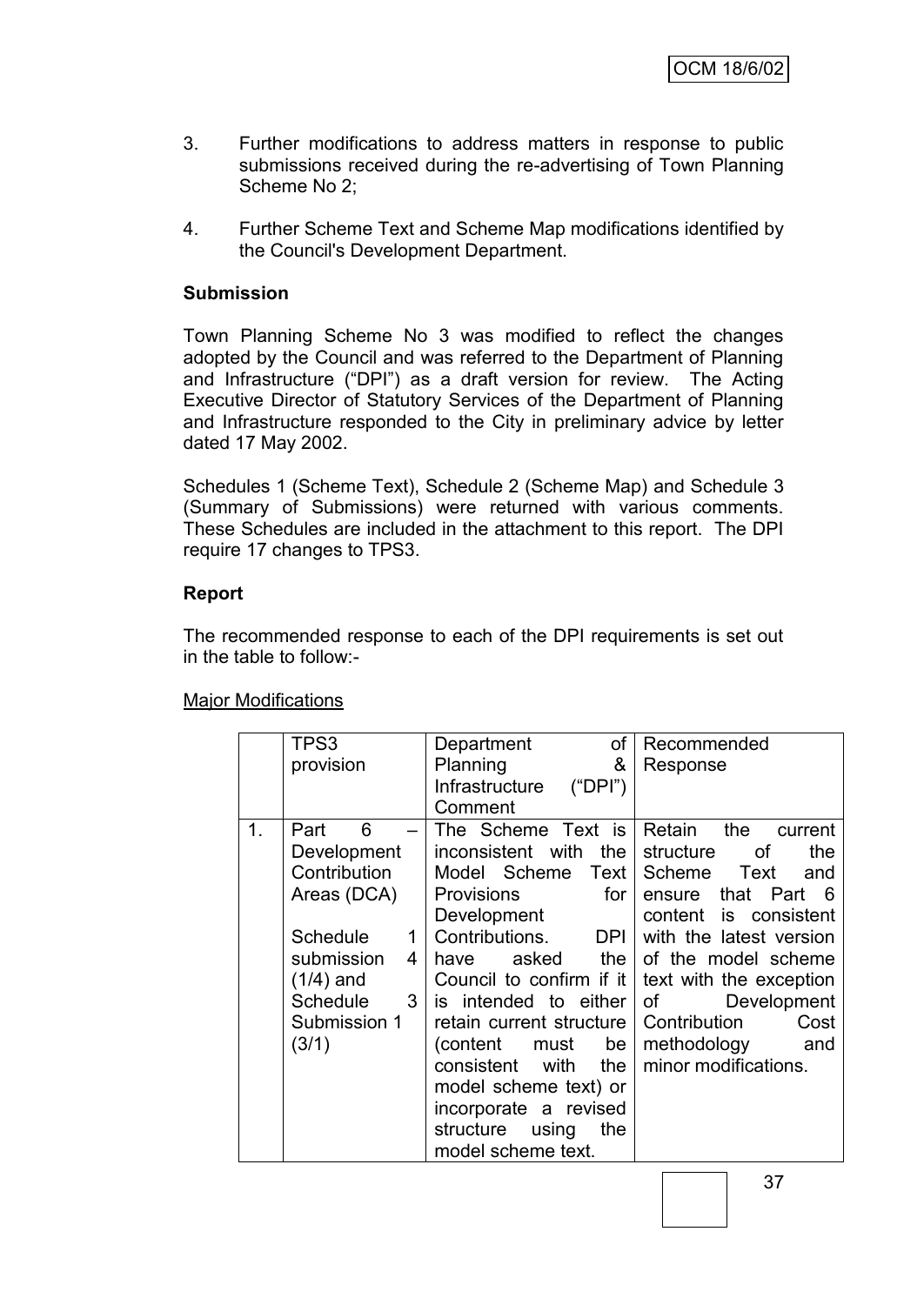| 2. | Special<br><b>Industry</b><br>A<br>Zone $-$<br>Robb<br>Jetty<br>(1/13)                                     | The DPI want<br>to<br>ensure that<br>all<br>the<br>currently<br>uses<br>permissible under the<br>Special Industry<br>A<br>zone are included<br>in<br>Restricted Use 9<br>$\qquad \qquad -$<br>Special Industry A.                                                                                                                                                                                                                                                                                                                                                                                                                                                                                                                                                                   | The Scheme Text and<br>Scheme<br>Map<br>be<br>modified to include a<br>new Additional Use -<br>Fashion Leather Park<br>accordance<br>with<br>in l<br>AU5 uses listed in the<br>Second Schedule of<br>TPS2.<br>The subject<br>land includes Lot 102,<br>Pt<br>Lot<br>and<br>4<br>- 8<br>Rollinson Road, Lot<br>303 Darkan Avenue,<br>Lots 9, 10, 11, 12, 13,<br>14, 15, 16, 17, 18 Pt<br>Lot 1 Garston Way,<br>Hamilton Hill.                                                                                                                                                                                                                                                                                                                                                          |
|----|------------------------------------------------------------------------------------------------------------|-------------------------------------------------------------------------------------------------------------------------------------------------------------------------------------------------------------------------------------------------------------------------------------------------------------------------------------------------------------------------------------------------------------------------------------------------------------------------------------------------------------------------------------------------------------------------------------------------------------------------------------------------------------------------------------------------------------------------------------------------------------------------------------|---------------------------------------------------------------------------------------------------------------------------------------------------------------------------------------------------------------------------------------------------------------------------------------------------------------------------------------------------------------------------------------------------------------------------------------------------------------------------------------------------------------------------------------------------------------------------------------------------------------------------------------------------------------------------------------------------------------------------------------------------------------------------------------|
| 3. | Parks<br>and<br>Recreation<br>north side<br>of<br>Railway where<br>it.<br>crosses<br>Cockburn Rd<br>(1/13) | DPI believe there is an<br>inconsistency between<br>the Industry zoning in<br>the MRS and the Light<br>Industry<br>zoning<br>in<br><b>DPI</b><br>TPS2.<br>have<br>asked the Council to<br>clarify the reason for<br>this inconsistency.<br>This<br>matter<br>was<br>investigated<br>by<br>the<br>City and the following<br>response is provided:-<br>The Council in a<br>modification<br>to draft<br>TPS2 changed<br>the<br>subject land to Parks<br>and Recreation prior to<br>the gazettal of the<br>Scheme in 1992.<br>It is<br>understood that<br>this<br>based<br>the<br>on<br>was<br>Coogee Master Plan.<br>The<br>Parks<br>and<br>Recreation<br>reserve<br>was included in the<br>Coogee<br>Revised<br>Concept Plan prepared<br>by the Ministry for<br>Planning in May 1995. | The Scheme Map(s)<br>should not be modified<br>to ensure consistency<br><b>MRS</b><br>by<br>with<br>the<br>zoning the subject land<br>Light Industry in TPS3.<br>When TPS3 has been<br>finalised the Council<br>should<br>the<br>await<br>of<br><b>MRS</b><br>outcome<br>Amendment 1010/33 -<br>Port Catherine and the<br>North Coogee Master<br>Plan and then if the<br>consistency continues,<br>the<br>request<br>Commission to initiate<br>an amendment to the<br>MRS to include the<br>subject land in a Parks<br>Recreation<br>and<br>Reserve in the MRS.<br>The inconsistency has<br>existed for 10 years<br>without any requests<br>from the WAPC to<br>make the<br>Scheme<br>The<br>consistent.<br>Council is<br>strongly<br>opposed to any further<br>industrial zoned land |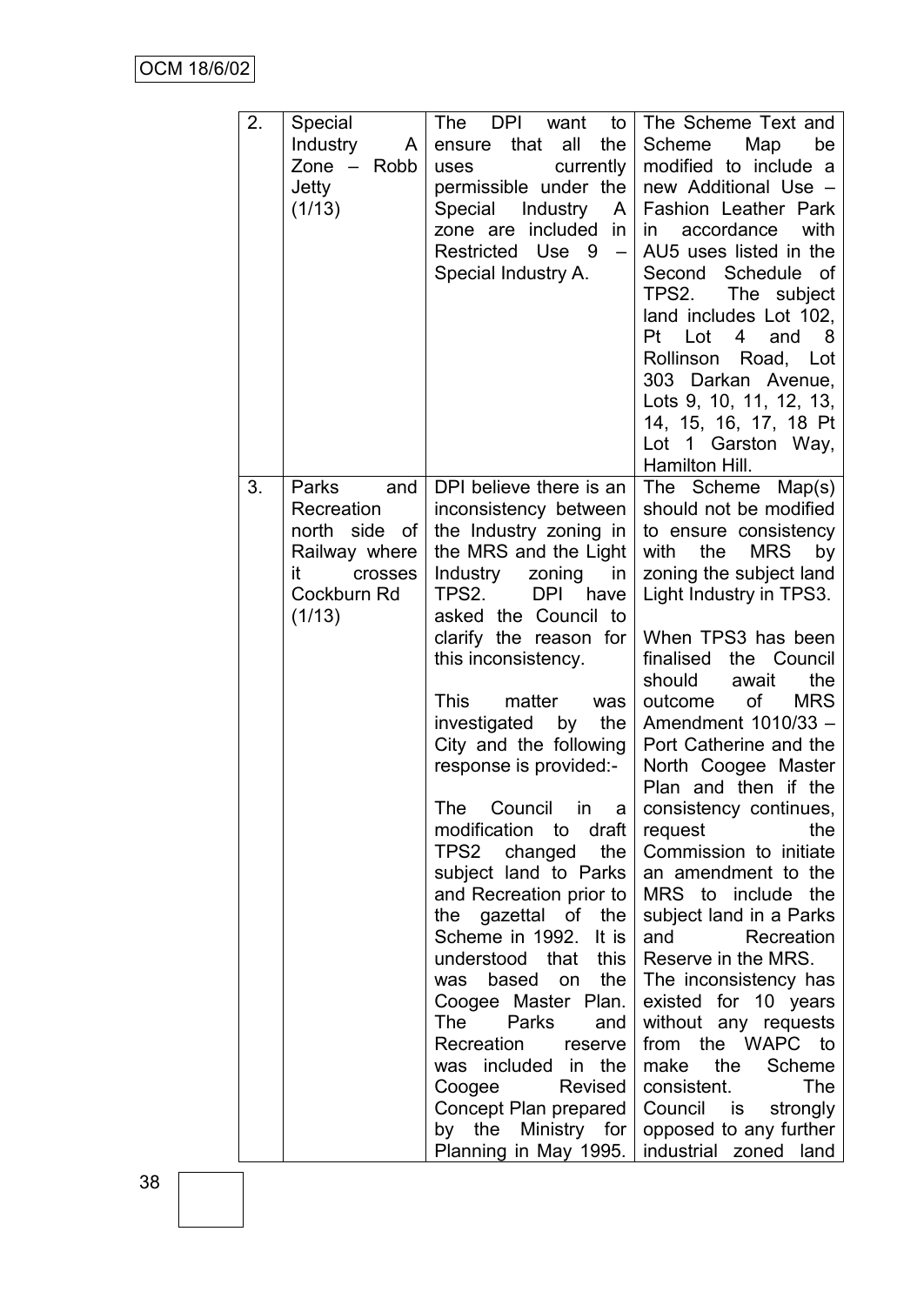|    |                                                                     | The reason for the<br>Parks and Recreation<br>Reserve is to maintain<br>a suitable transition to<br>residential<br>future<br>development<br>associated with Port<br>Catherine<br>Marina<br>Development and to<br>provide<br>a<br>reserve<br>corridor linking<br>the<br>beach reserve with the<br>linear parkland along<br>the ridgeline.                              | being established on<br>the coast. There is no<br>justification for this.<br>The subject land, Lot<br>251, which is 10.6 ha,<br>is owned by the WA<br>Land<br>Authority<br>(LandCorp).                                                                                                                                                                                                                                                                                                       |
|----|---------------------------------------------------------------------|-----------------------------------------------------------------------------------------------------------------------------------------------------------------------------------------------------------------------------------------------------------------------------------------------------------------------------------------------------------------------|----------------------------------------------------------------------------------------------------------------------------------------------------------------------------------------------------------------------------------------------------------------------------------------------------------------------------------------------------------------------------------------------------------------------------------------------------------------------------------------------|
|    |                                                                     | Notwithstanding<br>the<br>above comments the<br>MRS requires<br>the<br>Council's Scheme to<br>be consistent with the<br>Zones<br>and<br>Reservations in<br>the<br>MRS, unless<br>the<br>Minister<br>approves<br>otherwise, in which<br>case TPS3 will prevail.                                                                                                        |                                                                                                                                                                                                                                                                                                                                                                                                                                                                                              |
| 4. | Special Use 12<br>("SU12")<br>Amcor Paper<br>Mill<br>(1/33)         | DPI agreed to the SU<br>Zone applying to Lot<br>503 owned by Amcor<br>but have not accepted<br>the SU Zone applying<br>to Lot 502 owned by<br>LandCorp.<br>Lot 502<br>must be replaced with<br>an Industry Zone to be<br>consistent with<br>the<br>MRS, with the waste<br>effluent ponds on Lot<br>502 being included in<br>"additional<br>use"<br>an<br>designation. | Modify the<br>Scheme<br>Map and<br>Text<br>in<br>with<br>the<br>accordance<br>DPI's instructions and<br>include<br>Council's<br>modifications for the<br>Amcor<br>site.<br>The<br>rezoning of Lot $502 -$<br>LandCorp<br>site<br>to<br>Special Use<br>is<br>not<br>accepted by the<br>DPI<br>and<br>should<br>be<br>replaced<br>with<br>the<br>Industry<br>and<br>zone<br>additional use for the<br>effluent<br>for<br>ponds<br>consistency with<br>the<br>MRS and TPS2<br>as<br>instructed. |
| 5. | Special Use 3<br><b>Port Catherine</b><br>$(1/34)$ MRS<br>Amendment | It is unlikely that MRS<br>amendment<br>will<br>be<br>finalised<br>until<br>July<br>2003 and accordingly                                                                                                                                                                                                                                                              | SU <sub>3</sub><br>Delete<br>and<br>change the Scheme<br>Text and<br>Map for<br>conformity with those                                                                                                                                                                                                                                                                                                                                                                                        |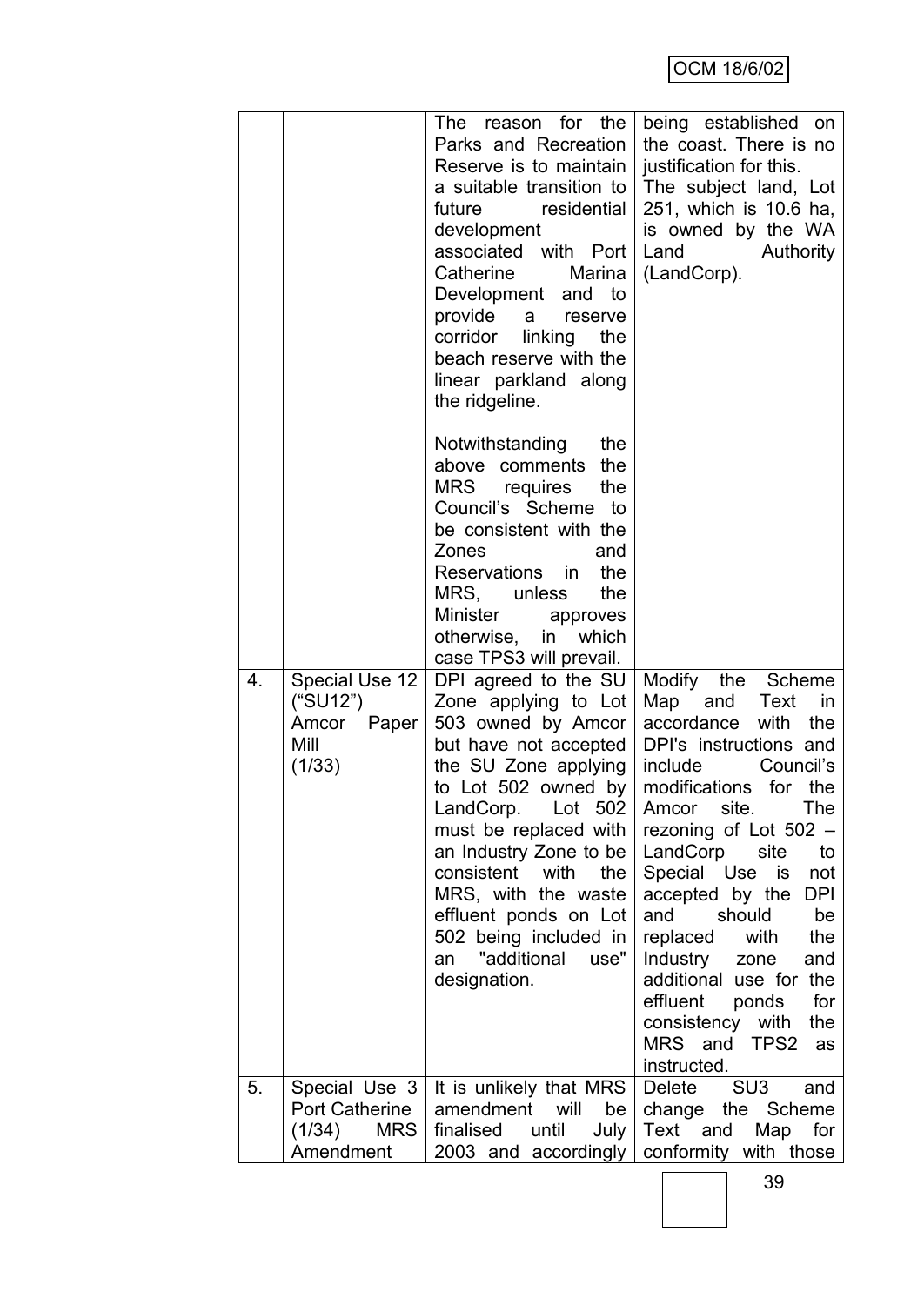|                | 1010/33.                                                                                                                                                                                                                                                                                 | TPS3 should not be<br>to<br>modified<br>include<br>Port Catherine at this<br>stage.                                                                                                                                                                                                                                                                                                                                                                                     | zones and<br>reserves<br>contained<br>the<br>in<br>advertised TPS3.                                                                                                                                                                                                                                                                                                                                                                                                                                                                                                                                                                |
|----------------|------------------------------------------------------------------------------------------------------------------------------------------------------------------------------------------------------------------------------------------------------------------------------------------|-------------------------------------------------------------------------------------------------------------------------------------------------------------------------------------------------------------------------------------------------------------------------------------------------------------------------------------------------------------------------------------------------------------------------------------------------------------------------|------------------------------------------------------------------------------------------------------------------------------------------------------------------------------------------------------------------------------------------------------------------------------------------------------------------------------------------------------------------------------------------------------------------------------------------------------------------------------------------------------------------------------------------------------------------------------------------------------------------------------------|
| 6.             | <b>of</b><br>Removal<br>corresponding<br>zones<br>and<br>for<br>reserves<br><b>MRS</b><br>Amendment<br>1040/33<br>No<br>Tapper Rd<br><b>MRS</b><br>Amt<br>1032/33<br><b>SW</b><br>Metro Transit<br>Route<br><b>MRS</b><br>Amt<br>1038/33<br>Thomsons<br>Lake Regional<br>Centre<br>(2/9) | It is<br>premature<br>to<br>modify<br>TPS3<br>to<br>conform<br>to<br>these<br>proposed amendments<br>to the MRS prior to<br>amendments<br>these<br>being gazetted.                                                                                                                                                                                                                                                                                                      | Delete the<br>proposed<br>and<br>reserves<br>zones<br>corresponding to these<br>proposed amendments<br>to the MRS and retain<br>with<br>and<br>zones<br>reserves contained in<br>TPS2 and the MRS,<br>together<br>with<br>the<br>Minister's<br>instructions<br>in<br>the<br>set<br>out<br>Commission's<br>letter<br>dated 17 July 2001.                                                                                                                                                                                                                                                                                            |
| $\overline{7}$ | Rezoning<br>оf<br>Land bounded<br>by Mell Road,<br>Rigby Avenue,<br>Rockingham<br>Road<br>to<br>Residential<br>R <sub>30</sub><br>(3/24)                                                                                                                                                 | Review provision 2 in<br>Development Area 1<br>(DA1) Schedule 11 so<br>that<br>residential<br>development is<br>not<br>precluded<br>this<br>in<br>instance<br>which<br>provides for residential<br>development<br>"except within<br>the<br>odour<br>buffer<br>surrounding Watsons"<br>and other appropriate<br>land uses.<br>The<br>DEP<br>have<br>not<br>the<br>objected<br>to<br>proposed rezoning and<br>this<br>rezoning<br>to<br>residential<br>is<br>appropriate. | Modify the wording of<br>provision 2 to state:-<br>2.<br>To provide<br>for<br>residential<br>development and other<br>appropriate land uses<br>generally outside<br>οf<br>(except within<br>the<br>buffer<br>odour<br>surrounding Watsons<br>buffer<br>the<br>to<br>or<br>Point<br>Woodman<br>WWTP, Munster Pump<br>Station<br>and other<br>appropriate land uses.<br>The residential zone<br>should<br>boundary<br>correspond with<br>the<br>odour<br>buffer<br>using<br>existing cadastral lot<br>boundaries overlayed<br>with the odour buffer to<br>either<br>include<br>or<br>exclude lots rather<br>than create split zoning |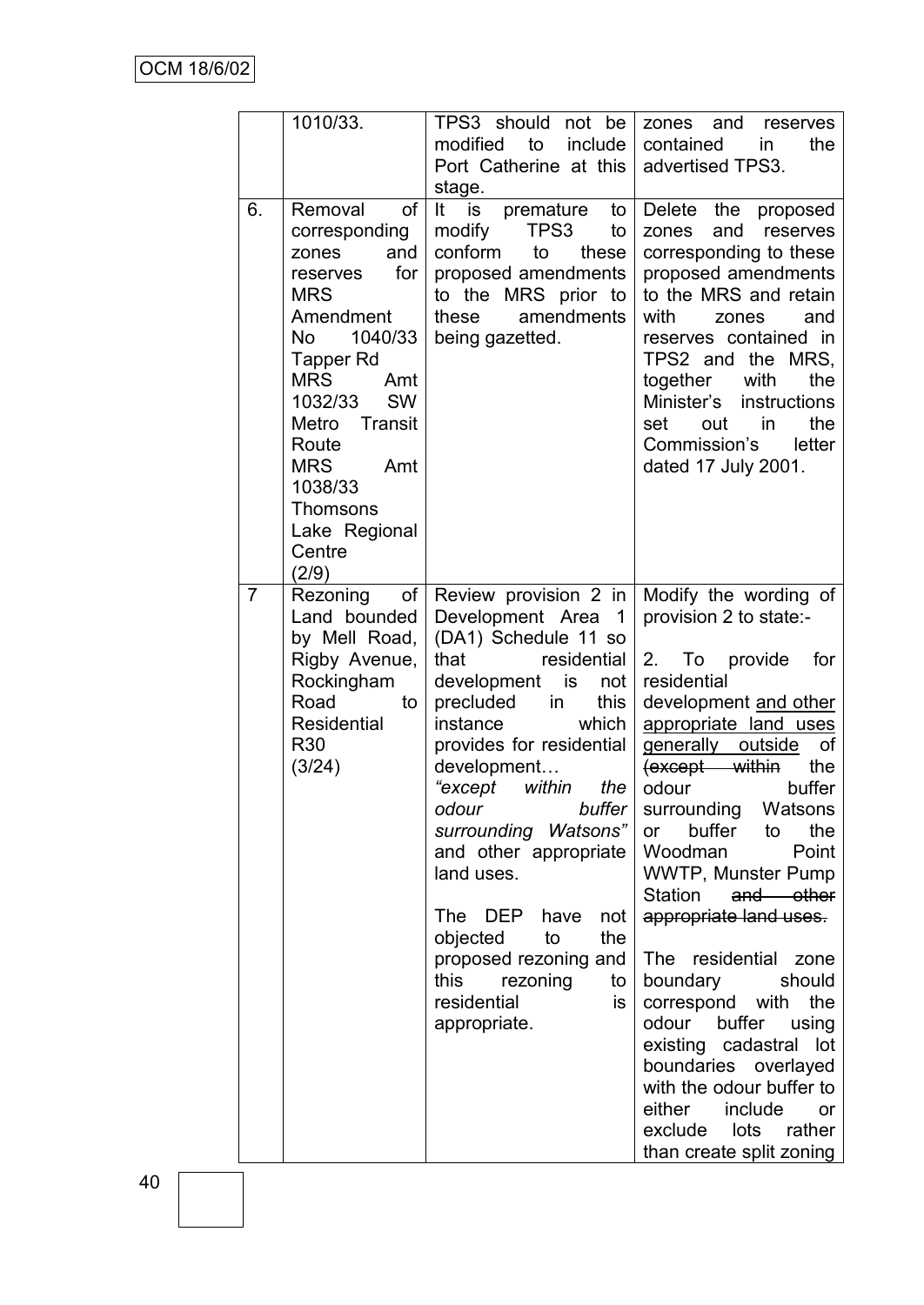**Minor Modifications** 

|    | Clause                                                   | Comment                                                                                                                                                                                                   | Recommendation                                                                                                                                                                                                                                                                                                                                                                                                                                                                                                                               |
|----|----------------------------------------------------------|-----------------------------------------------------------------------------------------------------------------------------------------------------------------------------------------------------------|----------------------------------------------------------------------------------------------------------------------------------------------------------------------------------------------------------------------------------------------------------------------------------------------------------------------------------------------------------------------------------------------------------------------------------------------------------------------------------------------------------------------------------------------|
| 1. | Commercial<br>Vehicle<br>Parking<br>Table 3<br>(1/17)    | DPI<br>are<br>concerned<br>about a late change of<br>parking standards to<br>those advertised<br>in<br>TPS3<br>without<br>advertising.<br>This<br>should proceed as a<br>separate<br>scheme<br>amendment. | The<br>Scheme<br>text<br>should be changed to<br>ensure<br>consistency<br>with the<br>advertised<br>version of TPS3 in<br>respect of commercial<br>vehicle<br>parking<br>standards applying to<br>shops, showroom,<br>retail<br>filling<br>tavern,<br>health<br>station<br>and<br>studio.                                                                                                                                                                                                                                                    |
| 2. | Detailed Area<br>Plan<br>Clause<br>6.2.16<br>(1/17)      | Further justification is<br>required<br>for<br>the<br>modifications<br>to<br>Detailed Area Plans<br>("DAP's").                                                                                            | Delete reference to<br>"Notwithstanding<br>$5.2.$ ."<br>clause<br>and<br>replace with:-<br>"The requirements of<br>Residential<br>the<br>Planning Codes may<br>be varied, etc"<br>This will allow<br>the<br>Council to vary the R-<br>Codes when applying<br>DAP's to residential<br>development<br>the<br>Development<br>Zone.<br>The text changes will<br>to provide<br>for<br>also<br>themes in residential<br>development<br>(ie<br>cottage lots) and avoid<br>having<br>to<br>grant<br>variations<br>the R-<br>to<br>Codes on a case by |
| 3. | Clause 5.10.8<br>Commercial<br><b>Vehicles</b><br>(1/19) | minor<br>Various<br>text<br>changes<br>were<br>proposed<br>to<br>commercial<br>vehicle<br>Scheme provisions                                                                                               | case basis.<br>The modifications<br>on<br>reflection<br>not<br>are<br>since<br>the<br>necessary<br>advertised<br>scheme<br>5.9.8<br>(clause<br>can<br>impose<br>conditions<br>or<br>withdraw approval<br>to                                                                                                                                                                                                                                                                                                                                  |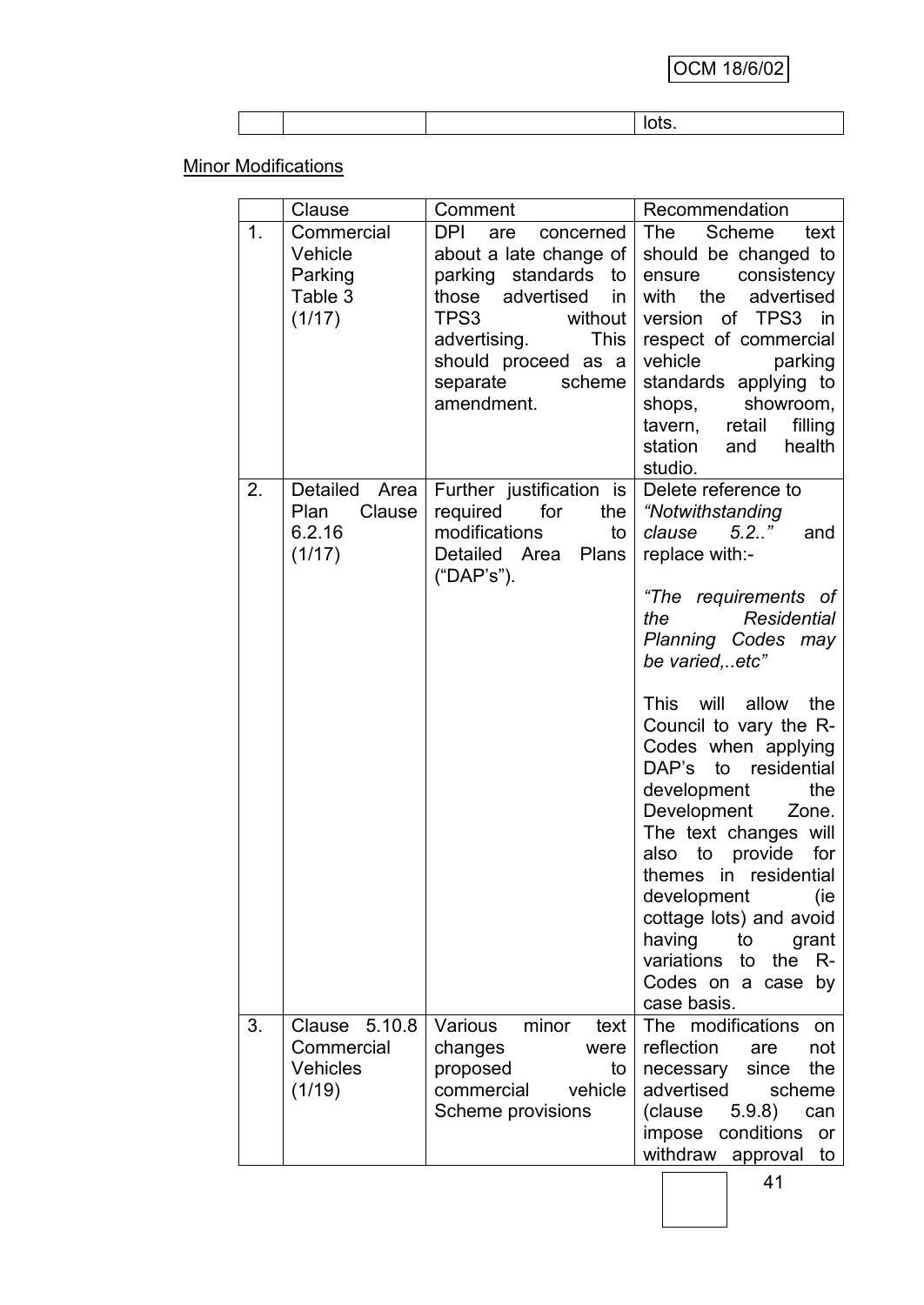|    |                                                                                                        |                                                                                                                                                                                                                                                                              | park<br>commercial<br>a a<br>vehicle.                                                                                                                                                                                                        |
|----|--------------------------------------------------------------------------------------------------------|------------------------------------------------------------------------------------------------------------------------------------------------------------------------------------------------------------------------------------------------------------------------------|----------------------------------------------------------------------------------------------------------------------------------------------------------------------------------------------------------------------------------------------|
| 4. | <b>Additional Use</b><br>("AU10")<br>10<br>Schedule 2<br>(1/21)                                        | AU10 only applies to a<br>portion<br>of Lot<br>81<br>Wattleup Road.<br>The<br><b>Scheme Requirements</b><br>expanded<br>were<br>to<br>address<br>the<br>requirements of<br>the<br>Minister.                                                                                  | The first line<br>of the<br>Scheme Text<br>should<br>be amended to read<br>"fruit<br>and vegetable<br>warehouse<br>and<br>distribution centre" to<br>with<br>consistent<br>be<br>Amendment<br>- 291<br>to<br>TPS2 adopted by the<br>Council. |
| 5  | <b>Restricted Use</b><br>4 Schedule 3<br>South<br>Lakes<br>Shopping<br>Centre<br>(1/24)                | Simplify<br>the<br>land<br>description                                                                                                                                                                                                                                       | Change<br>RU4<br>land<br>description to reflect<br>the current Lot<br>101.<br>102, 103, 104 and 105<br>Omeo<br>Street, South<br>Lake                                                                                                         |
| 6. | <b>Restricted Use</b><br>8 Schedule 3<br>Murdoch<br>Drive/Farringto<br>n Road, North<br>Lake<br>(1/26) | Minor<br>Scheme<br>Text<br>change                                                                                                                                                                                                                                            | Delete reference<br>to<br>"motor vehicle<br>hire"<br>the<br>and<br>amend<br>to "Industry-<br>wording<br>Service and Industry-<br>Cottage"                                                                                                    |
| 7. | Commercial<br>Vehicle<br>Parking<br>definition<br>(1/30)                                               | Minor<br>Scheme Text<br>change                                                                                                                                                                                                                                               | Change the definition<br>" . in<br><b>of</b><br>3.5<br>excess<br>tonnes" to "3.5 tonnes<br>or more."                                                                                                                                         |
| 8. | Industry<br>-<br><b>Noxious</b><br>and<br>Industry<br>General<br>(Licensed)<br>Definition<br>(1/32)    | Minor word corrections                                                                                                                                                                                                                                                       | <b>Ensure</b><br>consistency<br>with<br>the<br>Minister's<br>letter dated 14 March<br>2002 and as agreed by<br>the Council.                                                                                                                  |
| 9. | 196<br>Lot<br>Berrigan Drive<br>(2/8)                                                                  | Include Lot 196 within<br>Commercial Zone<br>a i<br>with a Restricted Use<br>("RU6") zone as the<br>owner has<br>recently<br>sold part of his land<br>that<br>would<br>have<br>provided access to the<br>This is a new<br>lot.<br>proposal<br>not<br>considered<br>the<br>by | Agree to change Lot<br>196<br>to<br>Commercial<br>RU <sub>6</sub> .                                                                                                                                                                          |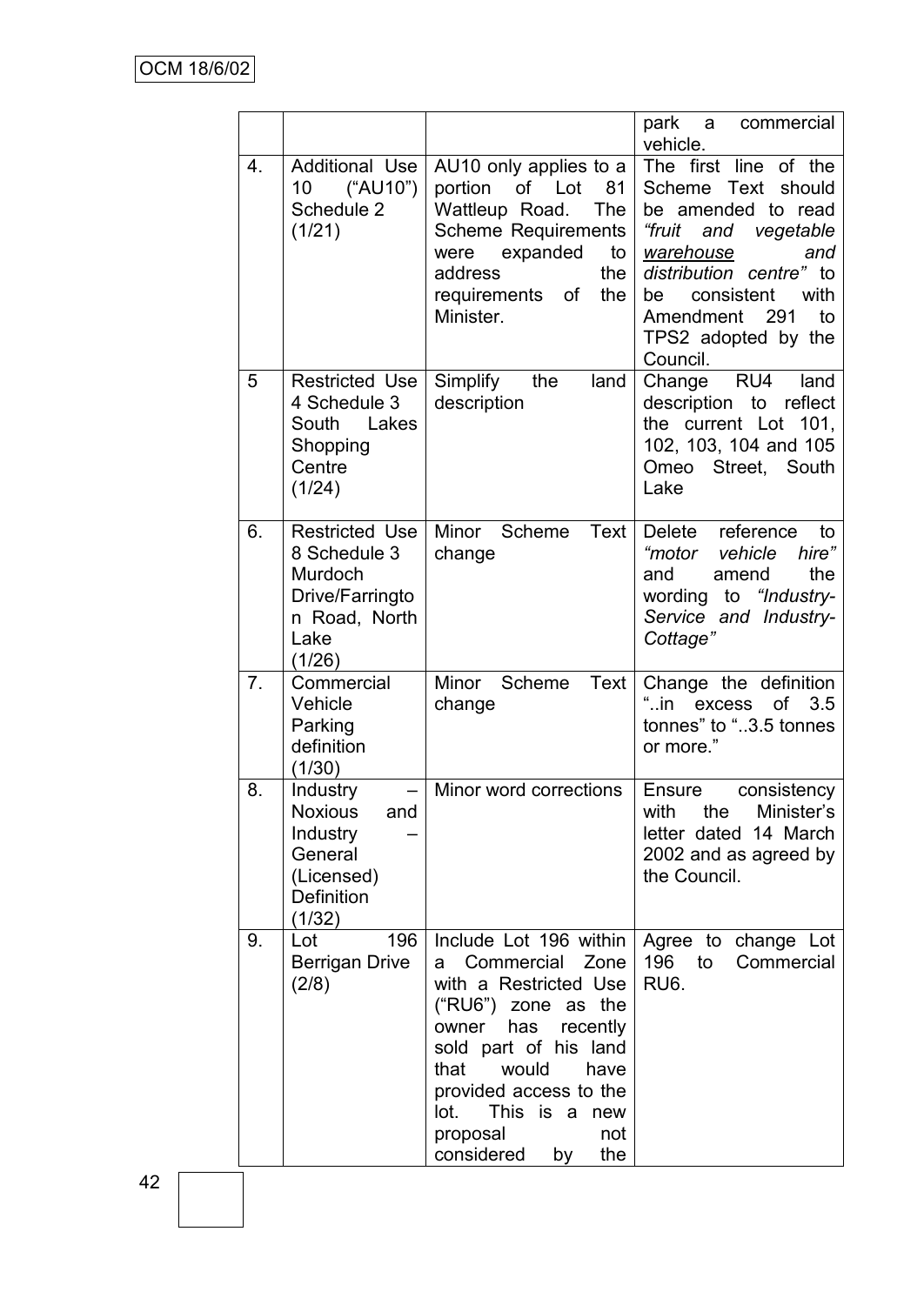| Council previously. |
|---------------------|
| The proposal<br>is  |
| consistent with the |
| current commercial  |
| zoning in TPS2.     |

Developer contribution costs also need to be explained for Development Contribution Area 6 – Beeliar Drive extension between Stock Road and Cockburn Road, and a public submission relating to DCA5 – Spearwood Ave extension. Schedules 1, 2 and 3 – Summary of Submissions have been adjusted to address the Departments questions and further substantiate the Council's recommendation from the points raised above.

There is a high expectation that TPS3 will replace TPS2, so that the benefits of the new zones and provisions and residential densities can be applied to land within the district.

The detailed recommendations contained in the attachment to the Agenda have been divided into separate schedules comprising the Summary of Submissions, Scheme Text and Scheme Map. Modifications to the scheme text and maps:-

- Generally include the changes instructed by the Hon. Minister;
- Respond to relevant submissions;
- Ensure greater consistency with the Model Scheme Text (Regulations);
- Include recent relevant Scheme Amendments to DZS No.2; and
- Resolve minor Scheme Map and Text errors.

These recommended changes are detailed in the attached Schedules 1, 2 and 3.

The main issue in the advice of the Department of Planning and Infrastructure relates to the deletion of the Special Use Zone applying to Lot 502 Sudlow Road now owned by LandCorp (formerly by Amcor). This matter was the subject of two recent Council Reports (item 14.14 OCM19/2/02 and item14.11 OCM 19/3/02) and is discussed in Schedule 1/Submission 33.

DPI believes that TPS3 should be modified in accordance with the requirements of the Minister. The text modifications to the Special Use 12 provisions recommended by the Council for the Amcor Paper Mill site was accepted. However the Department objected to the inclusion of the LandCorp site (Lot 502) in the Special Use Zone because this is inconsistent with the MRS zoning for Industry. This stance is not logical. The Department recommended that Lot 502 be included in the Industry zone in accordance with the Minister's requirement on the advertised TPS3. It was agreed to retain Lot 503 in the Special Use Zone ("SU12") given its use as a paper mill and for an additional use to be extended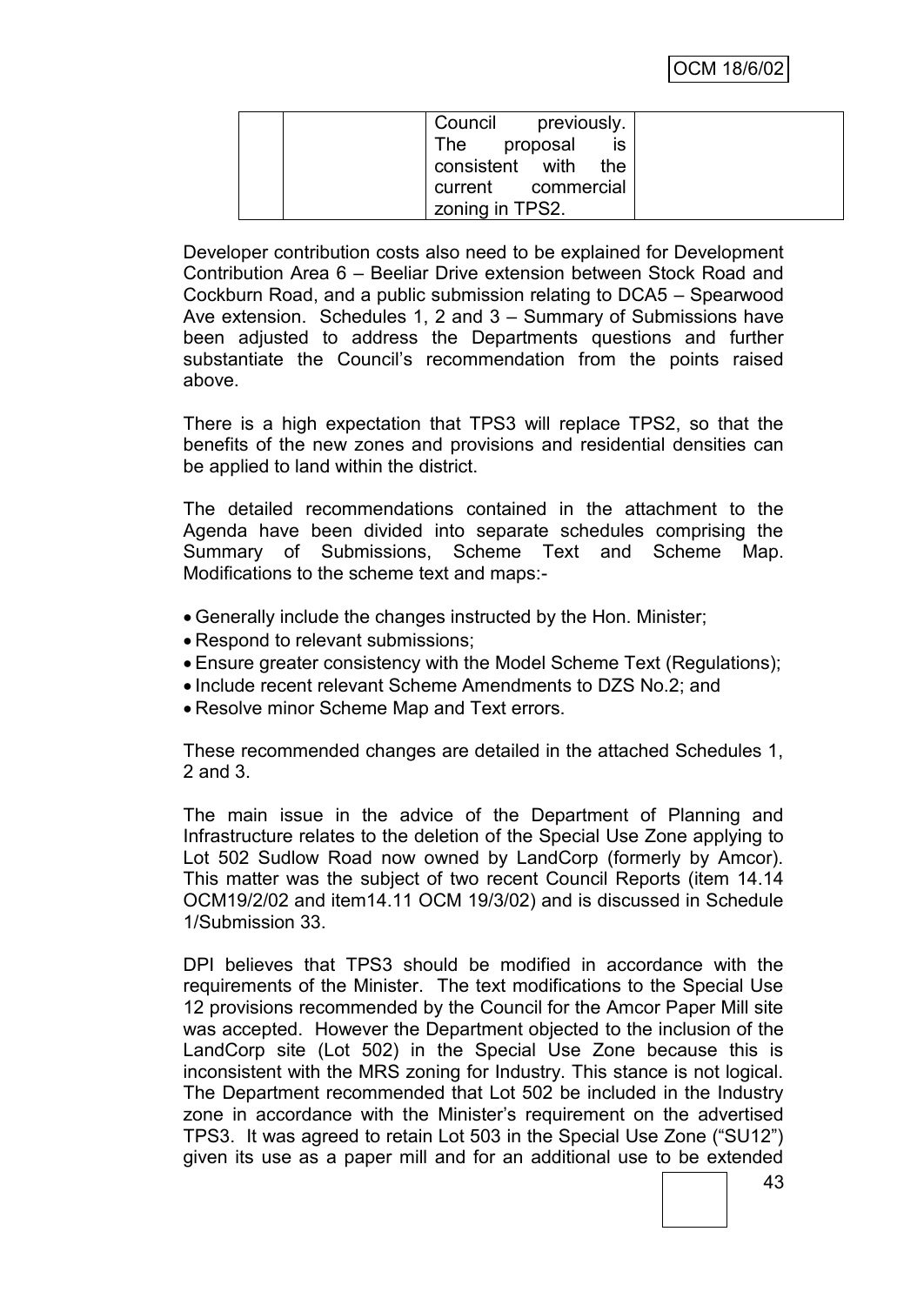over Lot 502 to permit effluent disposal produced by the mill. This is supposed to be disposed of on the mill site, according to the Act.

However, in the interests of finalising TPS3, it is recommended that the Council is compliant, and no longer contest this issue.

Section 35 of the Metropolitan Region Town Planning Scheme Act requires Local Governments to make town planning schemes consistent with the Metropolitan Region Scheme. Where the City does not comply with this requirement, the Minister may serve a notice to direct the Council to change its town-planning scheme. It is on this basis that it is recommended that the Council modify TPS3 in accordance with the Departments position. However, it should be noted that the Minister has the discretion to approve local schemes not in conformity with the MRS and where this occurs the local scheme prevails (MRS Clause 21).

A late request was also received from the Water Corporation to rezone Lots 11, 34 and 100 Berrigan Drive from a Public Purpose Reserve to a Resource Zone as the land is surplus to their requirements and the Corporation intends to sell this land. There are no objections to this change to the Scheme Maps. This is a final minor modification that should not require readvertising.

It is recommended that Council proceed to adopt the modifications detailed in Schedules 1, 2 and 3 and comply with the advice from the Minister for Planning and Infrastructure. This should ensure that TPS3 will proceed to finalisation with the Minister without delay.

#### **Strategic Plan/Policy Implications**

The Corporate Strategic Plan Key Result Areas which apply to this item are:-

- 2. Planning Your City
- *"To ensure that the planning of the City is based on an approach which has the potential to achieve high levels of convenience for its citizens."*
- *"To ensure that the development will enhance the levels of amenity currently enjoyed by the community."*
- *"To foster a sense of community within the district generally and neighbourhoods in particular."*
- 3. Conserving and Improving Your Environment
- *"To conserve the quality, extent and uniqueness of the natural environment that exists within the district."*
- *"To conserve the character and historic value of the human and built environment."*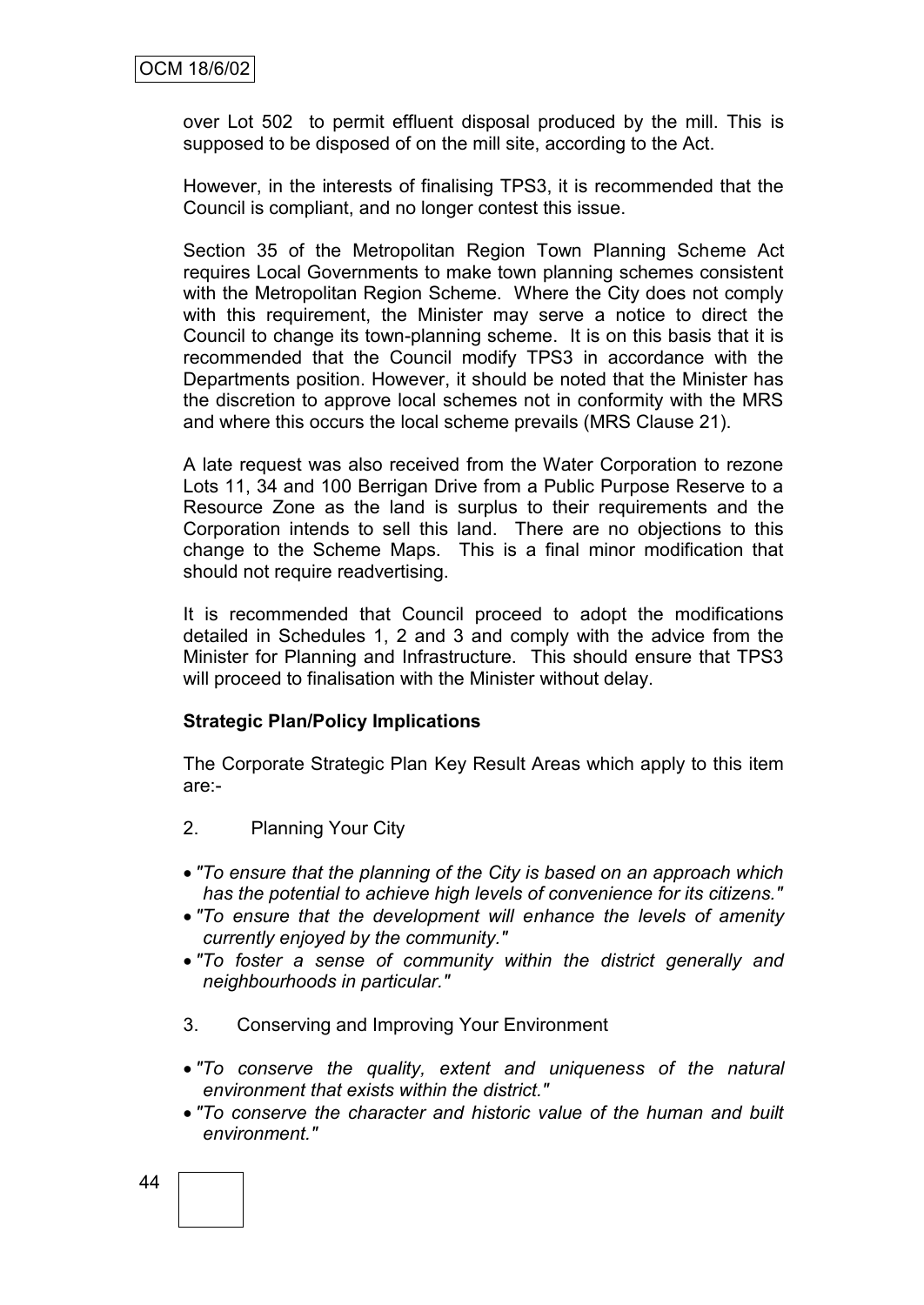*"To ensure that the development of the district is undertaken in such a way that the balance between the natural and human environment is maintained."*

- 4. Facilitating the needs of Your Community
- *"To facilitate and provide an optimum range of community services."*
- *"To identify current community needs, aspirations, expectations and priorities of the services provided by the Council."*
- *"To determine by best practice, the most appropriate range of sporting facilities and natural recreation areas to be provided within the district to meet the needs of all age groups within the community."*

#### **Budget/Financial Implications**

The total expenditure for the preparation of TPS No. 3 is \$29,700 (approx). TPS3 has been prepared in-house, using the Model Scheme Text, which has resulted in the Council saving a large amount of money in the preparation of a Local Planning Strategy, Scheme Text and Scheme Map.

#### **Implications of Section 3.18(3) Local Government Act, 1995**

The preparation of a Town Planning Scheme for the district is a requirement under the Town Planning and Development Act.

**1607. (AG Item 14.12) (OCM1\_6\_2002) - APPLICATION TO ESTABLISH A LIQUID FERTILISER MIXING OPERATION AND TO UNDERTAKE WORK TO A HERITAGE LISTED BUILDING AT LOT 1 (707) ROCKINGHAM ROAD, MUNSTER - OWNER: LANDCORP - APPLICANT: V J DADLEY (3317851) (CP) (ATTACH)**

#### **RECOMMENDATION**

That Council:

(1) approve the application to establish a liquid fertiliser mixing/packaging operation and to undertake conservation works on a heritage listed house at Lot 1 (707) Rockingham Road, Munster subject to the following conditions:

Standard Conditions

1. Standard conditions and footnotes as contained in Council Policy APD 17 as determined appropriate to this application by the delegated officer, under clause 7.6 of Council's District Zoning Scheme No. 2; and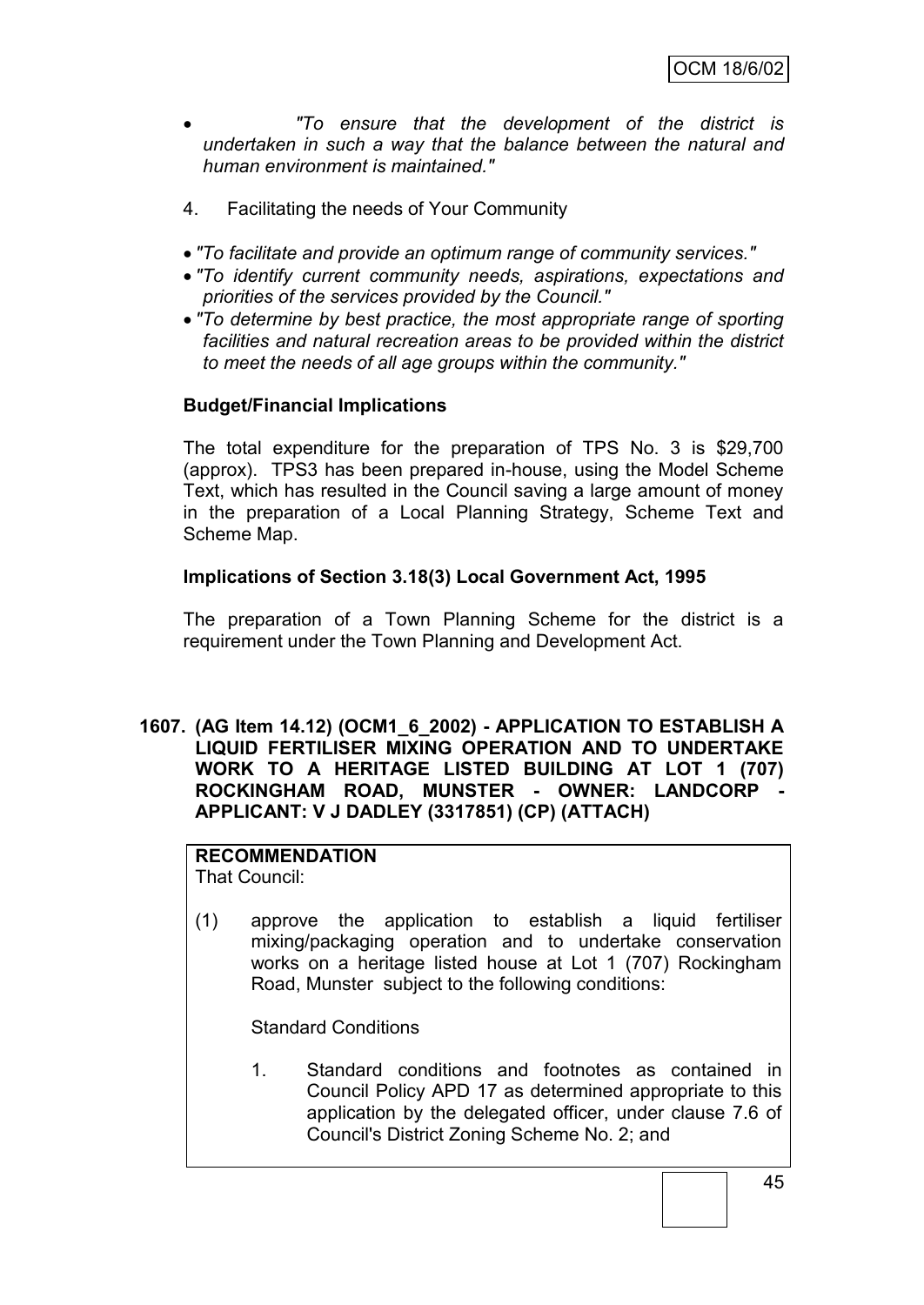### Special Conditions

- 1. Heritage conservation works listed in the report prepared by KTA Partnership Architects, dated 3 May 2002 are to be completed to the satisfaction of the Principal Planner within 6 months of the date of this approval:
- 2. The applicant shall either:
	- a) Contain the work area and ensure all liquid waste is collected and disposed of off-site at an approved location to the satisfaction of the Principal Health Officer; or
	- b) Submit a management plan for the collection, treatment and on-site disposal of all liquid waste for the approval of the Principal Health Officer, which shall be complied with on an ongoing basis.
- 3. There shall be no odour generated by the activity that is discernable beyond the lot boundary.
- 4. No deliveries or activities causing noise and/or inconvenience to neighbours being carried out on Saturday, Sunday or public holiday before 9am or after 5pm Monday to Friday.
- 5. The Approval may be withdrawn by the Council upon receipt of substantiated complaints.
- 6. The term of this approval is limited for a period of 3 years.
- (2) issue a MRS Form 2 Notice of Approval; and
- (3) advise those who made submission of the Council's decision;
- (4) advise the applicant that:-
	- 1. An application to demolish "Dadley House" lodged by LandCorp was referred to the WAPC for determination on 26 September 2000 as a public work was not determined and therefore is deemed refused.
	- 2. The conditional approval issued by the Council does not provide any guarantee that the owner of the land, LandCorp, will not apply in the future to demolish "Dadley House" as part of the public works associated with the Marine Industries Technology Park.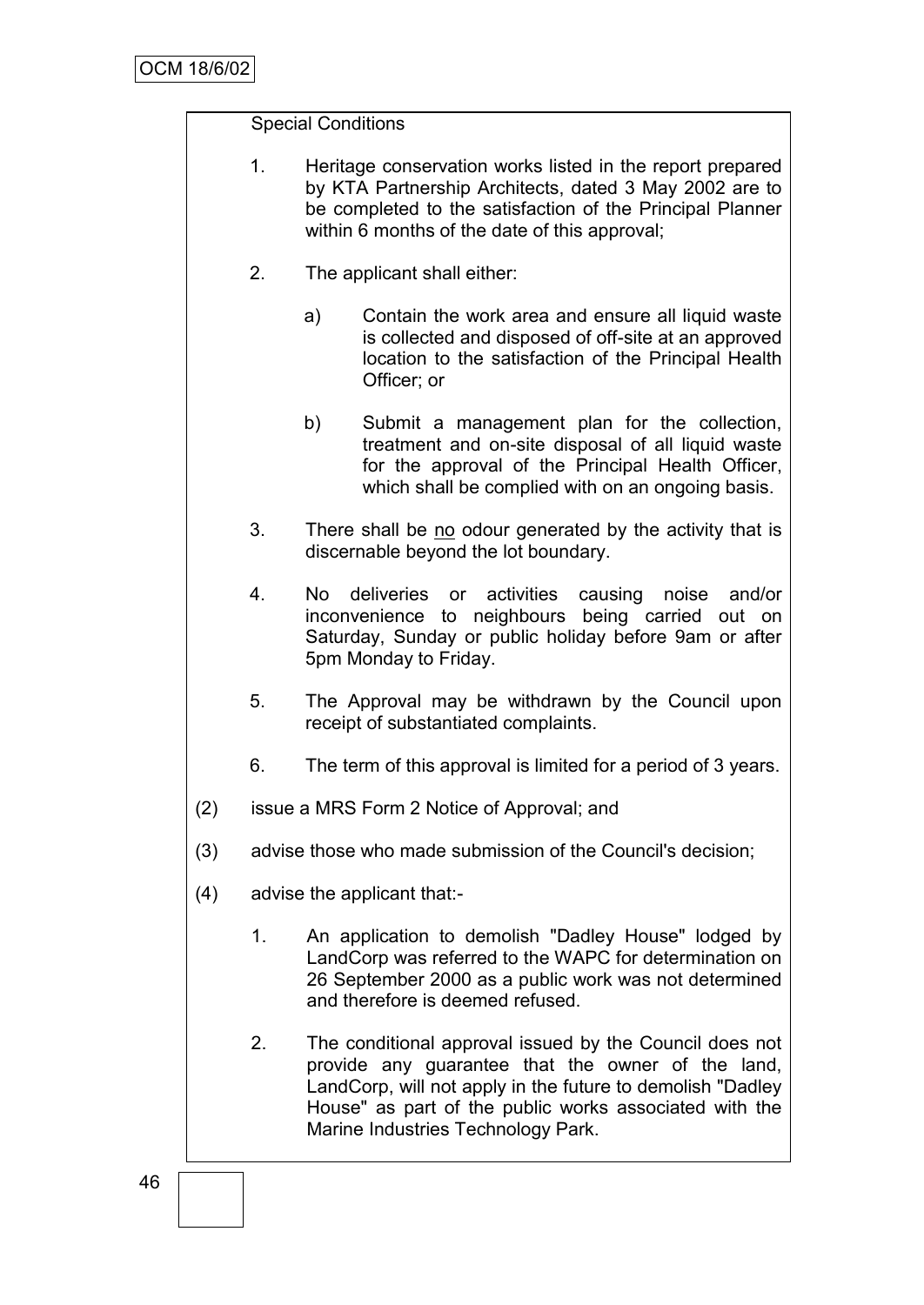# **TO BE CARRIED BY AN ABSOLUTE MAJORITY OF COUNCIL**

#### **COUNCIL DECISION**

MOVED Clr Oliver SECONDED Clr Tilbury that the recommendation be adopted.

#### **CARRIED BY AN ABSOLUTE MAJORITY OF COUNCIL 10/0**

#### **Background**

| ZONING:           | MRS:                            | Urban Zone                                            |
|-------------------|---------------------------------|-------------------------------------------------------|
|                   |                                 | TPS No.2:   Rural Zone                                |
|                   |                                 | TPS No.3: Special Use ("SU9") Marine Industries       |
|                   |                                 | <b>Technology Park</b>                                |
| <b>LAND USE:</b>  | Vacant dwelling and rural sheds |                                                       |
| LOT SIZE:         | 1.0121 ha                       |                                                       |
| <b>USE CLASS:</b> |                                 | Light Industry 'X' Special approval subject to clause |
|                   |                                 | 5.8.9 - Conservation Incentives of DZS2.              |
| <b>OWNER:</b>     | LandCorp                        |                                                       |
| APPLICANT:        | Mr Victor Dadley                |                                                       |

The proponent, Mr V Dadley has a conditional agreement with LandCorp to lease the "Dadley home and stone shed", which is a place that is on the Council's Municipal Heritage Inventory.

The place has a "C" Management Category as outlined below:-

#### "*Retain and conserve if possible: endeavour to conserve the significance of the place through the provisions of the Town Planning Scheme etc."*

LandCorp applied to demolish the "Dadley Homestead" over a year ago and this application was referred to the Western Australian Planning Commission for determination as public work under the Metropolitan Region Scheme. The Council received substantial public opposition to the demolition of the buildings and in response at its Ordinary Meeting on 17 October 2000 the proposal was not supported. The application has not been determined by the Commission. City Officers previously met with representatives from LandCorp regarding the heritage considerations of the place. LandCorp purchased the site after the local heritage listing was given by the Council. The land was purchased because of proposals to include the land in a Marine Industries Technology Park.

The main homestead was built in the 1920/30"s and originally constructed of course-faced limestone blocks, the house has had additions constructed to it, which are out of character with the original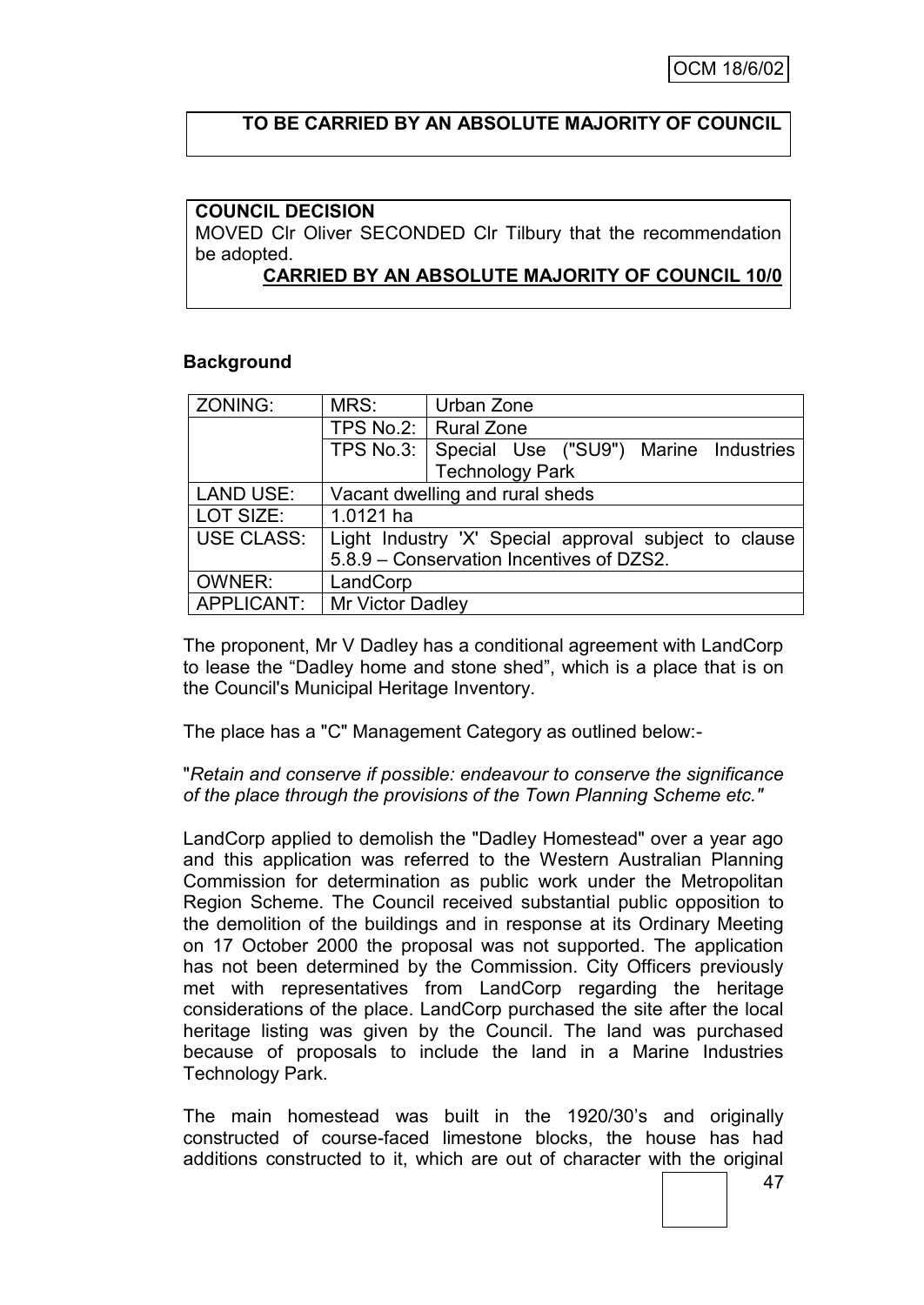structure. The house has not been lived in for approximately 2 years. As such, the buildings have deteriorated, being in need of rehabilitation if they are to have any hope of being retained for the longer term.

The buildings are recorded to be of "aesthetic and historic" significance at the local level, being on the original Dadley homestead block.

#### **Submission**

Mr Dadley ("the applicant") seeks Council's approval to establish a liquid organic fertilizer mixing operation in the existing stone shed on the site while undertaking improvements to the home and gardens to restore them to their "original condition".

The proposed liquid fertiliser mixing operation has been summarised as follows:-

- Installing a 1.5 metre high x 1.5 metre wide, 900 litre fibreglass mixing tank in the stone shed;
- Mixing "organic liquid minerals and vitamins" in the tank using a 1 horsepower electric pump;
- Transferring the mixed product into 10 litre plastic containers;
- One person will operate the mixer, while another may be involved labelling the containers;
- Transporting ingredients/product to and from the site on a car trailer.

The applicant only proposes to operate the use for the duration of his lease with LandCorp, being an initial term of 3 years. LandCorp however have not given a long term commitment to the conservation of the place or the permanency of the proposed use.

The complete application documents, including site plan, list of products and a photograph of the mixer are contained in the Agenda attachments.

The applicant also intends to restore the Heritage Listed dwelling, which he proposes to sub-lease to the manager of the mixing operation. The renovation work is discussed later in this report.

#### **Report**

At the close of the 21 day submission period, six (6) submissions were received from nearby and adjoining landowners. Four submissions oppose the application while two are neutral. The issues raised in the submissions are examined in detail and are set out in the Agenda attachment.

The main concerns raised in submissions relate to: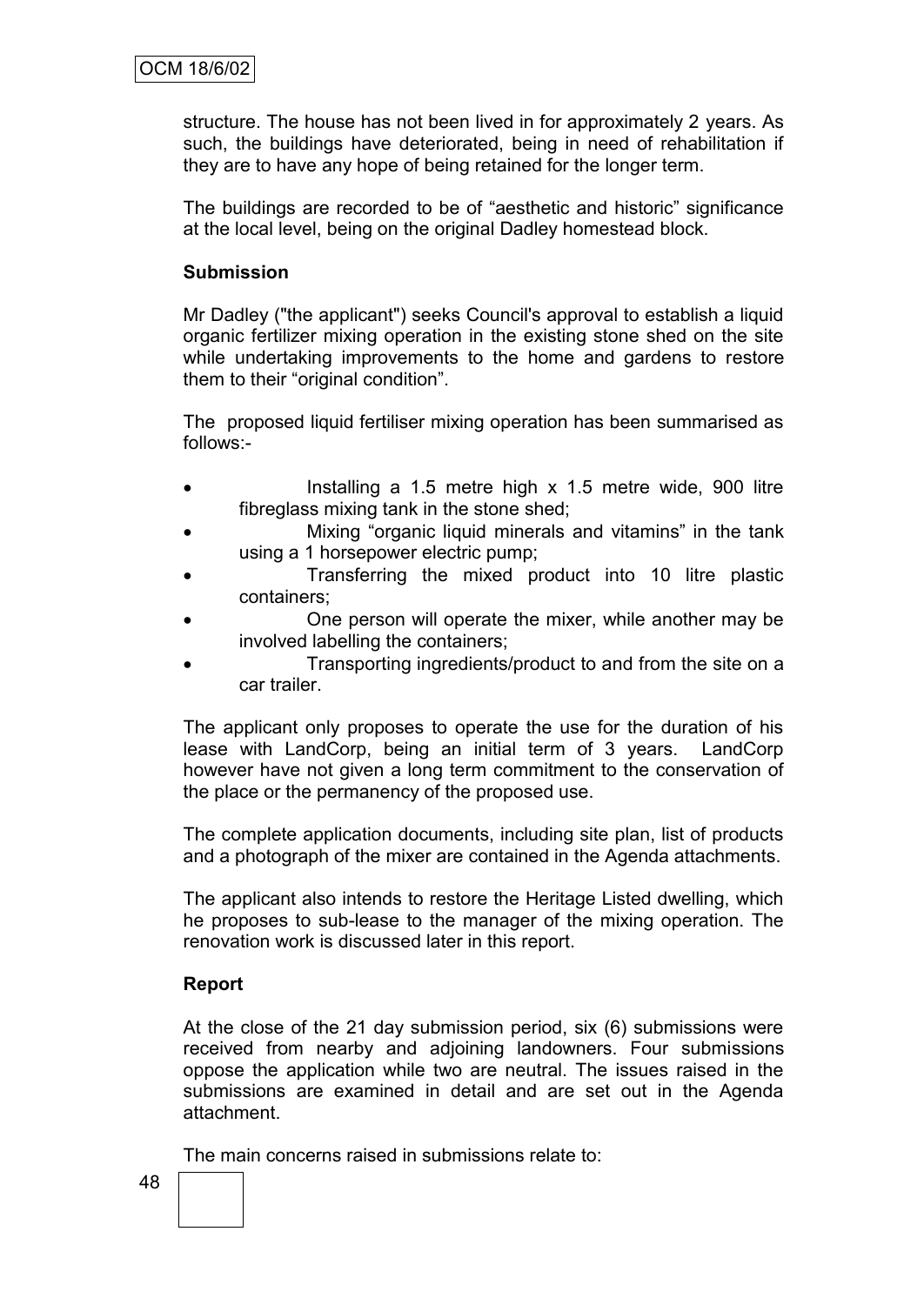- a) introducing an industrial activity into a Rural Area,
- b) uncertainty about the future Marine Industries Technology Park.

Other key issues to consider relate to:

- a) noise and potential odour,
- b) traffic impacts.

The fundamental aspect of this development application is that 'conservation' work is being proposed, to justify the use as a conservation incentive to retaining the heritage place. The proponent has submitted a schedule from a builder of the proposed restoration work. In order to ensure at the very least that "conservation" work was to be undertaken (as opposed to basic repair work), a heritage architect was engaged by the City to assess the condition of the house.

A list of conservation works has been identified by the Council's Heritage Architect. The Agenda attachments contain the report provided by Chris Keen, KTA Partnership Architects dated 3 May 2002. Although the report recommends more work to be undertaken to the house than the applicant has proposed, it is important to ensure that the house is being "conserved" if the mixing operation is to be considered favourably.

Having considered the above, it is recommended that the proposal be approved for the following reasons:

- 1. The mixing activity is enclosed within the existing shed (no new buildings).
- 2. The application is unique as it involves the conservation of the heritage building and will not create a precedent for the establishment of industry in a Rural Zone.
- 3. Despite that the use is light industrial and is not permitted in a Rural Zone, the Council can exercise its discretion pursuant to clause 5.8.9 of TPS2 to give a special approval as a conservation incentive, which in this instance relates to the use of the land, which requires an absolute majority decision.
- 4. The proposal is generally consistent with the uses to be included in the proposed Marine Industries Technology Park in TPS3. TPS3 is also a seriously entertained planning proposal (public works) which Council can have due regard to.
- 5. The environmental impacts of the proposal have been assessed in terms of visual, noise, odour and traffic. There is no potential off-site impact. The nearest neighbouring residence is some 80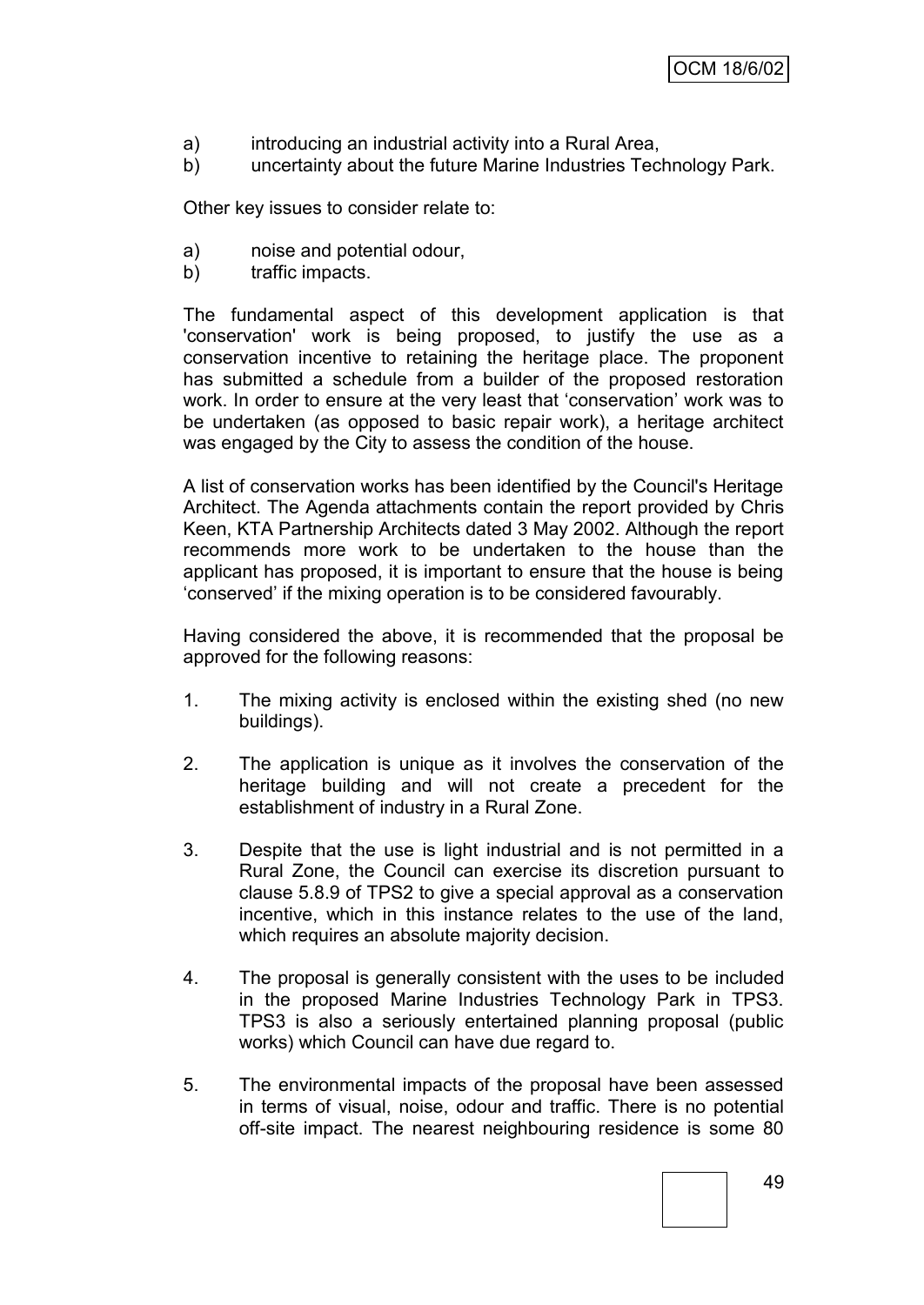metres away and all of these matters can be dealt with as conditions of approval.

- 6. Conservation works will be carried out on the heritage listed residence as a trade-off to the approval of the mixing operations.
- 7. The limited term of approval sought is for 3 years only which gives a temporary scope to the use.

In summary, given the small scale of the operation, it is considered here the activity can be managed to ensure it will have no adverse impact on either the environment or on adjoining neighbours.

### **Strategic Plan/Policy Implications**

- 2. Planning Your City
- *"To ensure that the development will enhance the levels of amenity currently enjoyed by the community."*

#### **Budget/Financial Implications**

N/A

#### **Implications of Section 3.18(3) Local Government Act, 1995**

Nil.

# **1608. (AG Item 15.1) (OCM1\_6\_2002) - LIST OF CREDITORS PAID (5605) (KL) (ATTACH)**

#### **RECOMMENDATION**

That Council receive the List of Creditors Paid for May 2002, as attached to the Agenda.

**COUNCIL DECISION** MOVED Clr Humphreys SECONDED Clr Waters that the recommendation be adopted.

**CARRIED 10/0**

# **Background**

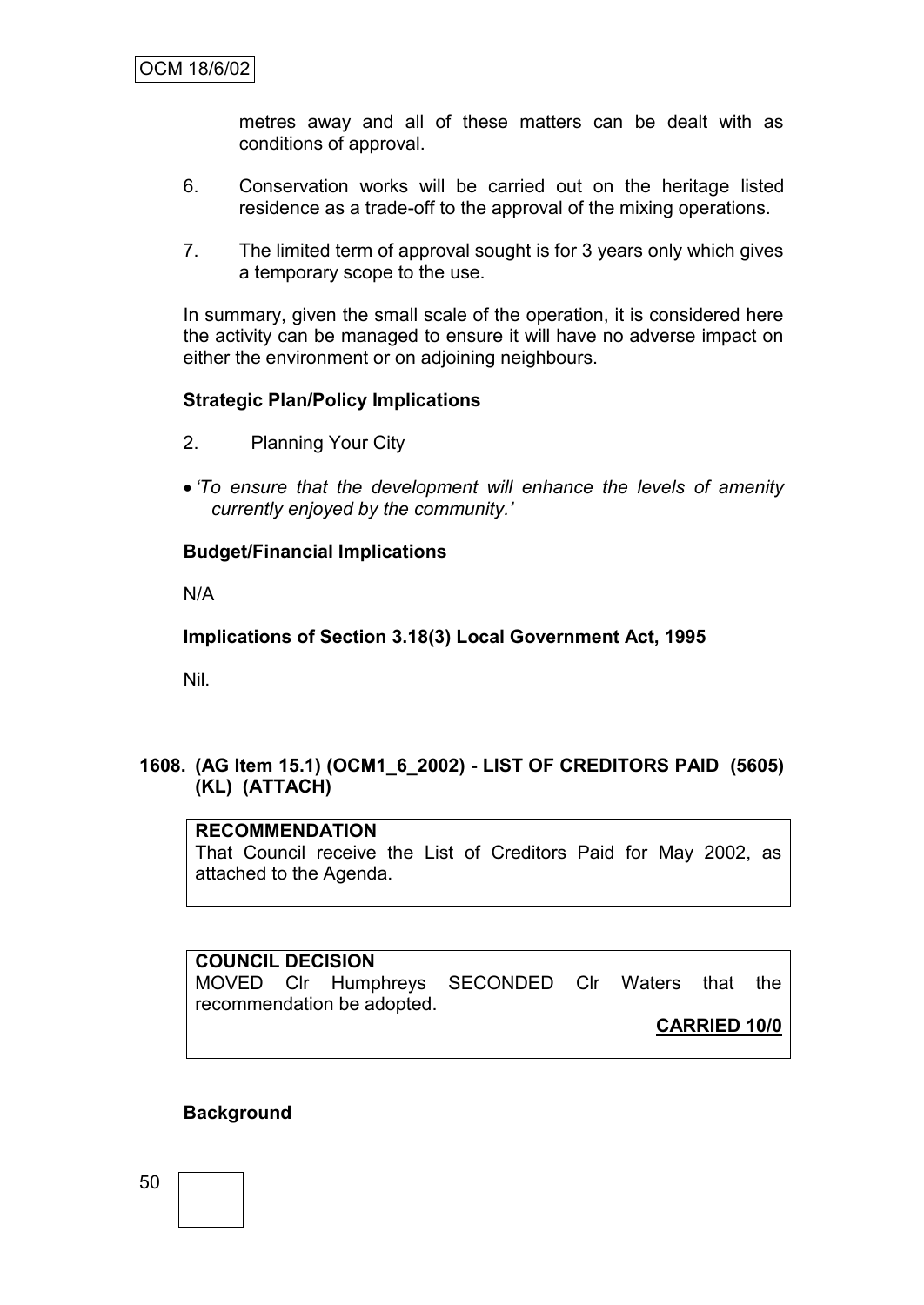It is a requirement of the Local Government (Financial Management) Regulations 1996, that a List of Creditors be compiled each month and provided to Council.

### **Submission**

N/A

**Report**

N/A

# **Strategic Plan/Policy Implications**

N/A

**Budget/Financial Implications**

N/A

**Implications of Section 3.18(3) Local Government Act, 1995**

Nil.

# **1609. (AG Item 17.1) (OCM1\_6\_2002) - PROPOSED CLOSURE OF GOLFING FACILITY ADJACENT TO BIBRA LAKE (1101399) (DMG)**

# **RECOMMENDATION**

That Council:

- (1) decommission the area adjacent to Bibra Lake, located opposite Adventure World on Progress Drive, currently used as an informal golf range and revert the area to a passive reserve area, and;
- (2) consider allocating \$8,000 on the 2002/03 Municipal Budget to provide for the necessary remedial works to be undertaken in order for the area to be returned to a passive reserve.

# **COUNCIL DECISION**

MOVED Deputy Mayor Graham SECONDED Clr Allen that Council defer consideration of this matter pending the preparation of a report to be provided to a Budget Briefing, to prevent the exiting of golf balls from the facility onto the adjacent road reserve.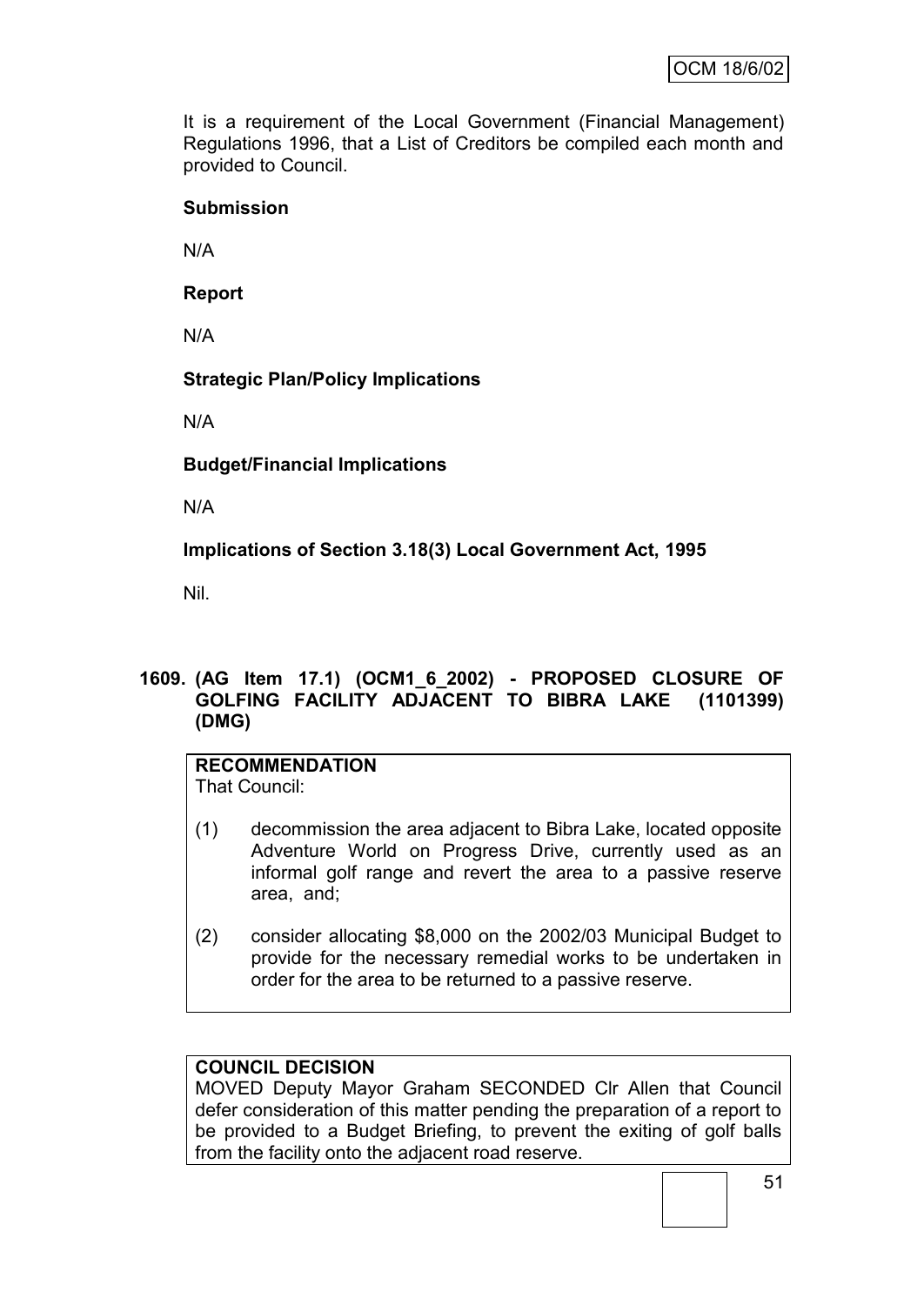**CARRIED 9/1**

A request for votes to be recorded was made by Clr Humphreys:

**FOR**: Mayor Lee, Deputy Mayor Graham, Clr Tilbury, Clr Whitfield, Clr Edwards, Clr Allen, Clr Waters, Clr Reeve-Fowkes and Clr Oliver.

**AGAINST**: Clr Humphreys

### **Background**

This issue was deferred from the May, 2002, Council Meeting to enable further consideration to be given to the matter by Elected Members, that they have understood the issues pertaining to public liability and community consultation.

In the 1980's, Council utilised Government provided Grant Funding to construct a public "pitch and putt" golf facility at the south-western corner of Bibra Lake. While the facility was a suitable use of the area for the time, it has become evident more recently that there is potential for hazards to arise as a result of errant golf balls leaving the area and posing risk to the public using the adjacent road and footway.

#### **Submission**

To close the area as a golf facility and revert it to passive use public open space.

# **Report**

Since the facility was established close to 20 years ago, a number of factors have contributed to it becoming a less desirable area for this type of use.

Significantly, there has been a decline in public usage of the area over the years. This is probably due to there being adequate alternatives located in near proximity to this area (North Lake and Jandakot facilities provide more modern "pitch and putt" type courses).

As a result of this decline in usage, Council maintenance of the facility is not as regular as would be expected of a higher quality service. The protective fence along Progress Drive is in disrepair, there are no flags to indicate where the greens are and the care and maintenance of the facility is not of a standard associated with a normal golf course.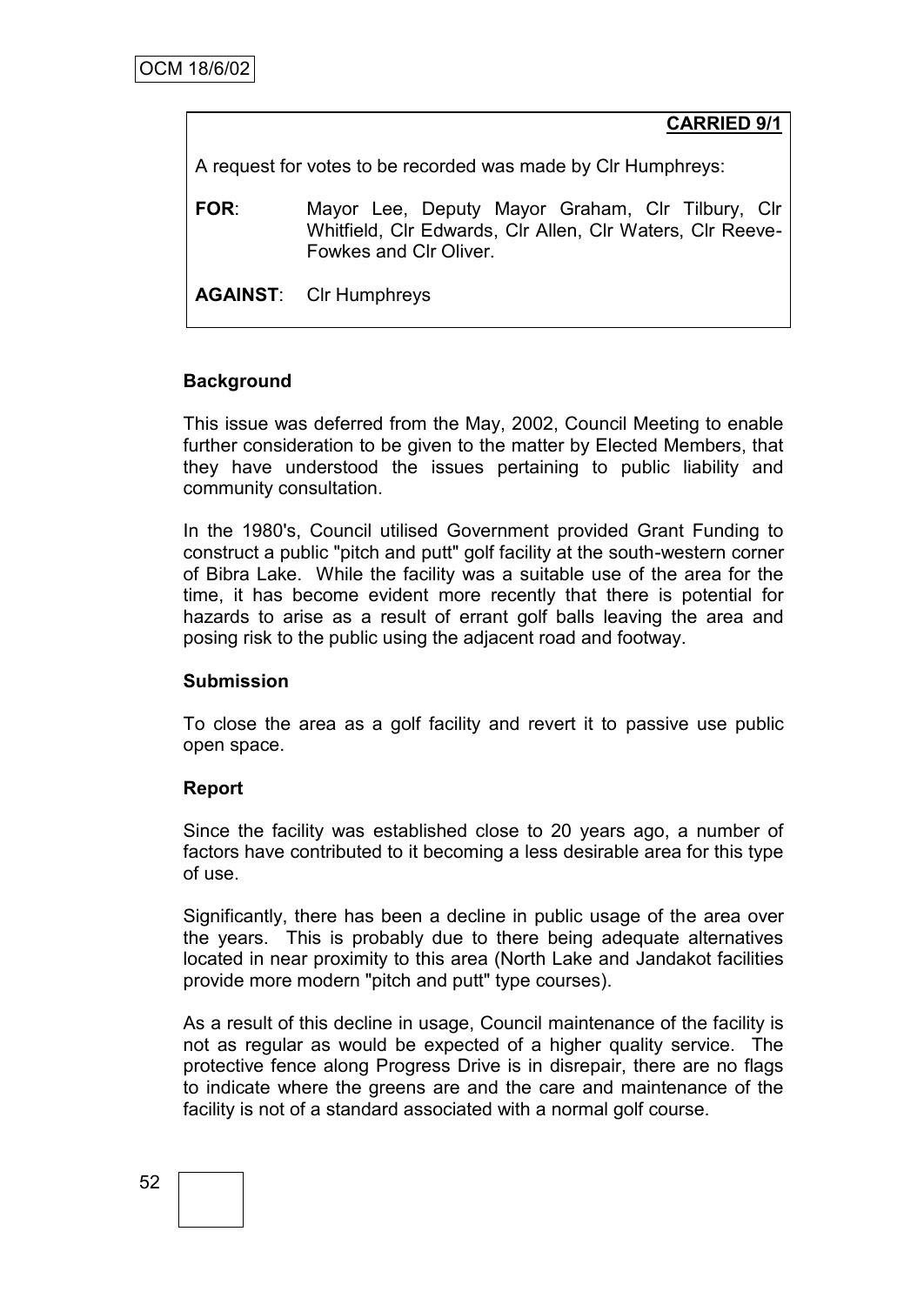Of most critical importance, however, is the potential for conflict between users of the course and members of the public who use the adjoining dual use path and Progress Drive. Use of those public thoroughfares has increased significantly in recent years to the extent that Council has received reports of errant golf balls straying from the course area, creating a potential hazard for passing pedestrians, cyclists and vehicular traffic. Associated with this conflict, of course, is the threat of litigation being brought against Council in the event that a person or personal property is hurt or damaged as a result of contact from an errant golf ball being hit by a user of the course.

Taking these three factors – low usage, low maintenance and potential liability risk – it is considered that Council should take steps to close the area as a golf facility and revert it to an area reserved for passive public pursuits.

For this to occur, it is proposed to remove the wire mesh fence which separates the grassed area from the public thoroughfare (road reserve) and undertake some minor landscaping works which would eliminate any connection between the proposed usage and that of a golf facility. Prohibition signs would be erected, enabling Council Rangers to effectively patrol the area, in case any members of the public continue to practice golf at the site.

### **Strategic Plan/Policy Implications**

Key Result Area – "Providing an optimum range of community services" refers.

#### **Budget/Financial Implications**

Estimated \$8,000 to revert the area to passive use public open space. Cost provided by Parks Service Unit, which will undertake the remedial work.

#### **Implications of Section 3.18(3) Local Government Act, 1995**

Adequate alternative golf facilities are located a short distance away in Baker Court, North Lake and Hope Road, Jandakot.

# **1610. (AG Item 17.2) (OCM1\_6\_2002) - MARKETING POSITION STATEMENT (1077) (CHE)**

# **RECOMMENDATION**

That Council establish a working party comprised of Elected Members and and Council staff appointed by the Chief Executive Officer, to develop a position statement for use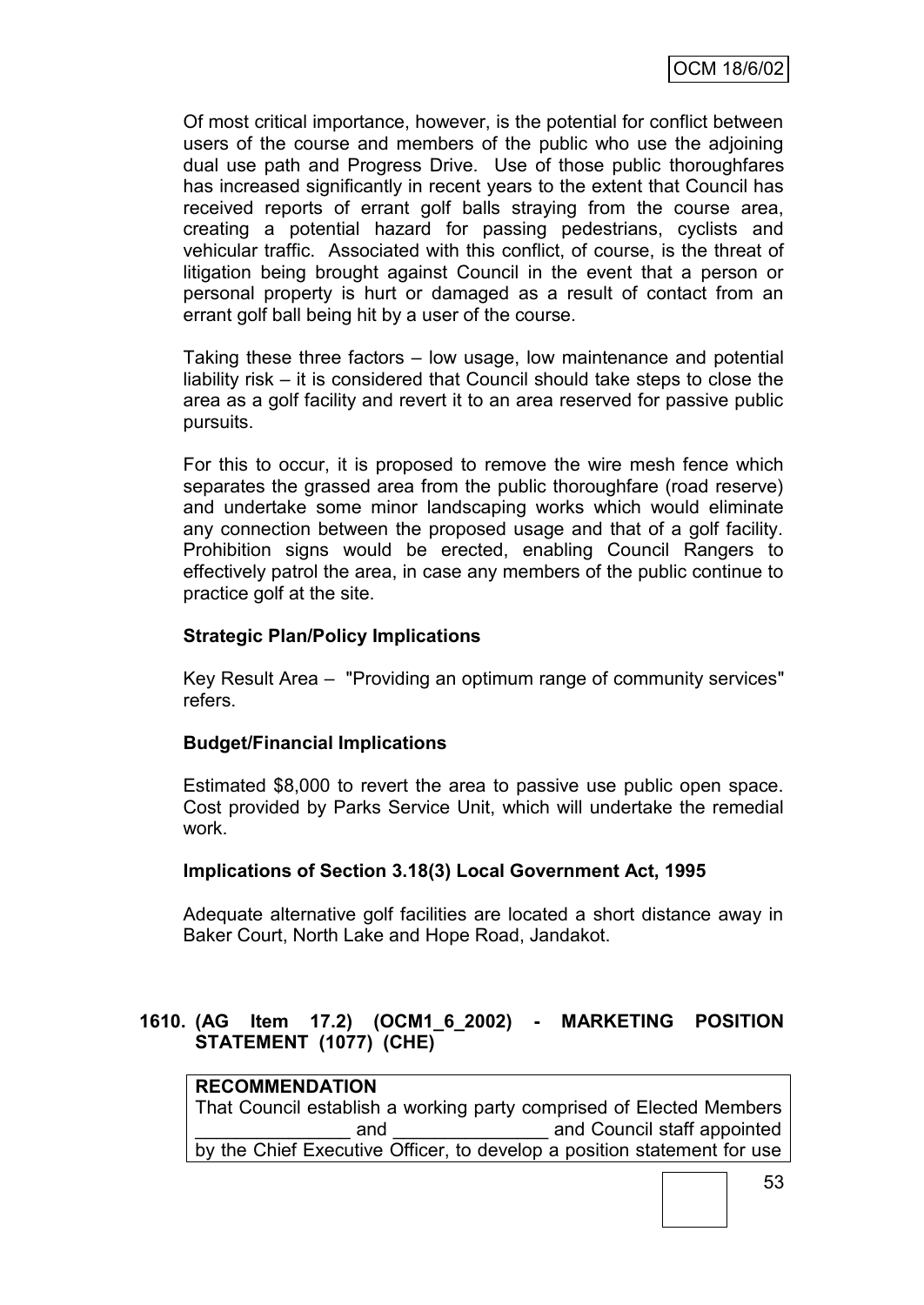#### in a future marketing campaign to promote the district.

#### **COUNCIL DECISION**

MOVED Deputy Mayor Graham SECONDED Clr Whitfield that Council establish a Working Party comprised of Mayor Lee, Deputy Mayor Graham, Clr Whitfield and Council staff appointed by the Chief Executive Officer, to develop a position statement for use in a future marketing campaign to promote the District.

### **CARRIED 10/0**

#### **Background**

Council has over the past years been utilising promotional campaigns to attract new residents, tourists and business to the District. There has however not been a slogan or position statement to be the focus of marketing campaigns. The position statement will highlight the unique and appealing nature of the City.

#### **Submission**

N/A

#### **Report**

The City"s mission statement – "to make Cockburn the place to live, work and visit in the metropolitan area" – is broad. This mission statement has meant our current branding campaign has to cover a number of topics, including investment; safety; tourism; environment; and housing.

What is needed is a position statement that reflects the nature or character of the City. The position statement would not replace the mission statement or key result areas. The position statement complements the mission statement and provides a slogan on which future marketing campaigns will be centered.

Some examples of position statements used by other Local Governments are: Bunbury – Living the Vision Fremantle – Very Freo Stirling – City of Choice Joondalup – Creating the Future Swan – Let"s make it Happen Armadale – City Living Country Style

In order to create a position statement that reflects what is unique about Cockburn, it is proposed that a working party be established consisting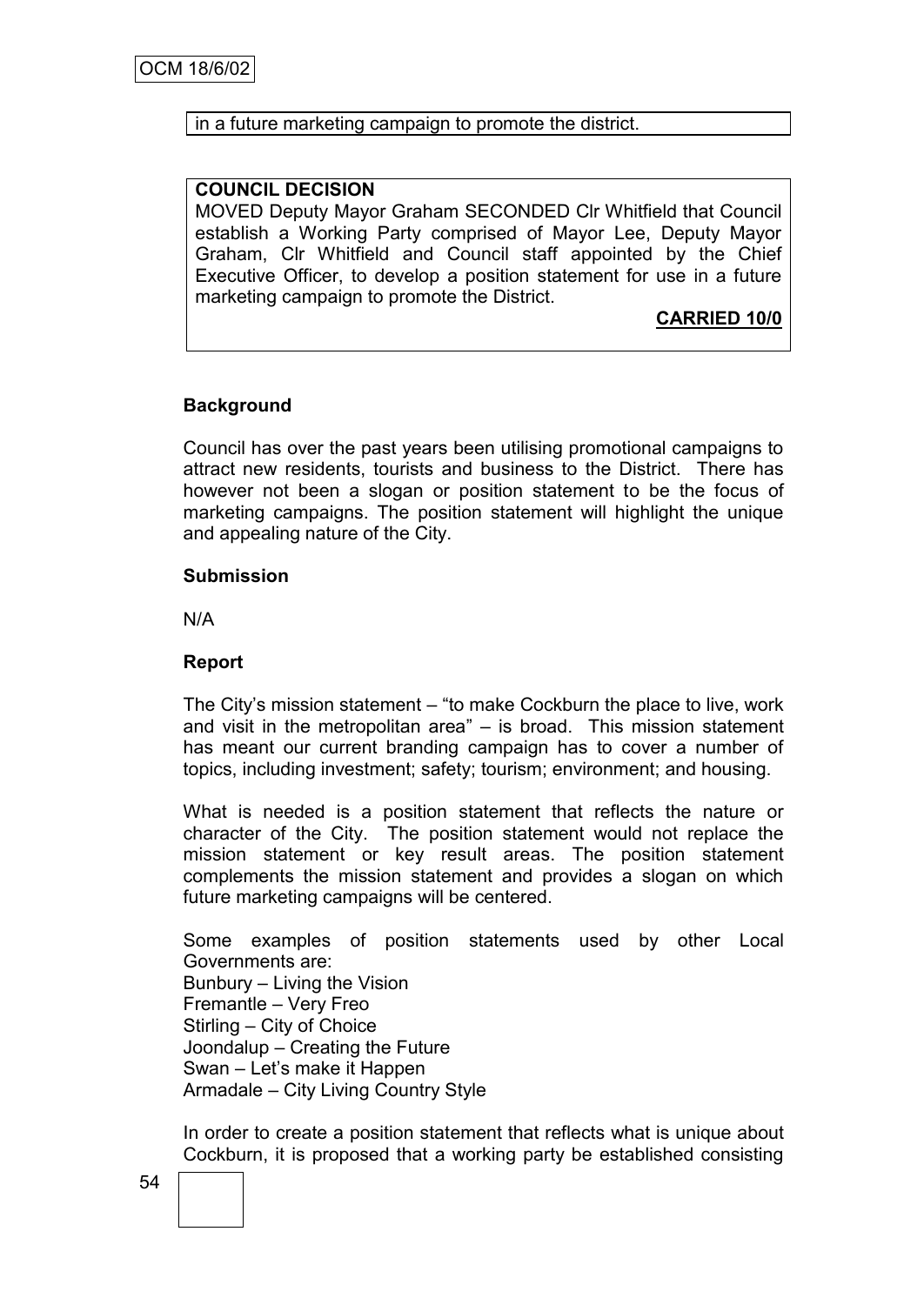of Elected Members and staff to consider the matter and draft position statement(s) for consideration by Council. The working party will also be involved in the development of the strategies to arrive at the recommended statement for Council.

# **Strategic Plan/Policy Implications**

The development of a marketing position statement assists to enhance the achievement of the City Mission

#### **Budget/Financial Implications**

Program will be covered within the existing budgets.

### **Implications of Section 3.18(3) Local Government Act, 1995**

Nil.

### **1611. (AG Item 17.3) (OCM1\_6\_2002) - COOGEE BEACH SURF LIFE SAVING CLUB (8004) (RA) (ATTACH)**

# **RECOMMENDATION**

That Council:

- (1) supports the Coogee Beach Surf Life Saving Club taking responsibility of the area of the beach between the Woodman Point Jetty to James Rock in accordance with the requirements of the Western Australian Surf Life Saving Association;
- (2) approves the Coogee Beach Surf Life Saving Club having use of the old First Aid Room on Powell Road, Coogee provided that it takes responsibility for all service costs, minor internal and external maintenance including cleaning of the building;
- (3) supports the proposed location for the Coogee Beach Surf Life Saving Club rooms as per the attached plan on the understanding that the Club will seek all the necessary approvals for the construction of the facilities to proceed;
- (4) allocate for consideration on the 2002/03 budget a sum of up to \$32,000 for the purchase of essential equipment for a Surf Life Saving Club, approved for purchase by Council, provided that the Council contribution is matched on a dollar for dollar basis with other funds and the equipment is only used by the Coogee Beach Surf Life Saving Club unless the City approves the use by another organisation, is capable of being securely stored at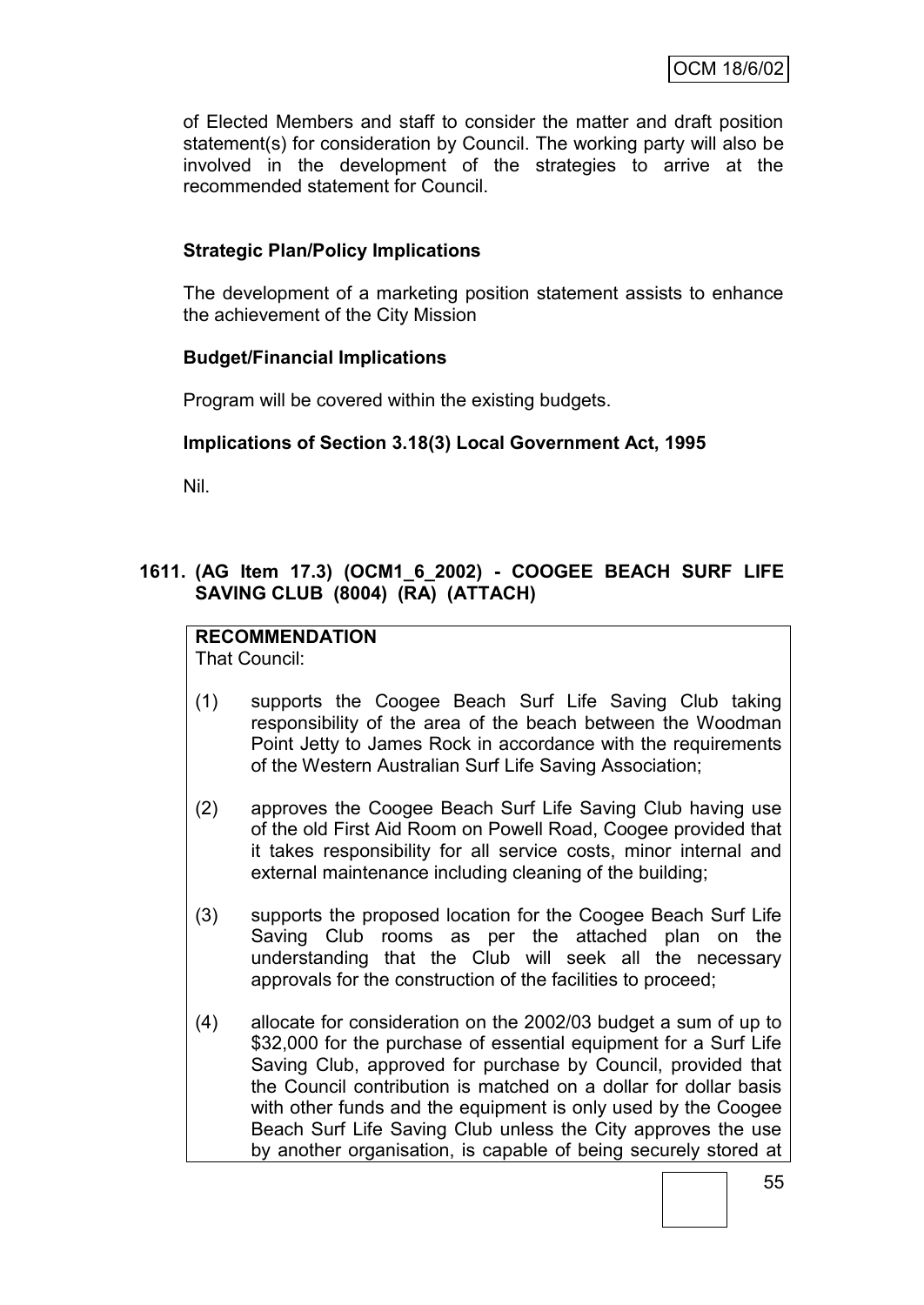Coogee Beach and is returned to Council in the event that the Club ceases to operate; and

- (5) advises the Coogee Beach Surf Life Saving Club that Council is:
	- 1. prepared to give consideration to contributing up to a maximum of \$300,000, subject to Budget constraints on a dollar for dollar basis for the construction of surf club rooms on Coogee Beach provided that all necessary approvals have been gained and the Club membership is in excess of 400 members for two successive years;
	- 2. not prepared to support the inclusion of a public restaurant within the proposed facility.

# **COUNCIL DECISION**

MOVED Clr Tilbury SECONDED Clr Oliver that Council adopt the recommendation subject to amending Sub-Clause (5) (1.) to read as follows:

- (5) advise the Coogee beach Surf Life Saving Club that Council is:
	- 1. prepared to give consideration to contributing up to a maximum of \$300,000, subject to Budget constraints on a dollar for dollar basis for the construction of surf club rooms on Coogee Beach provided that all necessary approvals have been gained.

**CARRIED 10/0**

# **Explanation**

The First Aid Room will not be large enough to accommodate the club. By deleting the words *and the Club membership is in excess of 400 members for 2 successive years*, leaves it open to the Club to negotiate with Council on an appropriate time to build.

#### **Background**

Following community interest shown in the formation of a Surf Life Saving Club from a survey conducted at the Coogee Beach Party held in 2001, a group has recently been formed. The Coogee Beach Surf Life Saving Club Steering Committee which has probationary affiliation with Surf Life Saving Western Australia (SLSWA), has finalised a constitution. On the 14<sup>th</sup> of May 2002 a Board of Directors was elected and the group formally constituted.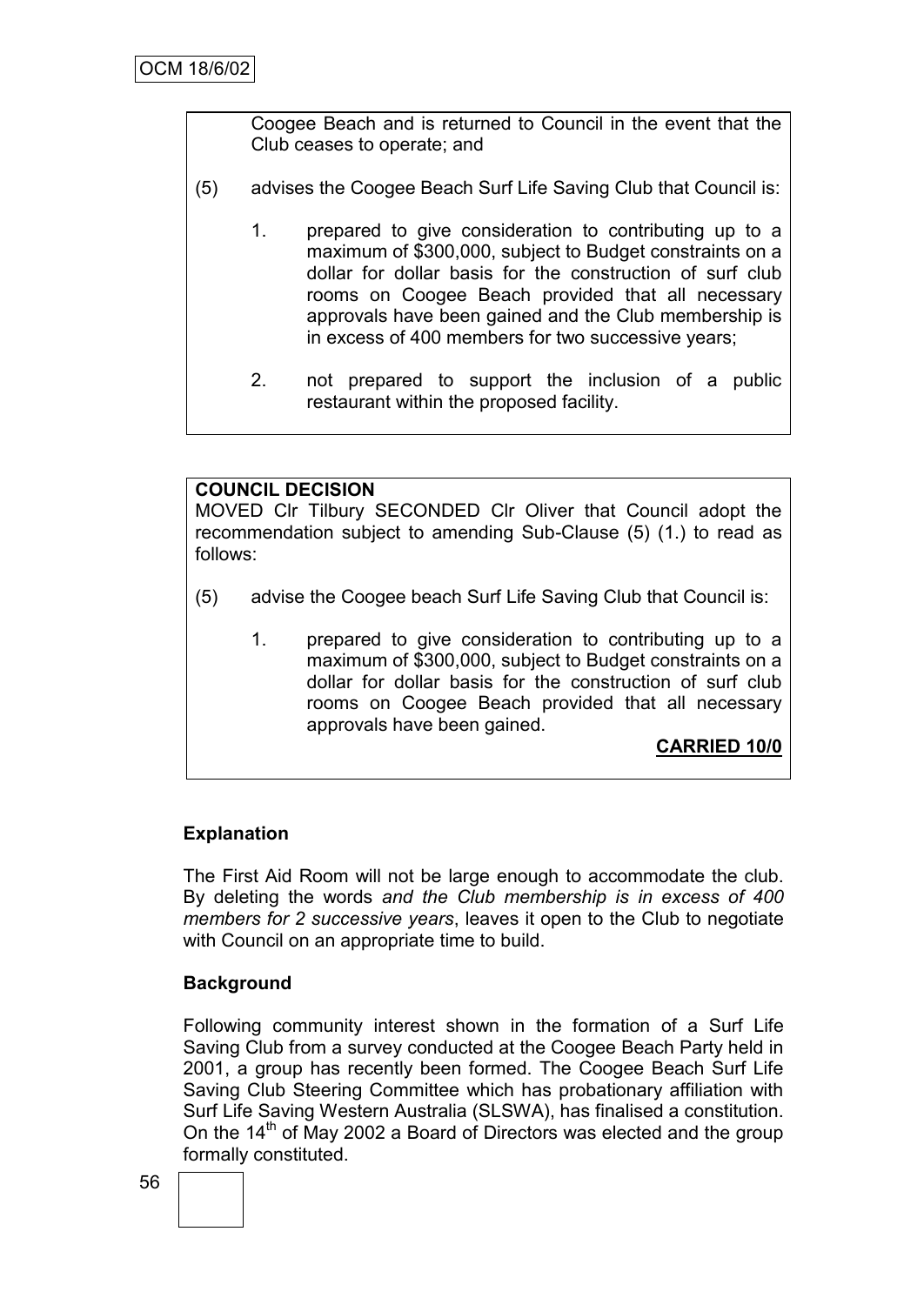The Club has, through Surf Life Saving Western Australia, been given responsibility for the area between Woodman Point to James Rocks within the City of Cockburn.

#### **Submission**

In a written submission forwarded to Council the Club seeks approval and support for the following:

- To provide lifesaving services along the beachfront, and the jetties of Coogee Beach and Woodman Point within the City of Cockburn borders of Woodman Point Jetty to James Rocks on Owen Anchorage,
- To use the Council owned building in Powell Rd. Coogee Beach, as a temporary training and equipment storage area, until a permanent Club facility is available on the Coogee Beach beachfront,
- To assist the Club in identifying a location on the Coogee Beach beachfront, for the provision of a permanent amenities building, suitable for the provision of lifesaving services,
- To provide financial assistance of up to \$35,000 in 2002/2003, to assist in the establishment of the Club, and the purchase of essential rescue equipment and training aids.

In the submission presented by the Club it is anticipated, based on the level of community interest and demographic profiles of other areas similar to Cockburn, that it will have in their first year 120 members, growing to 600 to 800 members within 5 years and will continue to grow to 1000 members by 2010. The Club states that it will make a significant contribution to the City of Cockburn community through:

- The provision of a safer, more enjoyable beach
- The delivery of volunteer beach patrols; surveillance, protection, first aid, paramedical and rescue services
- Offering educational and training courses in surf/water rescue, first aid and resuscitation to members of the community.
- Providing a new range of recreational and sporting opportunities for the junior and youth members of the community.
- Offering programs and leadership development,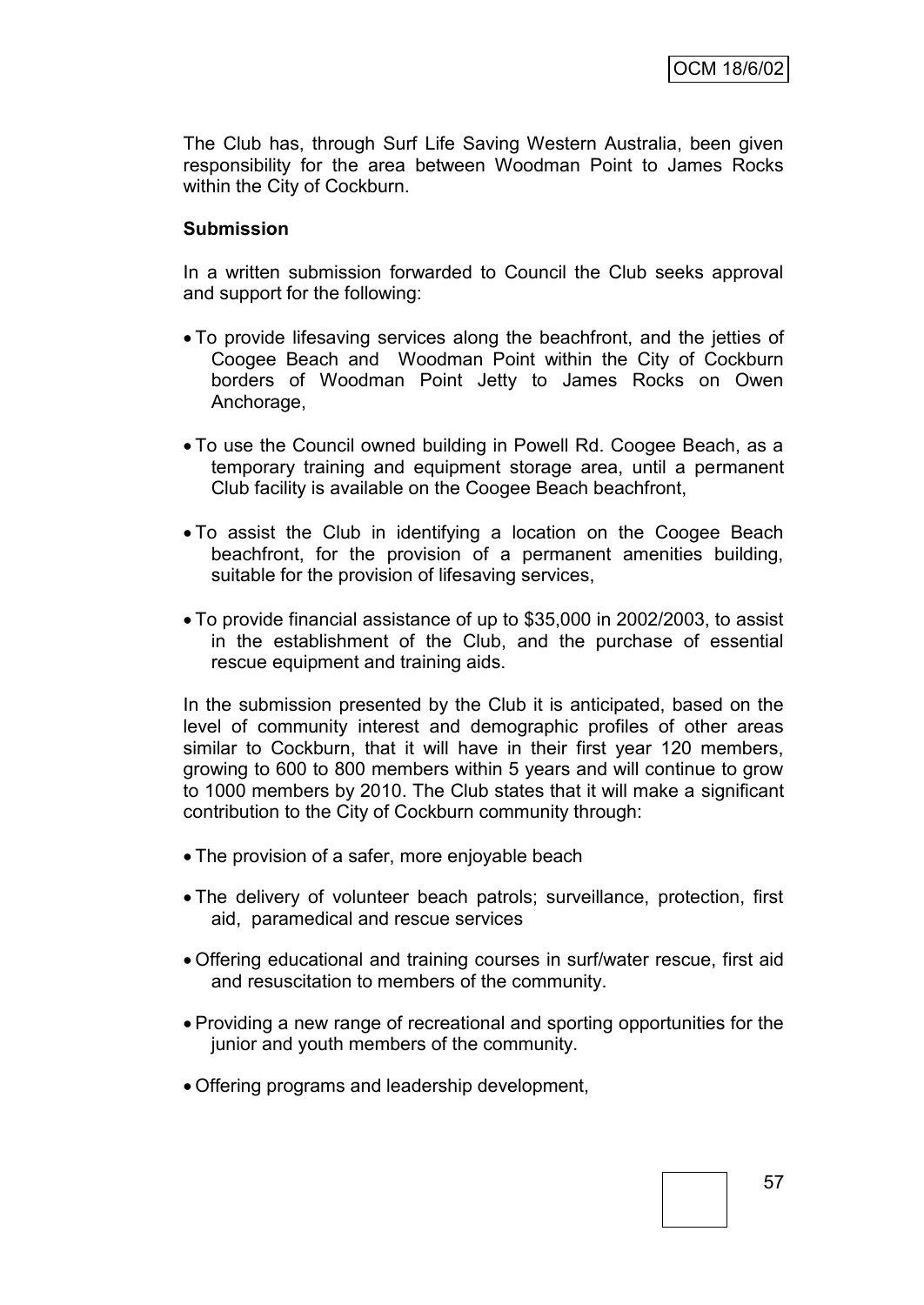- The provision of sustainable, safe and enjoyable activities, for males and females junior and youth members, as a feeder system into becoming surf lifesavers.
- Offering sport as a major incentive for the community to join, refining lifesaving skills and techniques, and members to stay fit and involved. Offering youth of the district a healthy sporting and social involvement, which will foster the values of team spirit, family participation, health, fitness and achievement of personal goals,
- Adding a new dimension to the provision of community services within the city of Cockburn,
- Supporting SLSWA in the provision of a Sun Smart School and Community Education Program, and a professional Lifeguard Service.

#### **Report**

Prior to commitment to any individual request from the Club it is logical for Council to determine the level and extent of its commitments to the Club over time. It is most likely that as the Club grows it will soon outgrow the small first aid rooms it is requesting the use of. There is likely then for a larger specific Surf Life Saving facility to be required. The Club ought to be given a clear indication from Council as to the level of support it will provide and the possible location of any new facility.

All coastal local authorities (other than Kwinana) within the metropolitan area of Perth have Surf Life Saving Clubs within their municipal area. These clubs tend to have memberships of between 800 and 1200 and provide a valuable community life saving service on the beach area for which they have jurisdiction. Besides the safety aspect, they also provide an important social and recreational activity for young people and their families.

The Coogee Beach does not have a significant surf risk. As the beach becomes more popular there will undoubtedly be some community pressure to have an increased presence of rangers or some one with authority to control anti social activity on the beach. The presence of a Surf Life Saving Club on Coogee Beach could be an effective and community participation means by which to address these long-term issues.

In respect to the specific points in the submission from the Coogee Beach Surf Life Saving Club the following comments are made:

• The Council has a long term interest in supporting the area of beach between Woodman Point to James Rock for the purposes of Surf Life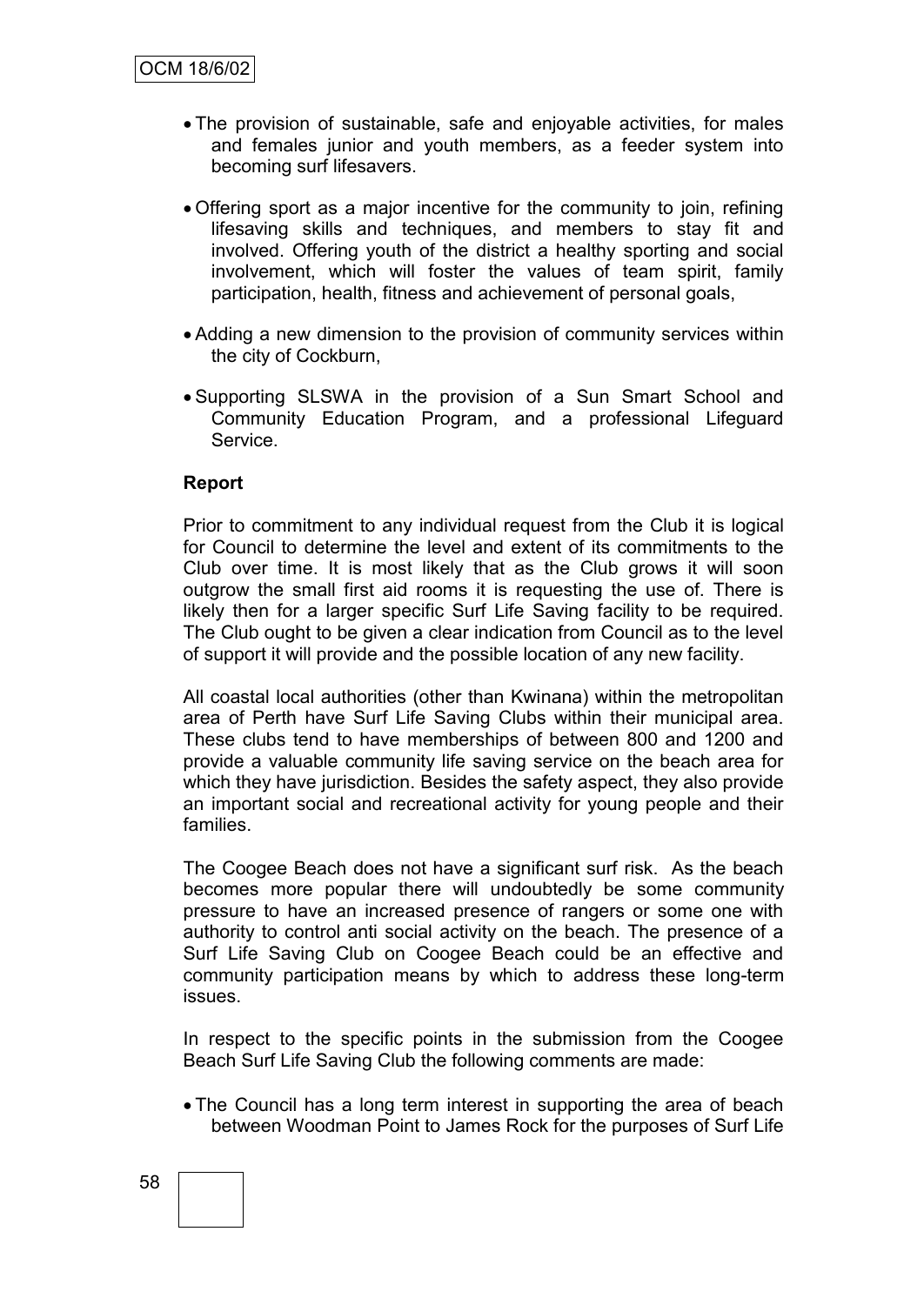Saving as coming under the jurisdiction of the Coogee Beach Surf Life Saving Club.

- The old first aid rooms on Powell Road have been used on an informal basis by the Coogee Beach Surf Life Saving Club for a number of months. As there appears to be no better use of this building the arrangement for the use of this building by the Club should be formalised with an agreement being established for the Club to use the building and to be responsible for all service costs and minor maintenance.
- The Club will require initial funding to assist in purchasing essential capital items necessary for it to carry out its functions. It is proposed that the Club provides detail of this equipment to Council prior to Council approving funding of such items to ensure an inventory of Council provided items can be kept, to enable the items to be recovered in the future, should the Club cease.
- A request has been made for the City to assist in finding a suitable site for the future location of facilities. This is a somewhat complex issue. All the beach front reserve area in the vicinity of the Coogee jetty and parking area is reserved for recreational purposes and on simple land vesting grounds could be used to establish a surf life saving clubrooms. There is great difficulty in however, establishing a commercial/food outlet activity on the reserve. Such an approval would require a decision of the State Parliament. There is also great deal of difficulty in having any buildings placed upon the reserve due the environmental sensitivity of the coastal dunes. This matter would require a detailed and rational argument and probably a great deal of political will at the State Government level to gain approval for any structures on the dunes. The difficulty in having a commercial activity included in the structure would be even more problematic.

The cost of a complete Surf Club building with entry roads, storage areas, tower, clubrooms and kiosk/restaurant will be in the vicinity of \$3 million. A building excluding the kiosk/restaurant is likely to cost in the vicinity of \$1 million. These figures are indicative only and a great deal of detailed work would be required to get a more accurate figure. To use the provision of new club/change rooms for a sporting club on a reserve as a benchmark a Council contribution of up to \$300,000 towards a club facility with a membership of 400 would be reasonable. With the expected figures of membership provided, this membership is anticipated to be reached by 2006.

Council has already made a commitment to progress the development of the kiosk/cafe on the Powell Road Reserve. The Club has indicated that they require a kiosk/restaurant to make the operation of the facility and the Club viable without significant outside funding. It would be difficult to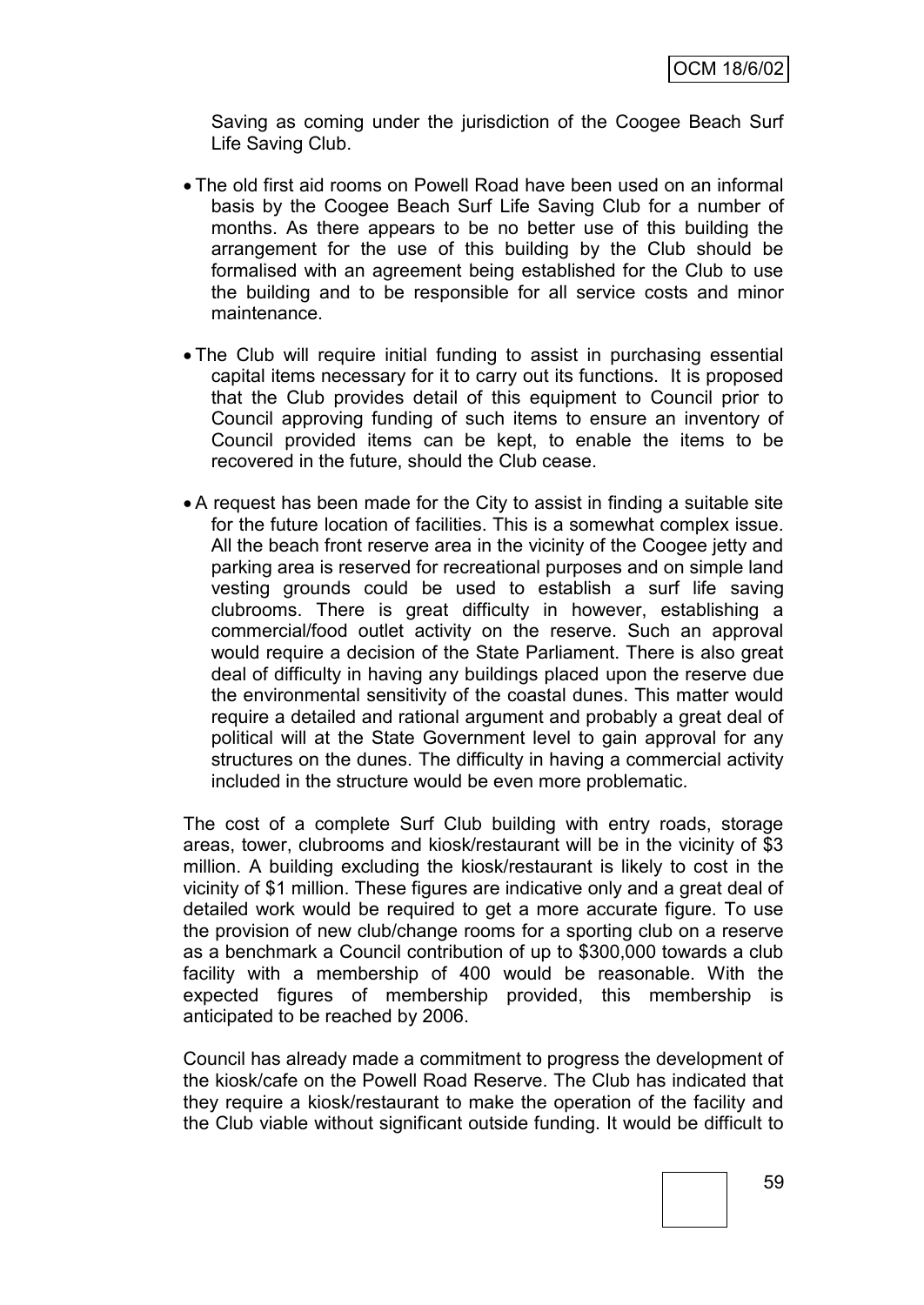justify the Council contributing to the construction of a kiosk/café and another surf life saving facility also with a kiosk/café/restaurant.

### **Strategic Plan/Policy Implications**

Facilitating a range of services responsive to the needs of the community. Currently, this proposal is in line with Council's practice of providing base facilities for community organisations to become established in the District.

#### **Budget/Financial Implications**

There is a request for \$35,000 for 2002/03 toward the purchase of equipment for the Club, which is expected to be at least matched by funds from other sources. However, under Community Grants the Association was provided with \$3,155 towards its establishment.

Subject to the Club meeting its membership targets and Budget constraints Council would consider contributing up to \$300,000 toward the cost of clubrooms for the surf club.

### **Implications of Section 3.18(3) Local Government Act, 1995**

Nil.

# **1612. (AG Item 17.4) (OCM1\_6\_2002) - WATSONS RESERVE CLUB ROOMS UPGRADE (3209779) (AJ)**

#### **RECOMMENDATION**

That Council allocate an additional sum of \$25,000 for the upgrade of the Watsons Reserve club rooms with funds to be drawn from the Community Facilities Reserve Fund provided that the Southern Spirit Soccer Club enters a lease arrangement for the control, operation and maintenance of the facility.

# **TO BE CARRIED BY AN ABSOLUTE MAJORITY OF COUNCIL**

# **COUNCIL DECISION**

MOVED Clr Edwards SECONDED Clr Humphreys that the recommendation be adopted.

# **CARRIED BY AN ABSOLUTE MAJORITY OF COUNCIL 10/0**

**Background**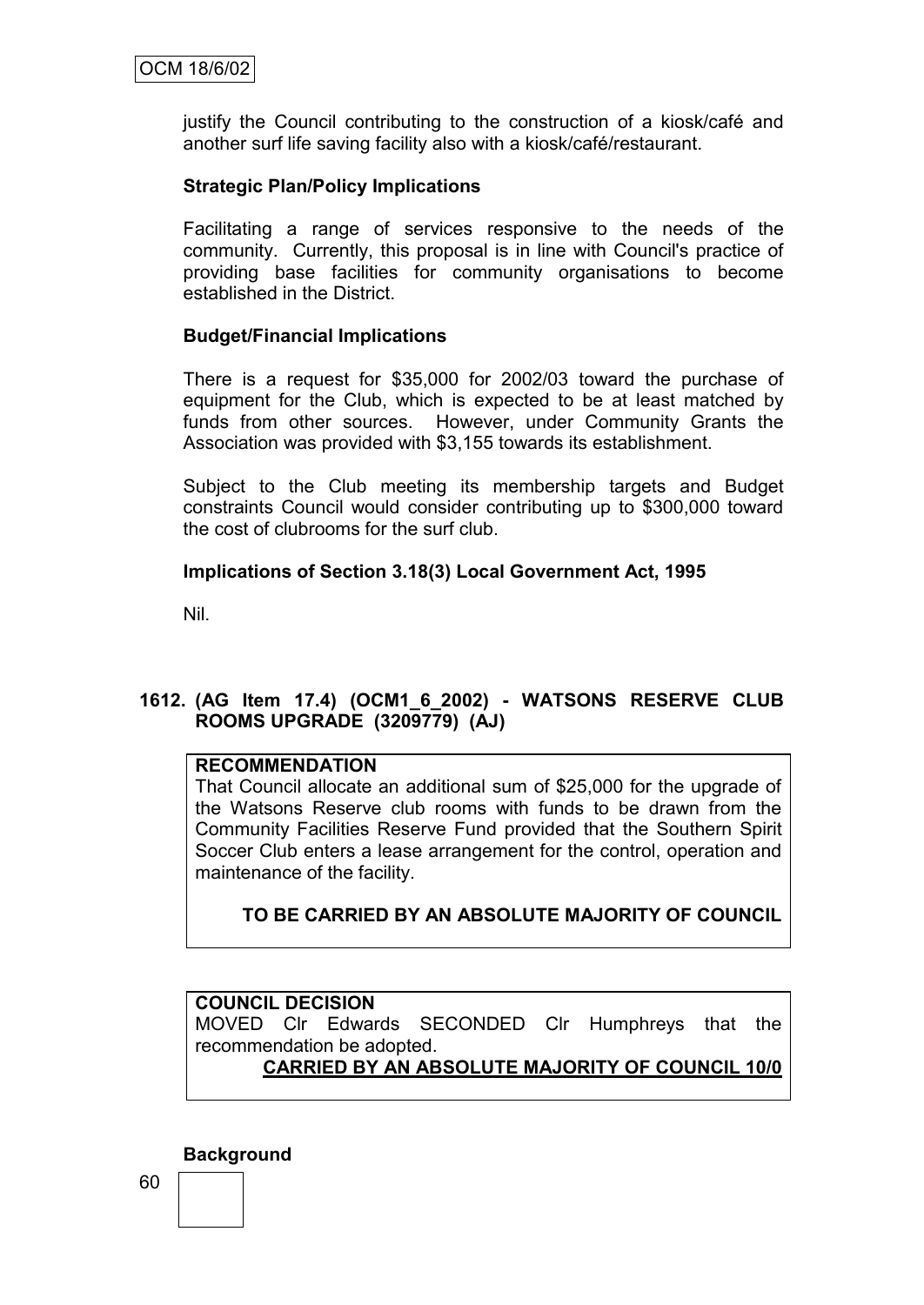At the 2001/02 budget allocation, Council approved \$80,000 for the upgrade of the Watsons Reserve Clubrooms. This included an amount of \$15,000 to upgrade and refurbish the kitchen facilities and \$65,000 to build change rooms and storage.

The two primary sporting clubs at Watsons Reserve are the Southern Spirit Soccer Club and Phoenix Park Little Athletics Club.

#### **Submission**

For the past several years there has been discussions between Council Officers and members of the Southern Spirit Soccer Club on an upgrade of the facilities. The Club has recently written to the City inquiring why the works budgeted for this financial year have not proceeded to date.

#### **Report**

The initial intention of the upgrades was to build two change rooms of approximately  $60m^2$  onto the existing facility along with an upgrade of the kitchen facilities. This was a direct result of requests from the incumbent sporting clubs to create change rooms to allow the main hall to be used as clubrooms and would also allow for a greater variety of social activity and events at Watsons Reserve. It would also allow the home teams and away teams to have their own change rooms without requiring all other patrons to vacate the facility as the main hall is currently being used as change rooms during the winter season.

On the approval of the 2001/02 budget a detailed design and estimate was commissioned from Vernon Design and Drafting which included a more integrated and holistic design with some minor changes from the original concept.

On detailed analysis and design the cost estimate for the work increased by \$25,000 due mainly to the need to provide a disabled access toilet and the identification of problems of building design due to the location of septic tanks. The cost of painting, usually a maintenance item was included to provide for a totally refurbished and attractive building. It is a mandatory requirement for a disabled toilet to be included in any major upgrades or refurbishment.

Currently there are 32 playing members at the Southern Spirit Soccer Club and 75 members of the Phoenix Park Little Athletics Club. The potential growth on usage for Watsons Reserve can increase to 50 for soccer and up to 150 for the little athletics. Watsons Reserve has the potential to have increased usage and its proximity to Edwardes Park gives scope for substantial increase in usage over the two reserves. An upgrade of the basic facilitates on Edwardes Park would be difficult to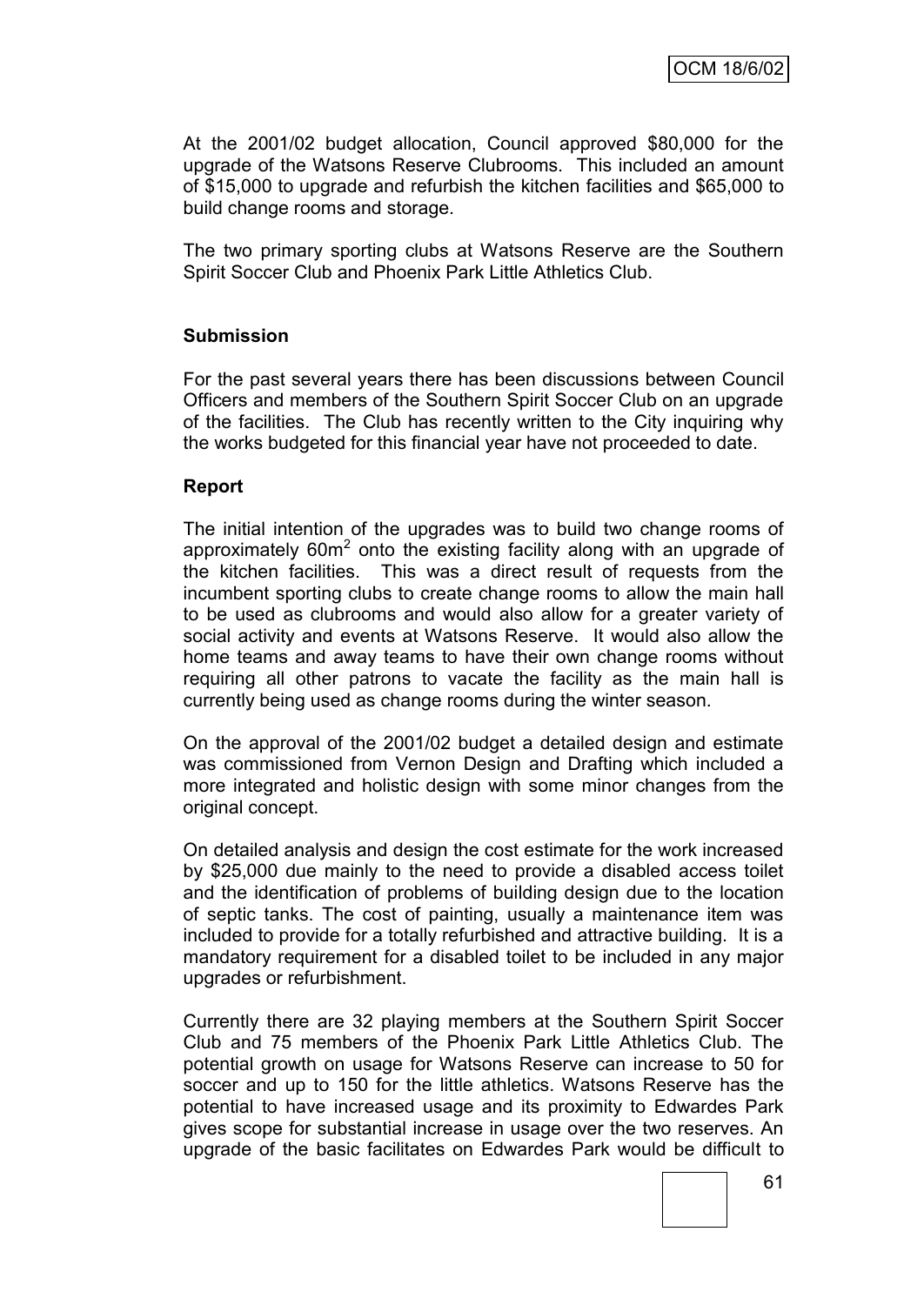justify, as it has no parking areas and is a considerable distance from any road.

There is capacity for both the Southern Spirit Soccer Club and the Phoenix Park Little Athletics Club to increase in numbers. The field is being used at about 2/3 of its potential capacity as determined by the City's Parks Department.

The upgrade of the Watsons Reserve clubrooms can be considered in the context of the other active reserves in the area. Beale Park is operating beyond the ground capacity. Santich Park has a comfortable level of usage near capacity but has Australian Rules as it is winter sport. The South Coogee oval has no building infrastructure to speak of and is likely to be reduced in size with the realignment of Russell Road.

#### **Strategic Plan/Policy Implications**

Facilitating the needs of your community.

#### **Budget/Financial Implications**

The 2001/02 budget has an allocation totalling \$80,000 for the upgrade of the Watsons reserve Clubrooms with a further \$25,000 required to carry out the works to meet current requirements.

#### **Implications of Section 3.18(3) Local Government Act, 1995**

Nil.

#### **1613. (AG Item ) (OCM1\_6\_2002) - NATIONAL GENERAL ASSEMBLY - A.L.G.A. CONFERENCE - ALICE SPRINGS (1027) (DMG)**

#### **RECOMMENDATION**

That Council approve alternative travel arrangements for Councillor Waters to attend the National General Assembly of Local Government being held in Alice Springs, Northern Territory from 3 – 6 November, 2002.

#### **COUNCIL DECISION**

MOVED Clr Humphreys SECONDED Clr Allen that the recommendation be adopted.

**CARRIED 10/0**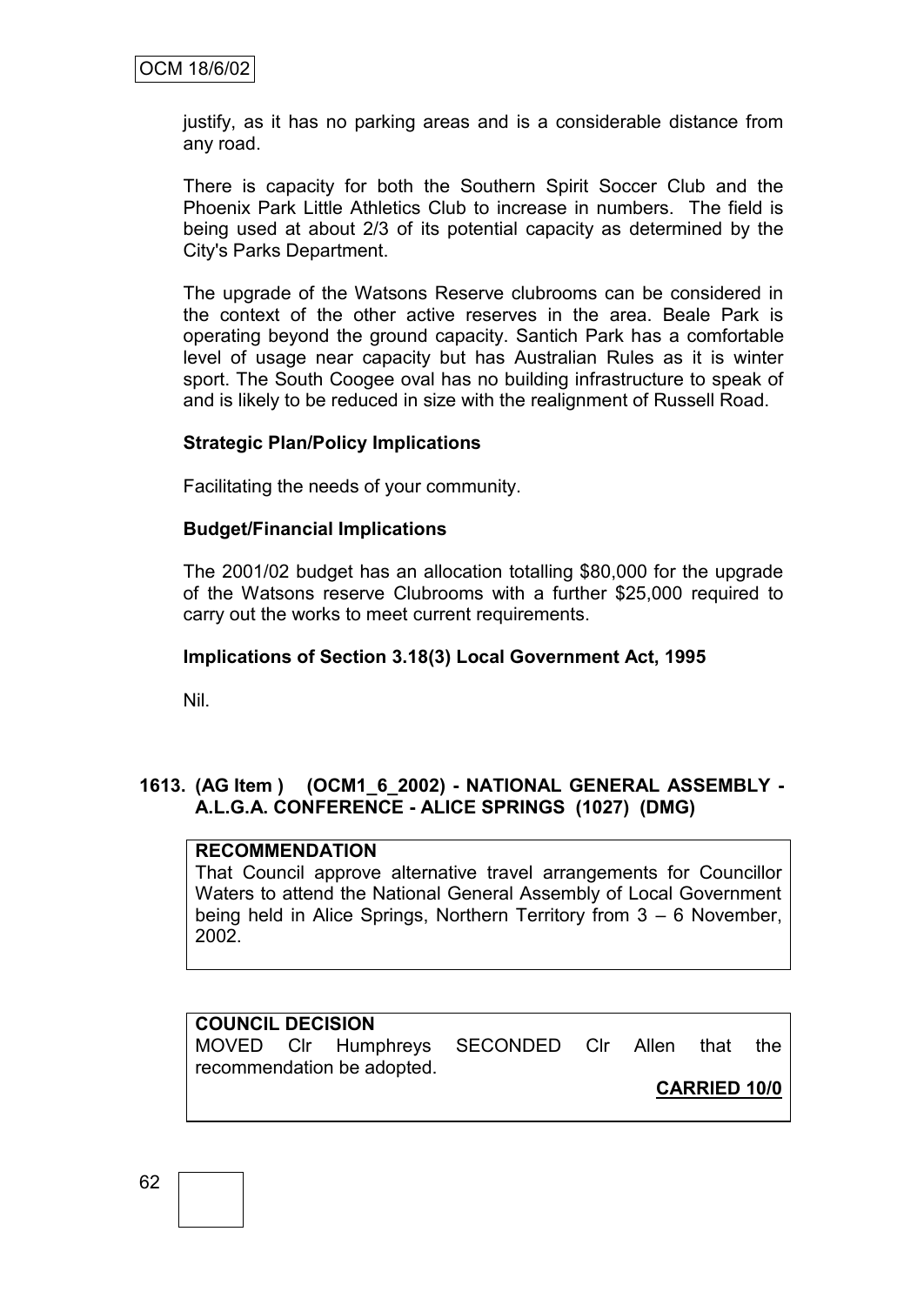### **Background**

Elected Members were circulated information on this Conference seeking registrations of interest to attend as a Council delegate. Councillor Waters registered her interest to attend. A subsequent request has been received from Councillor Waters to travel to the Conference via the Outback Highway in a coach, which is being organised by the W.A. Local Government Association to transport a number of W.A. delegates.

Council Policy in relation to attendance at Conferences Interstate only applies to air travel. Therefore, this request is required to be submitted to Council for resolution.

#### **Submission**

To approve alternative travel arrangements to the Conference by Councillor Waters.

#### **Report**

An alternative travel itinerary to this year's National General Assembly in Alice Springs (to commemorate the "Year of the Outback") has been arranged by the W.A. Local Government Association (W.A.L.G.A.).

The itinerary involves air travel from Perth – Kalgoorlie on 31 October, 2002, then coach travel from Kalgoorlie – Laverton, Laverton – Giles (1 November), Giles – Ayres Rock (2 November) and Ayres Rock – Alice Springs (3 November).

From that point on, the coach party joins other delegates at the Assembly, as normal. Return air travel from Alice Springs to Perth applies following the Assembly. Along the route, the delegates on the coach (up to 50) will visit Councils to discuss issues of local interest.

Estimated costs for this mode of travel is between \$1,200 and \$1,500 per delegate, as opposed to direct return airline travel at \$720. Accommodation costs while in Alice Springs, are additional.

Sufficient funds are available within the Elected Members Conference Account to cover all costs associated with the Assembly, estimated to be around \$3,000 in total, including registration fees, accommodation, travel and incidentals.

#### **Strategic Plan/Policy Implications**

Key Result Area "Managing Your City" refers. Council Policy AES6 "Attendance at Conferences" refers.

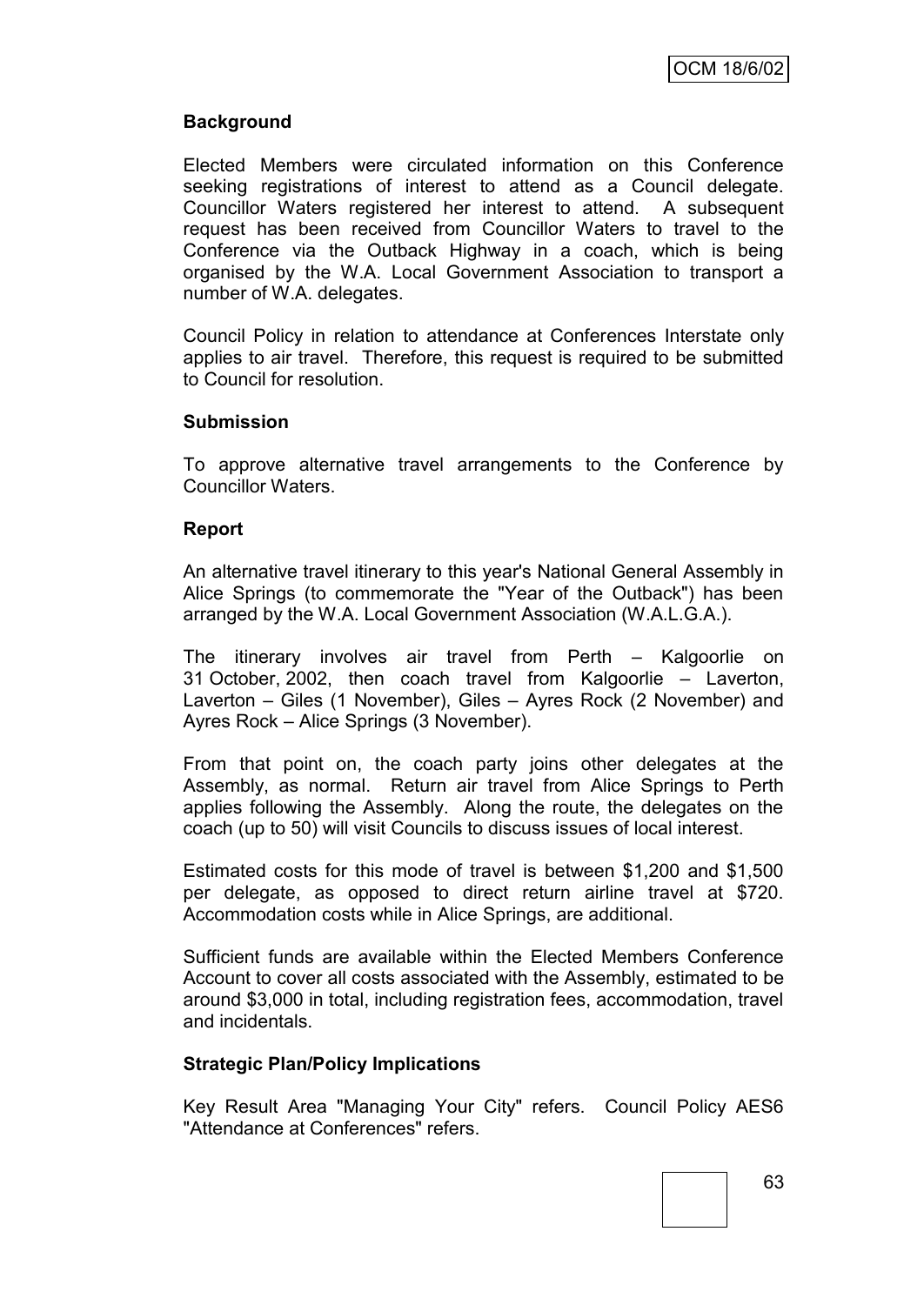### **Budget/Financial Implications**

Funds are available within the "Councillors Expenses – Conferences" A/C No. 110290.

#### **Implications of Section 3.18(3) Local Government Act, 1995**

Nil.

### **1614. (AG Item ) (OCM1\_6\_2002) - MATTERS TO BE NOTED FOR INVESTIGATION, WITHOUT DEBATE**

Clr Reeve-Fowkes requested for a report to be prepared on developers and businesses that have illegally cleared native vegetation. This report must contain such details as the developers names, the location and size of clearing and the number of occasions in which the individual companies have offended, including any outcomes, prosecutions and warnings. The report to be dated back as far as 1990.

#### **1615. (AG Item 24.1) (OCM1\_6\_2002) - RESOLUTION OF COMPLIANCE (Section 3.18(3), Local Government Act 1995)**

#### **RECOMMENDATION**

Council is satisfied that resolutions carried at this Meeting and applicable to items concerning Council provided services and facilities, are:-

- (a) integrated and co-ordinated, so far as practicable, with any provided by the Commonwealth, the State or any public body;
- (b) not duplicated, to an extent Council considers inappropriate, services or facilities as provided by the Commonwealth, the State or any other body or person, whether public or private; and
- (c) managed efficiently and effectively.

### **COUNCIL DECISION**

MOVED Clr Allen SECONDED Clr Waters that the recommendation be adopted.

**CARRIED 10/0**